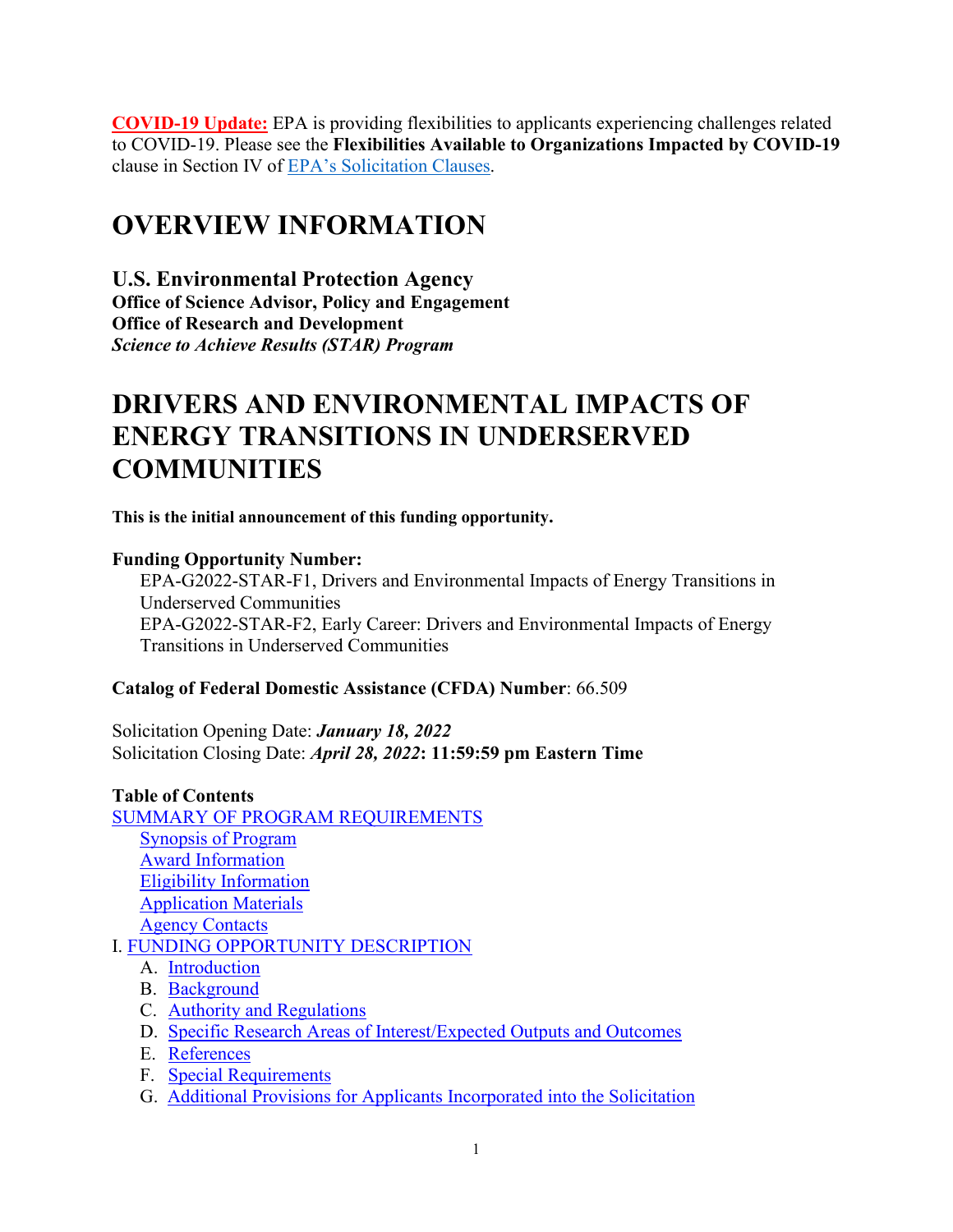- II. [AWARD INFORMATION](#page-21-1)
- III. [ELIGIBILITY INFORMATION](#page-22-0)
	- A. [Eligible Applicants](#page-22-1)
	- B. [Cost Sharing](#page-24-0)
	- C. [Other](#page-24-1)
- IV. [APPLICATION AND SUBMISSION INFORMATION](#page-25-0)
	- A. [Grants.gov Submittal Requirements and Limited Exception Procedures](#page-25-1)
	- B. [Application Package Information](#page-25-2)
	- C. [Content and Form of Application Submission](#page-25-3)
	- D. [Submission Dates and Times](#page-44-0)
	- E. [Funding Restrictions](#page-45-0)
	- F. [Submission Instructions and Other Submission Requirements](#page-46-0)
- V. [APPLICATION REVIEW INFORMATION](#page-49-0)
	- A. [Peer Review](#page-49-1)
	- B. [Relevancy](#page-53-0) Review
	- C. [Past Performance History Review](#page-54-0)
	- D. [Human Subjects Research Statement \(HSRS\) Review](#page-56-0)
	- E. [Evaluation of the Scientific Data Management Plan](#page-56-1)
	- F. [Funding Decisions](#page-56-2)
- VI. [AWARD ADMINISTRATION INFORMATION](#page-57-0)
	- A. [Award Notices](#page-57-1)
	- B. [Disputes](#page-57-2)
	- C. [Administrative and National Policy Requirements](#page-57-3)
- VII. [AGENCY CONTACTS](#page-59-0)

For Updates and Additional Information [\(https://www.epa.gov/research-grants/research-funding](https://www.epa.gov/research-grants/research-funding-opportunities)[opportunities\)](https://www.epa.gov/research-grants/research-funding-opportunities)

Access Standard STAR Forms [\(https://www.epa.gov/research-grants/research-funding](https://www.epa.gov/research-grants/research-funding-opportunities-how-apply-and-required-forms)[opportunities-how-apply-and-required-forms\)](https://www.epa.gov/research-grants/research-funding-opportunities-how-apply-and-required-forms)

View research awarded under previous solicitations [\(https://www.epa.gov/research](https://www.epa.gov/research-grants/research-grant-areas)[grants/research-grant-areas\)](https://www.epa.gov/research-grants/research-grant-areas)

# <span id="page-1-0"></span>**SUMMARY OF PROGRAM REQUIREMENTS**

#### <span id="page-1-1"></span>**Synopsis of Program:**

The U.S. Environmental Protection Agency (EPA), as part of its Science to Achieve Results (STAR) program, is seeking applications proposing community-engaged research that will address the drivers and environmental impacts of energy transitions in underserved communities. For purposes of this competition and the evaluation of applications, "underserved communities" refers to populations sharing a particular characteristic, as well as geographic communities, that have been systematically denied a full opportunity to participate in aspects of economic, social, and civic life, including people of color, low income, rural, tribal, indigenous, and other populations that may be disproportionately impacted by environmental harms and risks.

Specifically, this RFA seeks research that addresses the following research areas: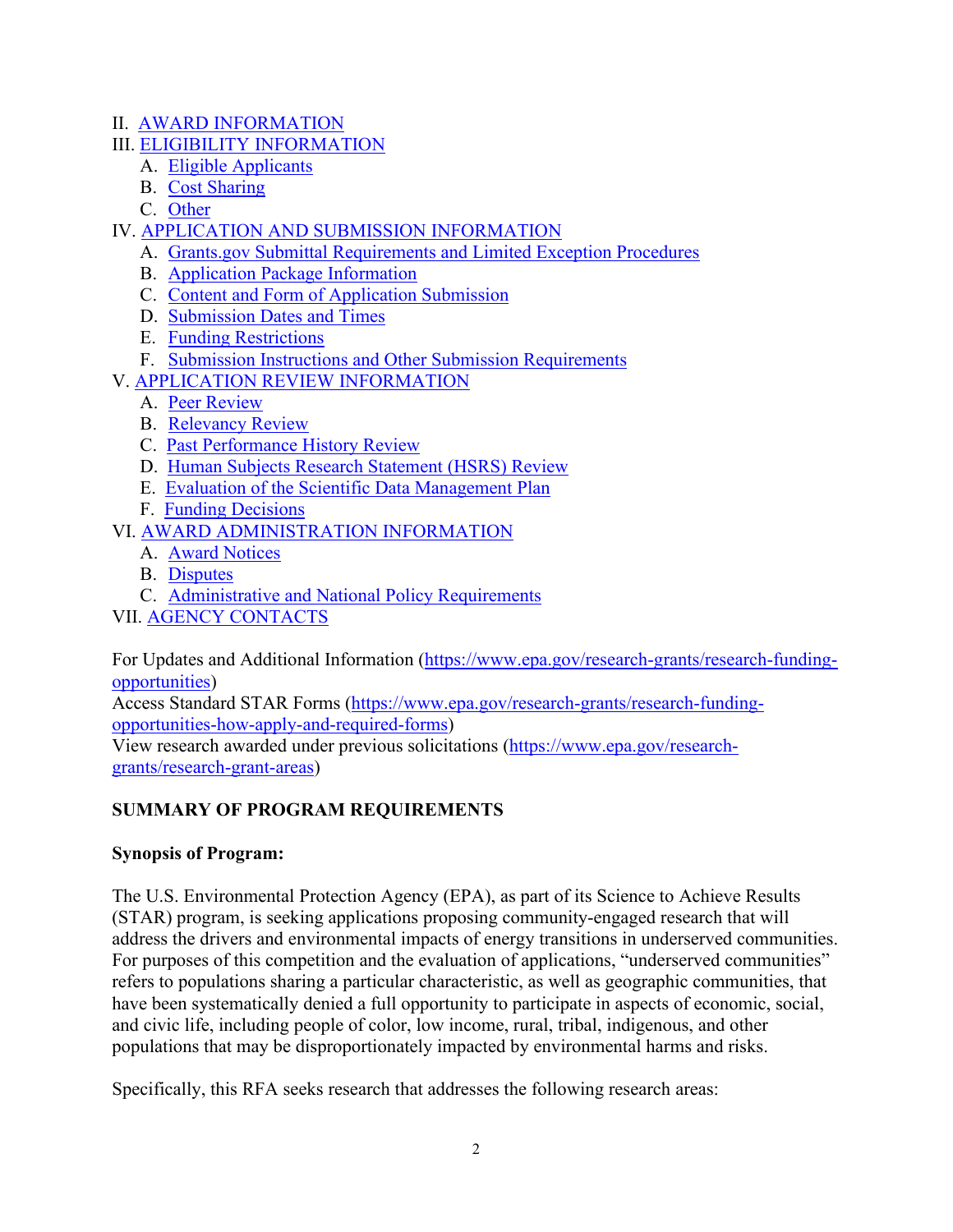- 1. Understanding how air quality, the environment, and public health in underserved communities might be improved through the transformations of the energy sector (e.g., wide-spread adoption of renewable energy sources and energy efficient technologies, electrification of transportation services and household energy use) while minimizing potential negative impacts;
- 2. Identifying approaches or strategies to ensure that energy transitions provide air quality benefits and reduce environmental risks while meeting the energy and mobility needs of underserved communities;
- 3. Understanding how socioeconomic, cultural, behavioral, institutional, and systems factors drive individual and household decisions regarding the adoption of renewable energy sources, energy-efficient technologies and building modifications, and new transportation modes in underserved communities;
- 4. Understanding how socioeconomic, organizational, and institutional factors affect decisions at the organizational, governmental, and community levels regarding the adoption and diffusion of renewable energy sources, energy-efficient technologies, building modifications, and new transportation modes in underserved communities; and,
- 5. Identifying and evaluating potential multi-pollutant and/or multi-sectoral approaches to achieve climate, air quality, and other environmental goals while maximizing potential positive impacts as well as minimizing potential negative impacts to underserved communities arising from large-scale energy systems transformation.

This solicitation provides the opportunity for the submission of applications for projects that may involve human subjects research. Human subjects research supported by the EPA is governed by EPA Regulation 40 CFR Part 26 (Protection of Human Subjects). This includes the Common Rule at subpart A and prohibitions and additional protections for pregnant women and fetuses, nursing women, and children at subparts B, C, and D. Research meeting the regulatory definition of intentional exposure research found in subpart B is prohibited by that subpart in pregnant women, nursing women, and children. Research meeting the regulatory definition of observational research found in subparts C and D is subject to the additional protections found in those subparts for pregnant women and fetuses (subpart C) and children (subpart D). All applications must include a Human Subjects Research Statement (HSRS, as described in Section IV.C.6.c of this solicitation), and if the project involves human subjects research, it will be subject to an additional level of review prior to funding decisions being made as described in Sections V.D and V.F of this solicitation.

Guidance and training for investigators conducting EPA-funded research involving human subjects may be obtained here: <https://www.epa.gov/osa/basic-information-about-human-subjects-research-0> [https://www.ecfr.gov/cgi-bin/text-idx?tpl=/ecfrbrowse/Title40/40cfr26\\_main\\_02.tpl](https://www.ecfr.gov/cgi-bin/text-idx?tpl=/ecfrbrowse/Title40/40cfr26_main_02.tpl)

In addition to regular awards, this solicitation includes the opportunity for early career awards. The purpose of the early career award is to fund research projects smaller in scope and budget by early career PIs. It is expected that the majority of the research will be performed by early career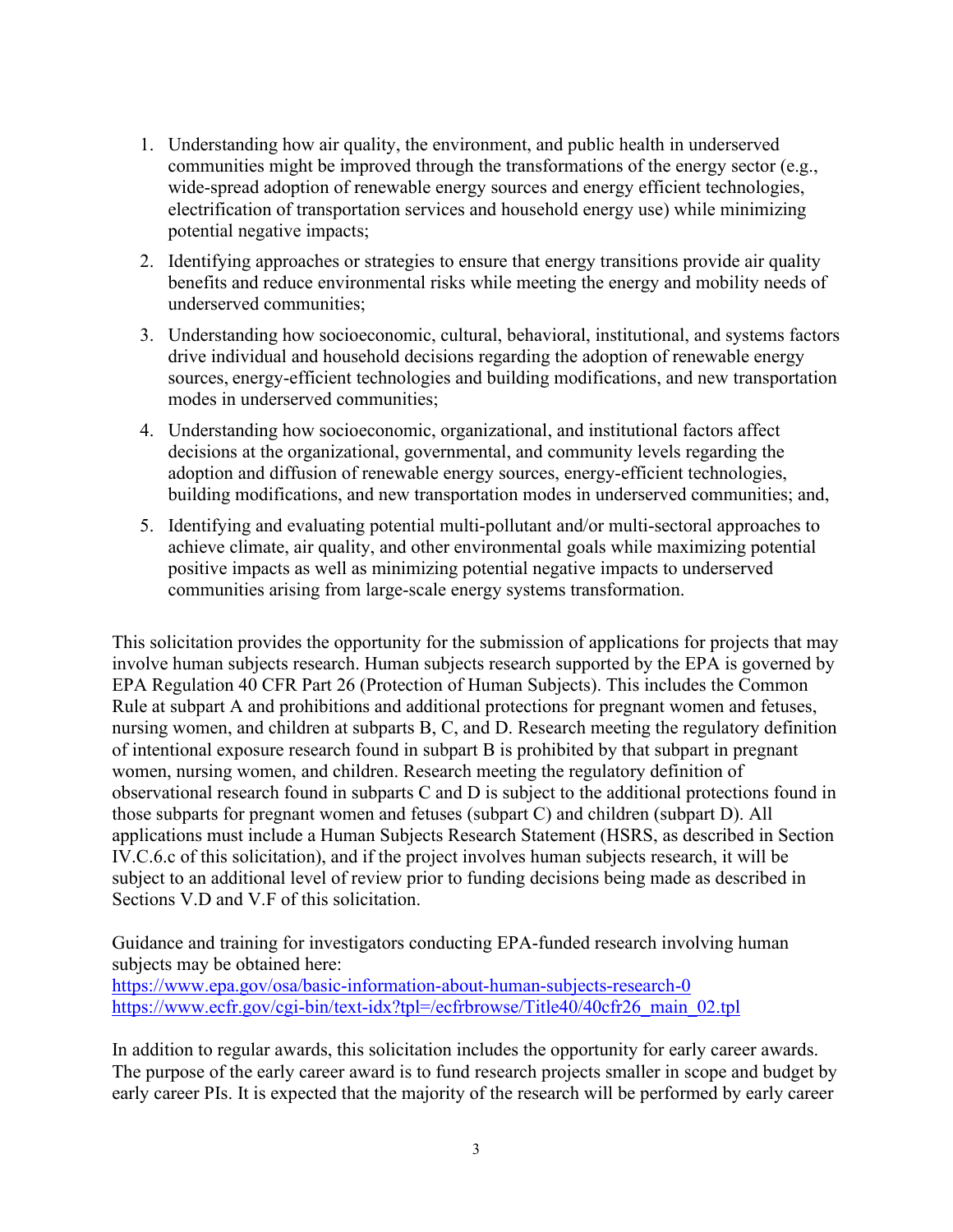investigators. Further, it is expected that significant resources will be allotted to early career investigators to perform the research. Please see Section III of this Request for Applications (RFA) for details on the early career eligibility criteria.

#### <span id="page-3-0"></span>**Award Information:**

Anticipated Type of Award: Grant or cooperative agreement

Estimated Number of Awards: Approximately 11 awards

EPA intends to award 6 regular applications and 5 early career applications (as defined in Section III.A). This is an estimate and is subject to change based on funding levels, the quality of applications received, and other applicable considerations. See Section V.F. Funding Decisions for additional information.

Anticipated Funding Amount: Approximately \$10 million total for all awards Potential Funding per Award: Up to a total of \$1,125,000 per regular award, and up to a total of \$650,000 per early career award, including direct and indirect costs, with a maximum duration of four years. Cost-sharing is not required. Applications with budgets exceeding the total award limits will not be considered.

#### <span id="page-3-1"></span>**Eligibility Information:**

Public and private nonprofit institutions/organizations, public and private institutions of higher education, and hospitals located in the U.S. and its territories or possessions; state and local governments; Federally Recognized Indian Tribal Governments; and U.S. territories or possessions are eligible to apply. Special eligibility criteria apply to the early career award portion of this RFA. See full announcement for more details.

#### <span id="page-3-2"></span>**Application Materials:**

To apply under this solicitation, use the application package available at Grants.gov (for further submission information see Section IV.F. "Submission Instructions and other Submission Requirements"). Note: With the exception of the current and pending support form (available at [https://www.epa.gov/research-grants/research-funding-opportunities-how-apply-and-required](https://www.epa.gov/research-grants/research-funding-opportunities-how-apply-and-required-forms)[forms\)](https://www.epa.gov/research-grants/research-funding-opportunities-how-apply-and-required-forms), all necessary forms are included in the electronic application package. Make sure to include the current and pending support form in your Grants.gov submission.

If your organization is not currently registered with Grants.gov, you need to allow approximately one month to complete the registration process. Applicants must ensure that all registration requirements are met in order to apply for this opportunity through Grants.gov and should ensure that all such requirements have been met well in advance of the submission deadline. This registration, and electronic submission of your application, must be performed by an authorized representative of your organization.

*If you do not have the appropriate internet access to utilize the Grants.gov application submission process for this solicitation, see Section IV.A below for additional guidance and instructions.*

#### <span id="page-3-3"></span>**Agency Contacts:**

Technical Contact: Serena Chung; phone: 202-564-6069; email: *chung.serena@epa.gov* Eligibility Contact: Ron Josephson; phone: 202-564-7823; email: [josephson.ron@epa.gov](mailto:josephson.ron@epa.gov)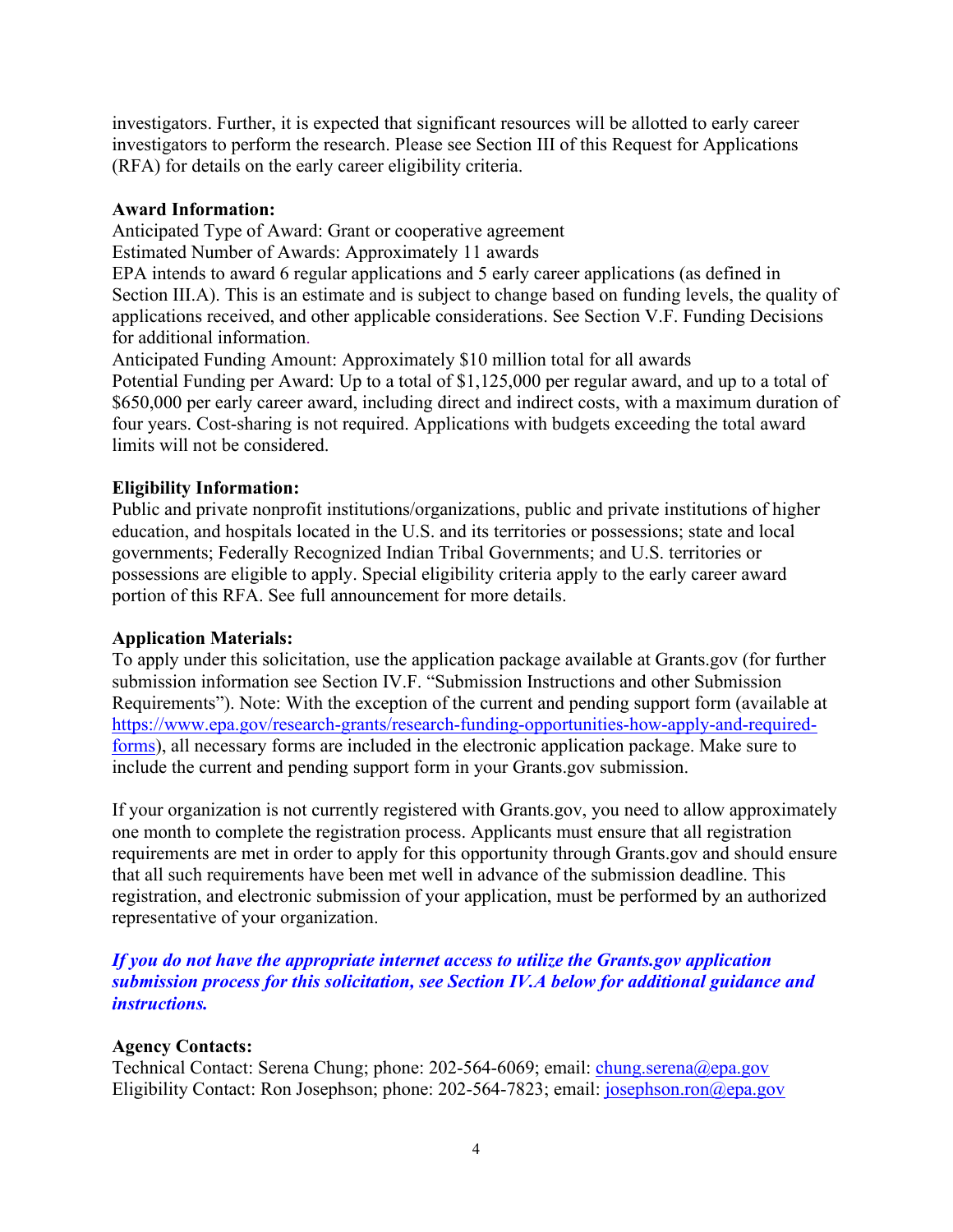Electronic Submissions Contact: Debra M. Jones; phone: 202-564-7839; email: [jones.debram@epa.gov](mailto:jones.debram@epa.gov)

# <span id="page-4-0"></span>**I. FUNDING OPPORTUNITY DESCRIPTION**

## <span id="page-4-1"></span>**A. Introduction**

Climate change mitigation and adaptation is a high priority for the United States and the EPA. Rapid large-scale transformations of energy systems and transportation services to low-carbon, renewable, and energy efficient sources and technologies are essential to achieving deep reductions in carbon dioxide  $(CO_2)$  and other greenhouse gas  $(GHG)$  emissions necessary to avoid the most severe impacts of climate change. These energy transitions are underway, but the pace and trajectories remain uncertain. The uncertainties provide challenges and opportunities to improve environmental and public health in ways that also reduce the inequities prevalent in the current energy and transportation systems, such as the disproportionate impact of environmental hazards on minority and low-income populations.

Environmental Justice (EJ) is an integral part of EPA's mission to protect human health and the environment. EJ is achieved when all people are fully protected from environmental and health hazards and have equitable access to decision-making processes to maintain a healthy environment in which to live, learn, and work. The EPA defines EJ as the fair treatment and meaningful involvement of all people regardless of race, color, national origin, or income with respect to the development, implementation and enforcement of environmental laws, regulations, and policies. Fair treatment means no group of people should bear a disproportionate share of the negative environmental consequences resulting from industrial, governmental, and commercial operations or policies. Meaningful involvement means people have an opportunity to participate in decisions about activities that may affect their environment and/or health; the public's contribution can influence the regulatory agency's decision; community concerns will be considered in the decision-making process; and decision makers will seek out and facilitate the involvement of those potentially affected. In addition, EPA recognizes the right of Federally recognized tribes as sovereign governments to self-determination and acknowledges the federal government's trust responsibility to tribes.

This research solicitation supports the Administration's priorities to address environmental justice and the climate crisis, such as described in the following Executive Orders (EOs):

- EO 13985: [Advancing Racial Equity and Support for Underserved Communities through](https://gcc02.safelinks.protection.outlook.com/?url=https%3A%2F%2Fwww.federalregister.gov%2Fdocuments%2F2021%2F01%2F25%2F2021-01753%2Fadvancing-racial-equity-and-support-for-underserved-communities-through-the-federal-government&data=04%7C01%7Chahn.intaek%40epa.gov%7C76343068001e475feff808d91549e0ba%7C88b378b367484867acf976aacbeca6a7%7C0%7C0%7C637564229922305360%7CUnknown%7CTWFpbGZsb3d8eyJWIjoiMC4wLjAwMDAiLCJQIjoiV2luMzIiLCJBTiI6Ik1haWwiLCJXVCI6Mn0%3D%7C1000&sdata=WbMBlAl21bGTGFf3zXG3zFJKguyTgWPdmxPwhEj%2BgV0%3D&reserved=0)  [the Federal Government](https://gcc02.safelinks.protection.outlook.com/?url=https%3A%2F%2Fwww.federalregister.gov%2Fdocuments%2F2021%2F01%2F25%2F2021-01753%2Fadvancing-racial-equity-and-support-for-underserved-communities-through-the-federal-government&data=04%7C01%7Chahn.intaek%40epa.gov%7C76343068001e475feff808d91549e0ba%7C88b378b367484867acf976aacbeca6a7%7C0%7C0%7C637564229922305360%7CUnknown%7CTWFpbGZsb3d8eyJWIjoiMC4wLjAwMDAiLCJQIjoiV2luMzIiLCJBTiI6Ik1haWwiLCJXVCI6Mn0%3D%7C1000&sdata=WbMBlAl21bGTGFf3zXG3zFJKguyTgWPdmxPwhEj%2BgV0%3D&reserved=0)
- [EO 13990: Protecting Public Health and the Environment](https://gcc02.safelinks.protection.outlook.com/?url=https%3A%2F%2Fwww.whitehouse.gov%2Fbriefing-room%2Fpresidential-actions%2F2021%2F01%2F20%2Fexecutive-order-protecting-public-health-and-environment-and-restoring-science-to-tackle-climate-crisis%2F&data=04%7C01%7Chahn.intaek%40epa.gov%7C76343068001e475feff808d91549e0ba%7C88b378b367484867acf976aacbeca6a7%7C0%7C0%7C637564229922315302%7CUnknown%7CTWFpbGZsb3d8eyJWIjoiMC4wLjAwMDAiLCJQIjoiV2luMzIiLCJBTiI6Ik1haWwiLCJXVCI6Mn0%3D%7C1000&sdata=HgxpwgbyIowq8cvQE4%2BBZZRUyTTNSPb4CooJPh6%2BsEk%3D&reserved=0) and Restoring Science to Tackle the [Climate Crisis](https://gcc02.safelinks.protection.outlook.com/?url=https%3A%2F%2Fwww.whitehouse.gov%2Fbriefing-room%2Fpresidential-actions%2F2021%2F01%2F20%2Fexecutive-order-protecting-public-health-and-environment-and-restoring-science-to-tackle-climate-crisis%2F&data=04%7C01%7Chahn.intaek%40epa.gov%7C76343068001e475feff808d91549e0ba%7C88b378b367484867acf976aacbeca6a7%7C0%7C0%7C637564229922315302%7CUnknown%7CTWFpbGZsb3d8eyJWIjoiMC4wLjAwMDAiLCJQIjoiV2luMzIiLCJBTiI6Ik1haWwiLCJXVCI6Mn0%3D%7C1000&sdata=HgxpwgbyIowq8cvQE4%2BBZZRUyTTNSPb4CooJPh6%2BsEk%3D&reserved=0)
- [EO 14008: Tackling the Climate Crisis at Home and](https://gcc02.safelinks.protection.outlook.com/?url=https%3A%2F%2Fwww.whitehouse.gov%2Fbriefing-room%2Fpresidential-actions%2F2021%2F01%2F27%2Fexecutive-order-on-tackling-the-climate-crisis-at-home-and-abroad%2F&data=04%7C01%7Chahn.intaek%40epa.gov%7C76343068001e475feff808d91549e0ba%7C88b378b367484867acf976aacbeca6a7%7C0%7C0%7C637564229922315302%7CUnknown%7CTWFpbGZsb3d8eyJWIjoiMC4wLjAwMDAiLCJQIjoiV2luMzIiLCJBTiI6Ik1haWwiLCJXVCI6Mn0%3D%7C1000&sdata=dKYD4BtLZKo9oN%2F%2B11dAz8AOE0UR%2FW62ip%2F0f7VKBys%3D&reserved=0) Abroad

The Science to Achieve Results (STAR) Program's goal is to stimulate and support scientific and engineering research that advances EPA's mission to protect human health and the environment. It is a competitive, peer-reviewed, extramural research program that provides access to the nation's best scientists and engineers in academic and other nonprofit research institutions.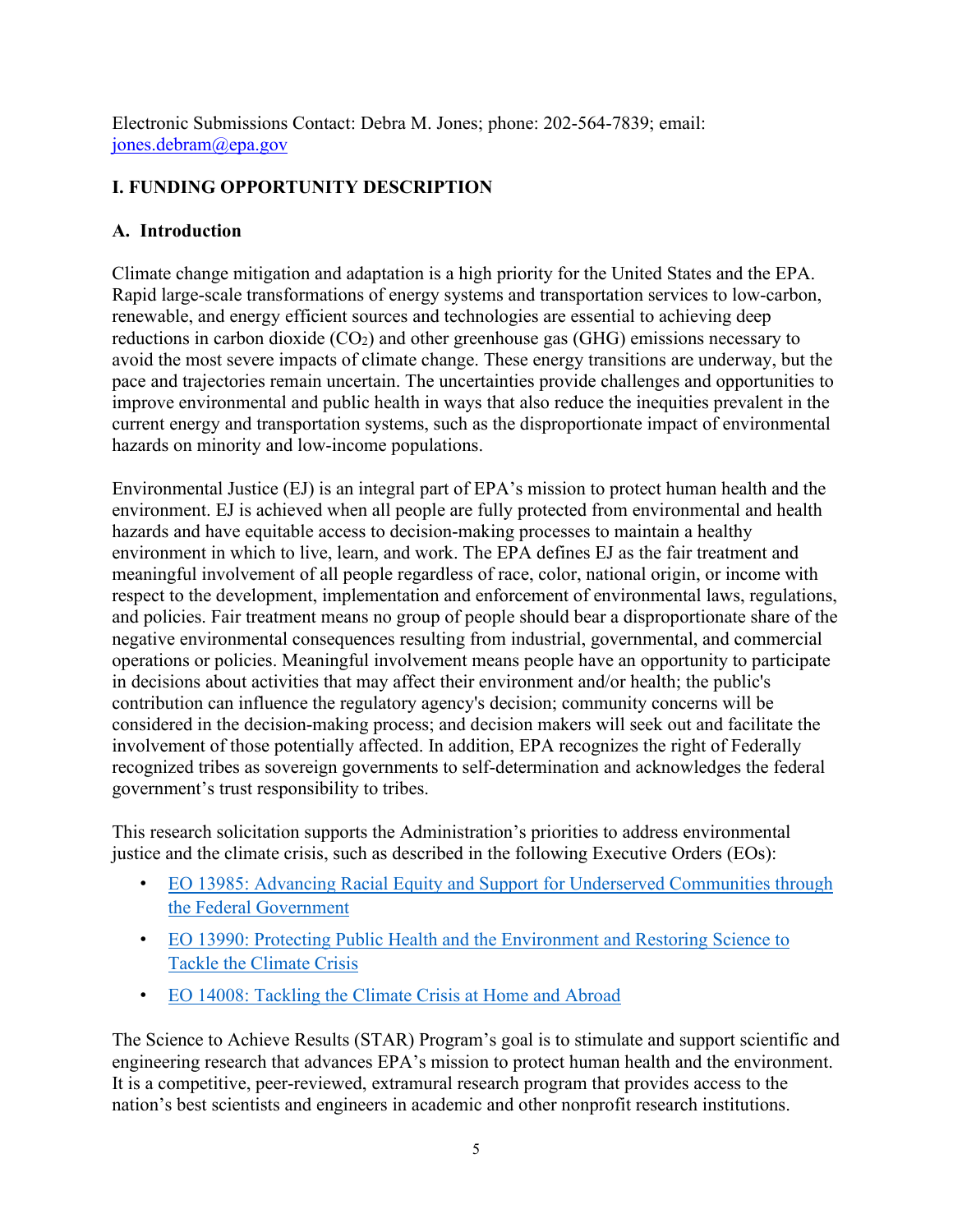STAR funds research on the environmental and public health effects of air quality, environmental changes, water quality and quantity, hazardous waste, toxic substances, and pesticides.

In addition to regular awards, this solicitation includes the opportunity for early career awards. The purpose of the early career award is to fund research projects smaller in scope and budget by early career PIs. Please see Section III of this RFA for details on the early career eligibility criteria.

EPA recognizes that it is important to engage all available minds to address the environmental challenges the Nation faces. At the same time, EPA seeks to expand the environmental conversation by including members of communities which may have not previously participated in such dialogues to participate in EPA programs. For this reason, EPA strongly encourages all eligible applicants identified in Section III, including minority serving institutions (MSIs), to apply under this opportunity.

For purposes of this solicitation, the following are considered MSIs:

1. Historically Black Colleges and Universities, as defined by the Higher Education Act (20 U.S.C. § 1061(2)). A list of these schools can be found at [Historically Black Colleges and](https://sites.ed.gov/whhbcu/one-hundred-and-five-historically-black-colleges-and-universities/)  [Universities;](https://sites.ed.gov/whhbcu/one-hundred-and-five-historically-black-colleges-and-universities/)

2. Tribal Colleges and Universities (TCUs), as defined by the Higher Education Act (20 U.S.C. §  $1059c(b)(3)$  and  $(d)(1)$ ). A list of these schools can be found at American Indian Tribally [Controlled Colleges and Universities;](https://sites.ed.gov/whiaiane/tribes-tcus/tribal-colleges-and-universities/)

3. Hispanic-Serving Institutions (HSIs), as defined by the Higher Education Act (20 U.S.C. § 1101a(a)(5)). A list of these schools can be found at [Hispanic-Serving Institutions;](https://sites.ed.gov/hispanic-initiative/hispanic-serving-institutions-hsis/)

4. Asian American and Native American Pacific Islander-Serving Institutions; (AANAPISIs), as defined by the Higher Education Act (20 U.S.C. § 1059g(b)(2)). A list of these schools can be found at [Asian American and Native American Pacific Islander-Serving Institutions;](https://www.google.com/maps/d/viewer?mid=1XVkOWKMDORm53pvU0L8EPsrJC94&msa=0&ie=UTF8&t=m&z=3&source=embed&ll=40.58644586187277%2C-148.28228249999984) and

5. Predominately Black Institutions (PBIs), as defined by the Higher Education Act of 2008, 20 U.S.C. 1059e(b)(6). A list of these schools can be found at [Predominately Black Institutions.](https://www.google.com/maps/d/viewer?mid=1wlIi3j7gtlNq_w-0NKAb2bF2VmY&ie=UTF&msa=0&ll=37.35160769312532%2C-96.17229800000001&z=4)

# <span id="page-5-0"></span>**B. Background**

Energy and transportation systems are rapidly shifting away from fossil-based systems of energy production and consumption. These changes are central to mitigating climate change as scientific evidence continues to emphasize the urgent need to reduce GHG emissions (IPCC, 2021). As energy systems and transportation landscapes evolve, the type, magnitude, and distribution of environmental and public health benefits and burdens will also evolve spatially and temporally, and actions at the local and state levels can play a pivotal role in determining the distribution of benefits and risks across communities. To address environmental and public health challenges associated with energy transitions, actions must be taken to address the diverse sets of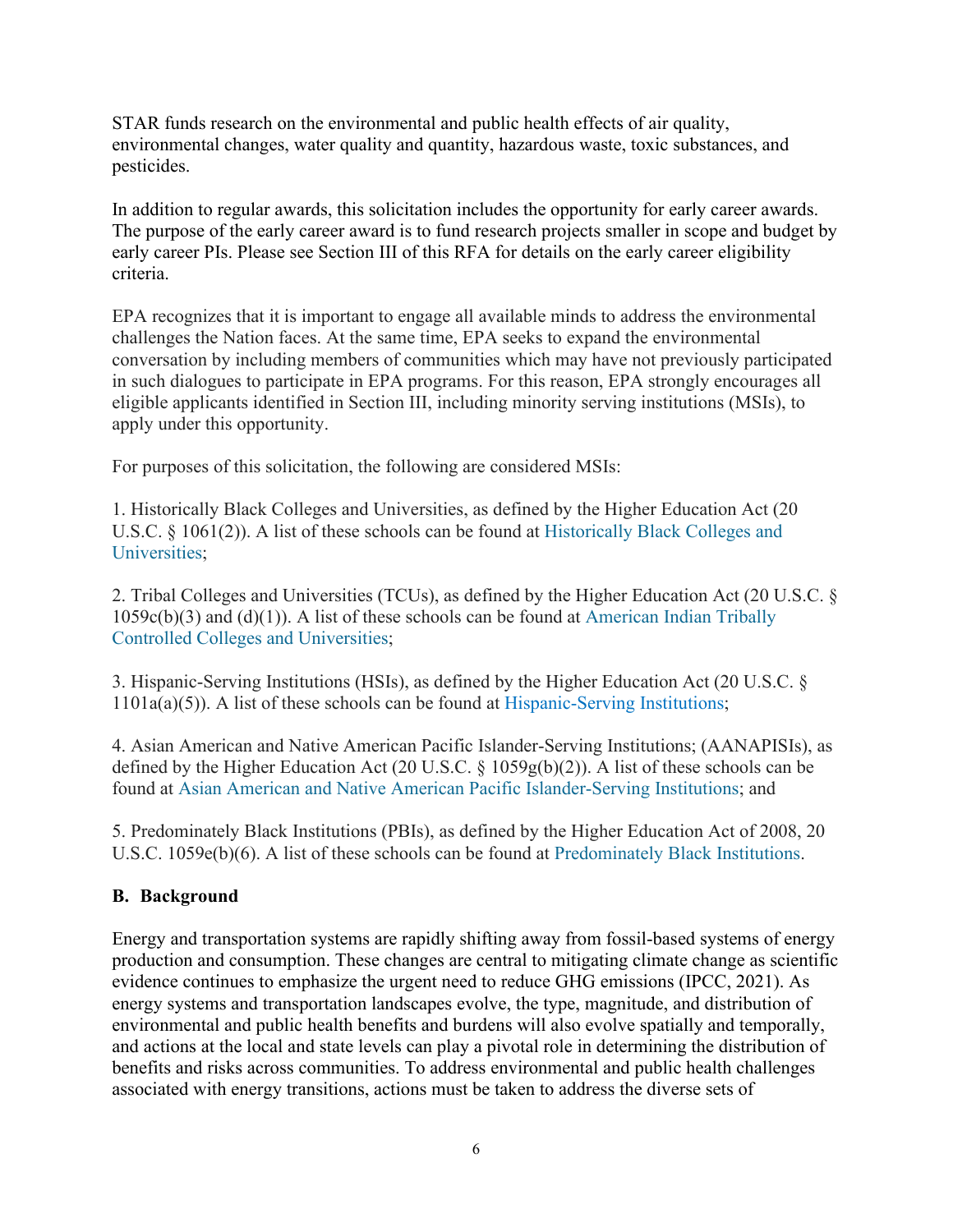community needs and concerns, which are dependent on geographic, socioeconomic, demographic, governmental, and other contexts and vary with time. The focus of this research solicitation is on underserved communities, where "underserved communities" refers to populations sharing a particular characteristic, as well as geographic communities, that have been systematically denied a full opportunity to participate in aspects of economic, social, and civic life, including people of color, low income, rural, tribal, indigenous, and other populations that may be disproportionately impacted by environmental harms and risks. Given the differences in needs, opportunities, and potential impacts across different types of underserved communities, this solicitation seeks research that involves substantial engagement with communities, community-based organizations, and/or tribes to leverage the experience and expertise of the affected communities.

#### Energy Transitions and Potential Environmental Impacts

Energy transitions are occurring throughout the built environment, including residential buildings, commercial buildings, industrial facilities, and transportation systems; and are centered around increasing use of low-carbon and renewable energy sources and technologies, increasing energy efficiency, lowering energy intensity, and reducing energy demand. Electrification of appliances and vehicles, and advancement in energy storage technologies are increasing electricity demand while enabling incorporation of renewable resources. Hydrogen, when produced using electricity from renewable energy sources, has the potential to greatly reduce greenhouse gas emissions from industrial production processes and heavy-duty transportation. These changes are transforming the electrical power grids as they expand, interconnect, distribute generation, incorporate storage, and decarbonize.

In addition to providing climate benefit by reducing GHG emissions, the energy transitions also provide co-benefits in improving air quality and reducing related public health burdens. Studies have typically concluded that the monetized value of air quality co-benefits exceeds implementation costs; though some studies indicate a mix of benefits and disbenefits, due to the complexity of economic feedback from changing fuel prices, sectoral shifts in energy demand, and/or non-linear chemical processes associated with atmospheric ozone formation (Gallagher and Holloway, 2020). Air quality benefits of energy transitions also carry over to indoor environments, where building electrification reduces the release of toxic pollutants from gas stoves and other gas appliances. However, reduced ventilation rates from energy efficiency measures may increase indoor air pollution in some cases.

The impacts of energy transitions touch on all environmental media and are not always positive. For example, the production of photovoltaic cells for solar panels and mining metals for batteries can generate toxic substances that contaminate the environment. Additionally, electrification not only increases electricity demand, but could also change the temporal and spatial patterns of demand, putting stress on existing infrastructure (Wang et al. 2021; Muratori 2018). Increasing power generation capacity could lead to an expansion of energy generating facilities on rural lands (including tribal), with consequences for air quality, land-use, ecosystems, and water resources. Eventually, end-of-life recycling and disposal issues for used solar panels, wind turbine blades, batteries, and other components will increase in scale and, if poorly managed, present environmental and public health burdens. As newer energy technologies gain market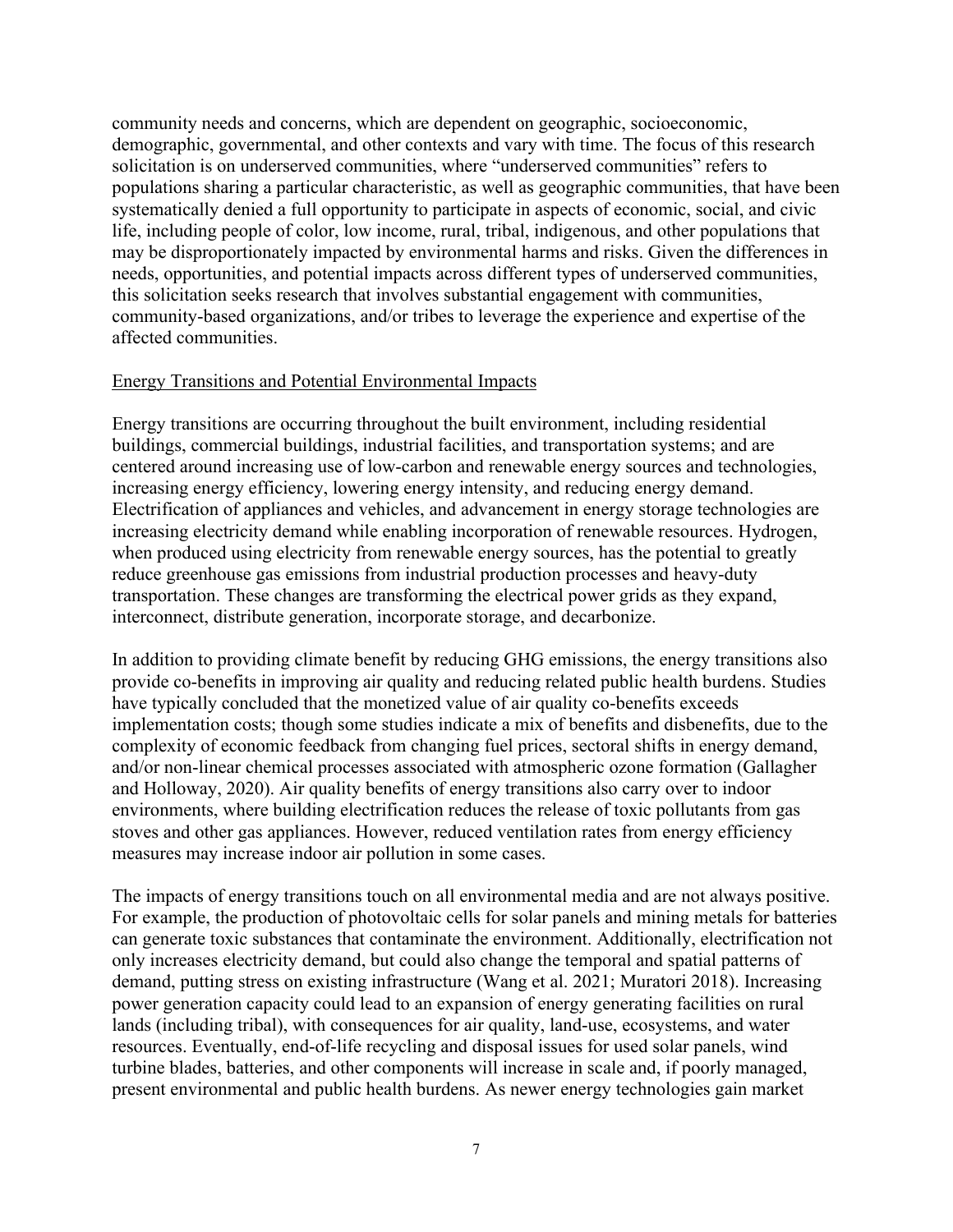share, older infrastructures are being displaced – some coal plants and mines are closing, some oil and gas wells are being abandoned, and underground storage tanks may remain in abandoned gasoline stations. These changes may pose both risks and opportunities to nearby communities and/or tribes.

Changes in the transportation sector play a significant role in energy transitions. Automakers are increasingly making announcements about their commitment to an electrified future. Electric vehicles (EVs) produce no tailpipe emissions and, thus, will remove a major local source of ambient air pollution that currently disproportionally affects many underserved communities. While charging the battery may increase air pollutant emissions from power plants, driving electric instead of gasoline vehicles leads to reductions in total emissions and improved air quality, especially if the electricity is generated from renewable energy sources (Isik et al., 2021; Ou et al., 2021; Schnell et al., 2019; Nopmongcol et al., 2017). The climate and air quality benefits will grow in the future as electricity generation is decarbonized. However, in the near term, EVs may contribute to increased air pollution emissions at existing coal-fired power plants and worsen air quality of downwind underserved communities. Non-tailpipe emissions of particulate matter from EVs may also differ from the internal combustion engine vehicles they displace due to differences in braking systems, vehicle weights, and other factors.

Other changes in the transportation sector, such as the emergence of new mobility providers and automated technologies, and associated vehicle types – including microtransit vans, city cars, autocycles, cargo trikes, e-bikes, and scooters – are underway. Collectively, a new mobility future of shared, automated, electric vehicles (SAEVs) and on-demand transportation services (or Mobility-as-a-Service [MaaS]) is developing. These trends could create a cleaner, more efficient, more affordable, more accessible, and more equitable transportation future; but they could also create negative consequences that disproportionally impact underserved communities.

In addition to passenger travel, movement of goods and services is also undergoing radical change due to the emergence of SAEV technologies and business strategies (e.g., e-commerce) taking advantage of these technologies. Long haul trucking may be an ideal target for automation, as evidenced by efforts to develop, test, and deploy trucks with driving automation (Heilweil, 2020). Local delivery fleets, buses, and shared mobility vehicles that return to a common depot can benefit greatly from the lower fuel and maintenance cost of electric vehicles. Growing demand for faster goods delivery and e-commerce growth are also reshaping goods movement and creating opportunities for SAEVs and other innovations. These positive innovations are already beginning to place an unequal burden on underserved communities. For example, growth in e-commerce has led to increases in warehouses and distribution facilities, which are disproportionately located in low-income and minority neighborhoods, who then bear the brunt of increased noise and air pollution from increased truck traffic (Jaller et al., 2020; Yuan, 2019). The combination of passenger and goods delivery could increase synergies with supply chain efficiency and may be a more sustainable approach to the "First-Last Mile" problem (Bruzzone et al, 2021).

Social Dimensions of Energy Transitions and Environmental Justice

Energy transitions require a wide range of socioeconomic, institutional, and behavioral changes that cannot be accomplished with technical innovations alone (Sovacool and Griffiths, 2020;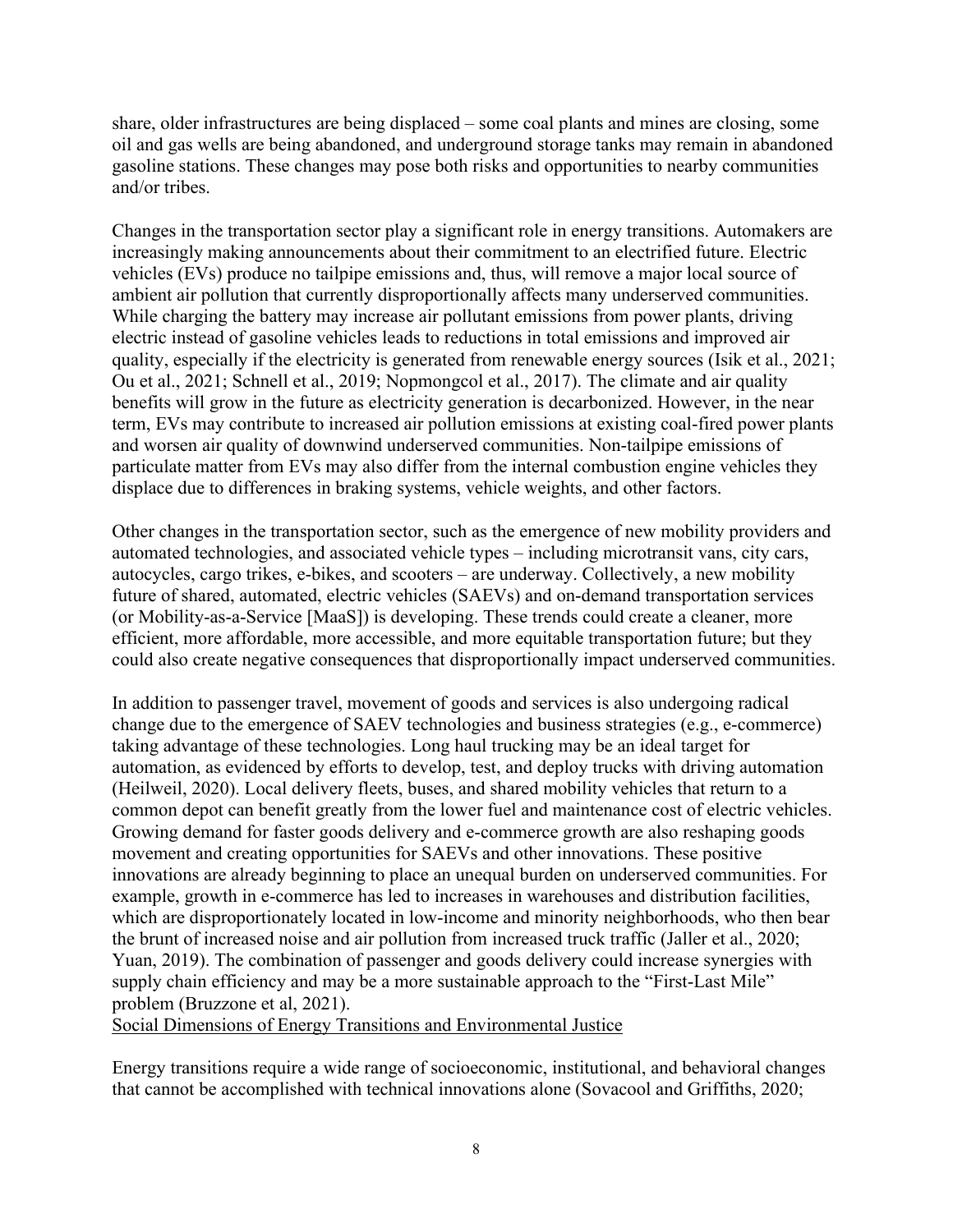Hoppe and de Vries, 2019; Steg et al., 2015; Nye el al., 2010). As energy systems are woven into the interconnected social, economic, and political structures, new ways of organizing and governing energy systems will be necessary (Miller et al., 2013). The ability and willingness to adopt new technologies and change behaviors and acceptance of new initiatives are dependent on economic, social, cultural, and political contexts, and can be influenced by the degree of control that individuals have over their environments. To propel sustainable energy transitions and address potential environmental and public health impacts, we must understand and consider the ability and willingness of individuals, private and public organizations, businesses, tribes, and communities to adopt new technologies and implement energy efficiency measures. In addition, we must also understand and consider how individual and household behavior may change in the new built environment in order to achieve intended goals while avoiding unintended consequences.

Understanding the human and social dimensions of energy transitions in underserved communities is also critical in finding an equitable pathway to a clean energy future. Many studies have established that minority and low-income populations are more likely to live in close proximity to major roadways, industrial facilities, and other environmental hazards (Tessum et al., 2021; Mikati et al., 2018; Johnson et al., 2016; Pastor et al 2016; Mohai and Saha, 2015; Mohai et al, 2009). At the same time, underserved communities often are in transit deserts, where mobility access and vehicle affordability are key barriers to economic opportunity. The existing transportation paradigm – based on personally owned, internal combustion engine vehicles, and the roadways and parking spaces to support them – has created an infrastructure and exposure burden that has fallen disproportionately on people of color, lowincome, and indigenous communities. In addition to being burdened disproportionally by environmental hazards and underserved by infrastructure, many low-income and minority communities are also located in areas at high risk for natural hazards that might increase in frequency and intensity due to climate change (U.S. EPA 2021) and may have less adaptive capacity to respond to and cope with natural disasters and emerging stressors caused by climate change (Chakraborty et al. 2019; Davies et al., 2018).

The social, political, and economic factors that contribute to environmental inequalities are also indicators of energy injustice in that minority and low-income populations are more likely to be exposed to air and water pollution from energy development, live in energy inefficient dwelling units with poorer structural building conditions and less efficient appliances, spend a greater portion of their income on energy related expenditures than the average family, and have less access to energy efficiency technologies (Kontokosta et al., 2020; Reames et al., 2018; Jessel et al., 2019; Drehobl and Ross, 2016; Reames 2016). Similarly, tribal communities face unique challenges on energy access and environmental justice issues due to political and cultural dynamics (Sandoval 2018; Vickery and Hunter, 2016); and many are disproportionately impacted by a number of environmental and health challenges that work against the safe practice of their traditional lifeways and achieving their sustainability goals.

Energy transitions may provide opportunities for underserved communities. As communities, states, and tribes consider new plans for housing, land use, and transportation development, involving the impacted communities in the decision-making process could help address the legacy of underinvestment and reduce the injustices prevalent in the current systems. Tribal land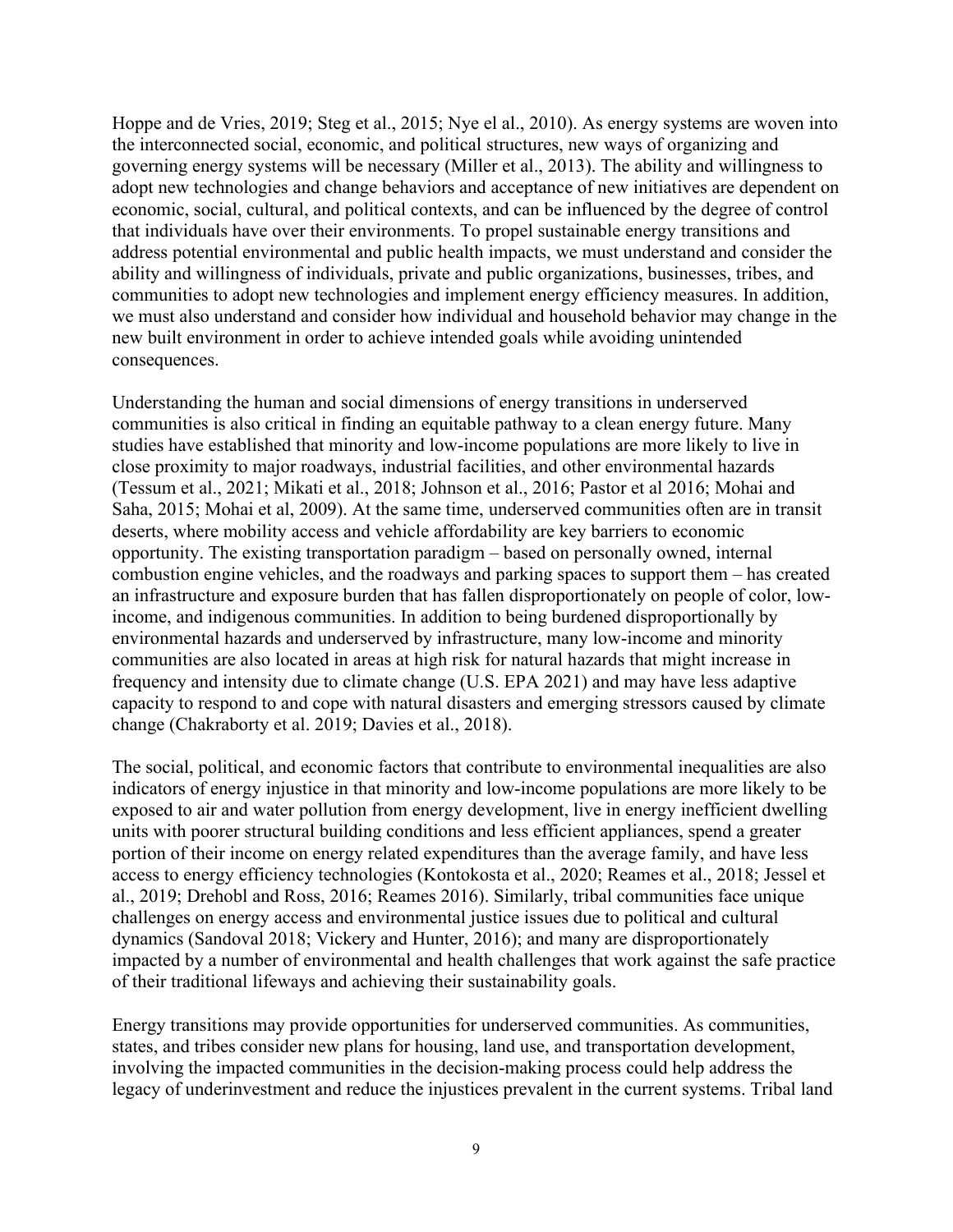provides big potential for renewable projects; Native American land comprises approximately 2% of U.S. land but contains an estimated 5% of all renewable energy resources (U.S. Department of Energy, 2013). Distributed, low-carbon energy generation in underserved communities has the potential to provide economic benefits, for example, by reducing electricity cost and creating new jobs. Distributed energy could also increase local autonomy by reducing reliance on electric utilities, including in the event of grid-scale power outages during extreme weather events. Investment in energy efficiency measures can be a cost-effective way to reduce utility bills in the long-term and improve occupant health. The emergence of technology-enabled on-demand transportation services could reduce the dependence on owning private vehicles and provide opportunities to design improved access to public transportation and individual mobility.

While energy transitions provide opportunities to reduce the inequities prevalent in the current systems, without concerted efforts, energy transitions, even when beneficial in aggregate, may perpetuate and even aggravate existing inequalities (Carley and Konisky, 2020; Fournier et al., 2020). Accessing the benefits of new technologies can be more difficult for some underserved communities due to up front-capital costs, restrictive eligibility requirements for incentives for purchasing technologies, inadequate or older housing stock, the necessary time and ownership aspects for accruing benefits, grid access, the availability of enabling infrastructure, and access to transportation services. As summarized by Carley and Konisky (2020), adopters of renewable and low-carbon energy technologies skew towards higher incomes. Low-income houseowners may lack funds to make the upfront investments for new technologies, and renters may not have the authority to make decisions on building changes. Access to public charging stations for EVs is less for low-income communities and communities of color; and the disparities are even larger in areas with a higher proportion of multi-unit housing (Hsu and Fingerman, 2021). People who have limited access to credit or do not have a smartphone may be locked out of new mobility options. While there are financial incentive programs to encourage adoption, they are also disproportionally utilized by higher-income groups (Ju et al., 2020; Borenstein and Davis, 2016). Barriers for lower-income households include not being able to benefit from certain tax credits in the same way as higher-income households.

Low-income communities not only face barriers to accessing new technologies, they may also disproportionally bear the costs of cleaner energy and new mobility services. For example, California's renewable-energy mandates and carbon cap-and-trade program have created a regressive energy tax, resulting in higher electricity cost in certain counties where household incomes are the lowest (Lesser, 2015). The growing adoption of solar by affluent households can potentially reduce sales for utilities and increase the share of fixed utility costs that low-income households have to pay (Brown et al., 2020). There are also concerns that transportation network companies (TNCs) could potentially displace public transit (Diao et al., 2021; Clewlow and Mishra, 2017). This displacement could potentially lead to a downward cycle of reduced funding for public transit services for those most in need of them.

#### Community Engagement

Realizing the benefits of energy transitions while avoiding adverse and unintended consequences requires engagement with affected communities, such as with tribes in ways that advance tribal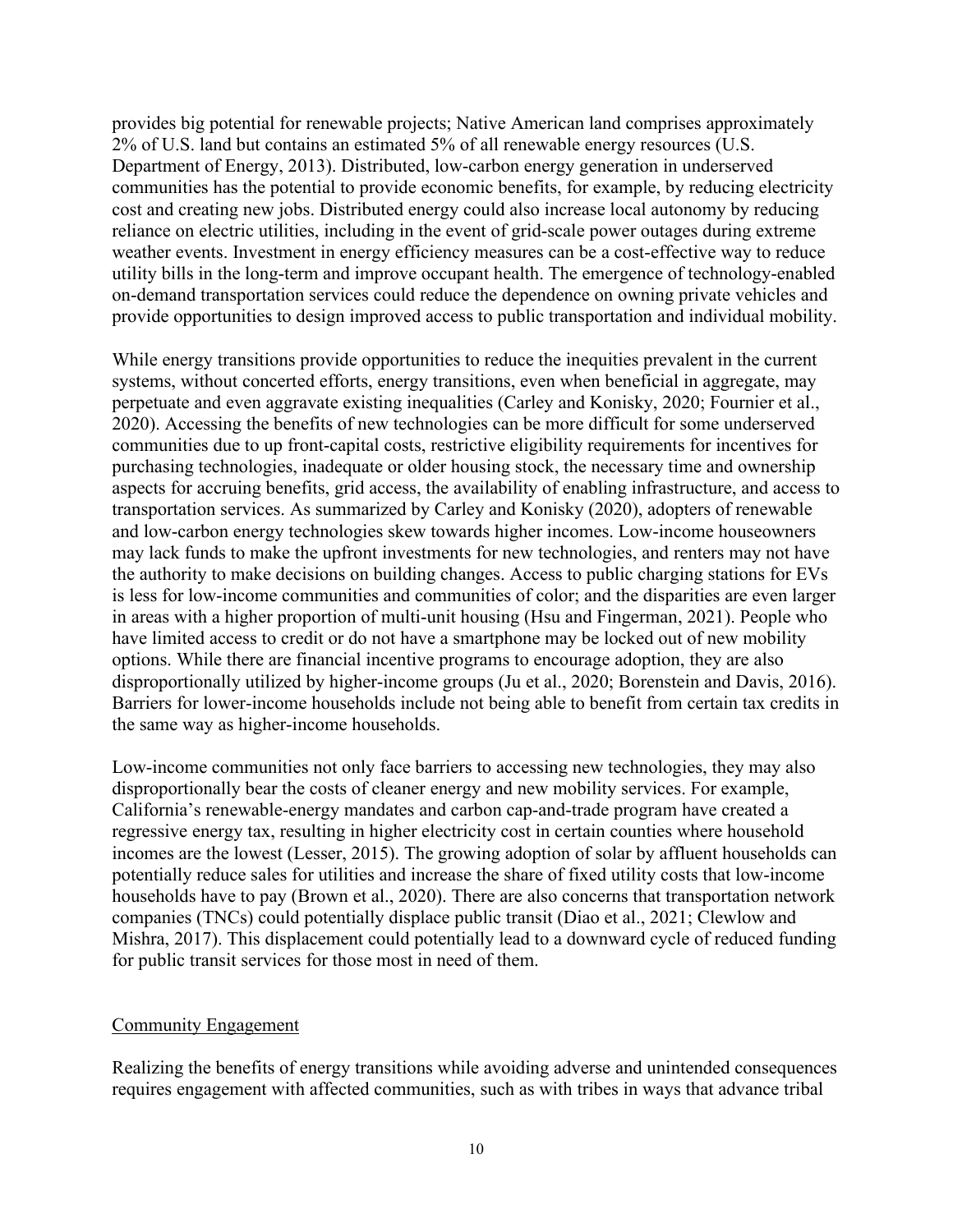sovereignty and self-determination. This engagement can help build awareness of needs, opportunities, and barriers in an evolving technical, social, and climate-altered environment. This also requires the acknowledgement and study of differences in needs, opportunities, potential impacts, susceptibilities, and vulnerabilities across different types of communities. Relevant community differences may be geographic (e.g., rural and urban areas), socioeconomic, demographic, governmental (e.g., tribal), or other types of characteristics. Research that engages the impacted communities and/or tribes throughout the research process – from defining the research questions and objectives to co-production, translation and dissemination of knowledge, such as building partnerships with local community groups, environmental organizations, public health and environmental agencies, local or tribal governments, and tribal consortia – may enhance scientific research pertinent to providing insights and developing solutions needed for placing us on an equitable pathway to a clean energy and climate resilient future. The enhancement may also help to build capacity for impacted communities or community-based organizations to address their needs and concerns beyond the lifetime of the project.

More information about the community engagement plan requirement is given below, under "Specific Research Areas of Interest/Expected Outputs and Outcomes" (Section I.D) and in the instructions for the "Community Engagement Plan" (Section IV.C.6.e).

# <span id="page-10-0"></span>**C. Authority and Regulations**

The authority for this RFA and resulting awards is contained in the Clean Air Act, 42 U.S.C. 7403, Section 103(b)(3).

For research with an international aspect, the above statutes are supplemented, as appropriate, by the National Environmental Policy Act, Section 102(2)(F).

Note that a project's focus is to consist of activities within the statutory terms of EPA's financial assistance authorities; specifically, the statute(s) listed above. Generally, a project must address the causes, effects, extent, prevention, reduction, and elimination of air pollution, water pollution, solid/hazardous waste pollution, toxic substances control, or pesticide control depending on which statute(s) is listed above. Further note applications dealing with any aspect of or related to hydraulic fracking will not be funded by EPA through this program.

Additional applicable regulations include: 2 CFR Part 200, 2 CFR Part 1500, and 40 CFR Part 40 (Research and Demonstration Grants).

#### <span id="page-10-1"></span>**D. Specific Research Areas of Interest/Expected Outputs and Outcomes**

*Note to applicant: The term "output" means an environmental activity, effort, and/or associated work products related to an environmental goal or objective, that will be produced or provided over a period of time or by a specified date. The term "outcome" means the result, effect, or consequence that will occur from carrying out an environmental program or activity that is related to an environmental or programmatic goal or objective.*

The activities to be funded under this solicitation support EPA's Draft FY 2022-2026 Strategic Plan [\(https://www.epa.gov/planandbudget/strategicplan\)](https://www.epa.gov/planandbudget/strategicplan). Awards made under this solicitation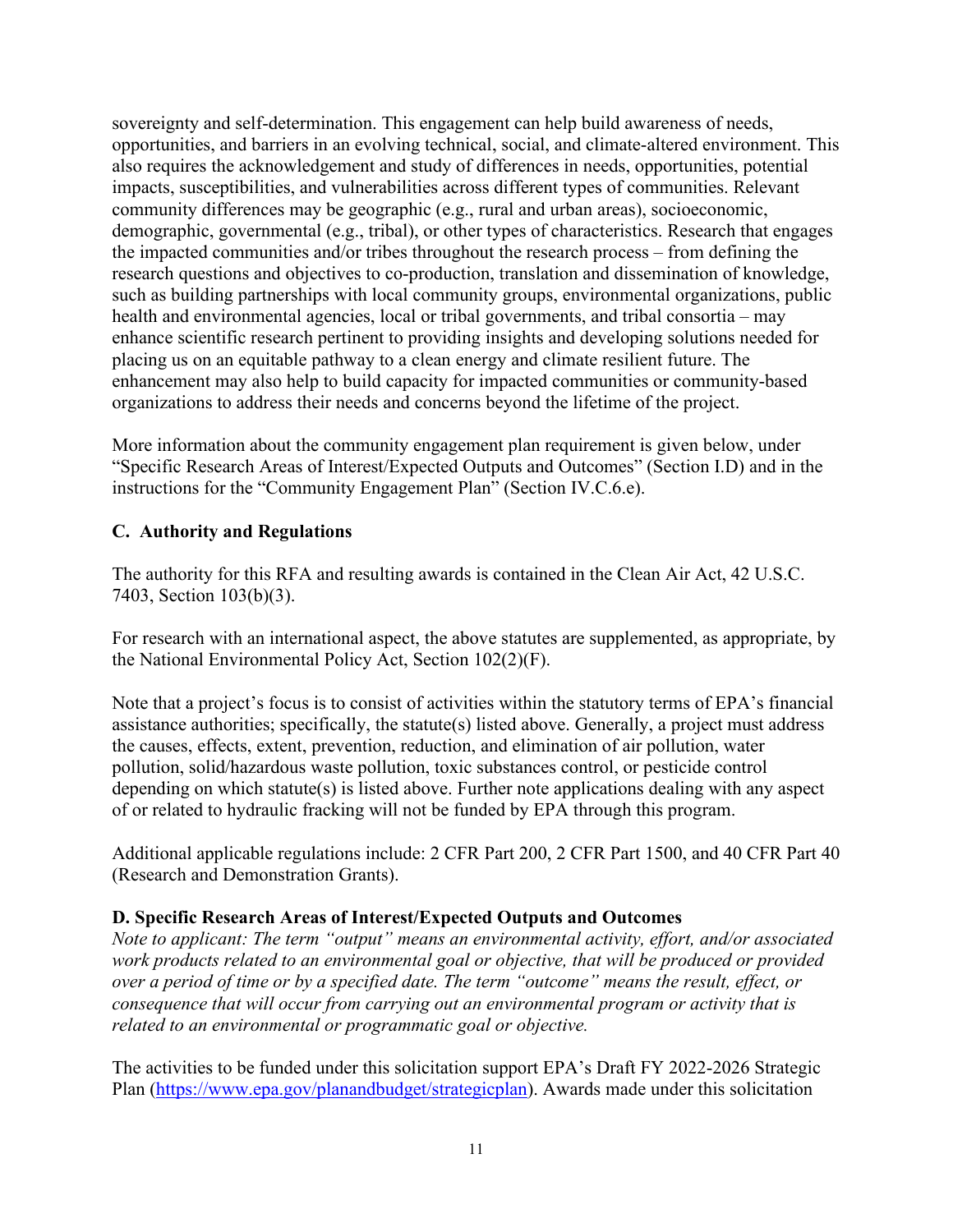will support: Goal 1: Tackle the Climate Crisis, Objective: 1.1 Reduce Emissions that Cause Climate Change and Objective 1.2: Accelerate Resilience and Adaptation to Climate Change Impacts; and Goal 4: Ensure Clean and Healthy Air for All Communities, Objective 4.1: Improve Air Quality and Reduce Localized Pollution and Health Impacts and Objective 4.2: Reduce Exposure to Radiation and Improve Indoor Air, of the Draft Plan. All applications must be for projects that support the goal(s) and objective(s) identified above. The proposed research awards support the STAR Program's goal of stimulating and supporting scientific and engineering research that advances EPA's mission to protect human health and the environment in the area of air quality by supporting measures and strategies for use by state, tribal, and local programs and communities to reduce air pollution.

EPA also requires that grant applicants adequately describe environmental outputs and outcomes to be achieved under assistance agreements (see EPA Order 5700.7A1, Environmental Results under Assistance Agreements, [https://www.epa.gov/grants/epa-order-57007a1-epas-policy](https://www.epa.gov/grants/epa-order-57007a1-epas-policy-environmental-results-under-epa-assistance-agreements)[environmental-results-under-epa-assistance-agreements\)](https://www.epa.gov/grants/epa-order-57007a1-epas-policy-environmental-results-under-epa-assistance-agreements). Applicants must include specific statements describing the environmental results of the proposed project in terms of well-defined outputs and, to the maximum extent practicable, well-defined outcomes that will demonstrate how the project will contribute to the goal(s) and objective(s) described above.

**Applicants for regular awards should address at least two of the five research areas described below; and early career applicants should address at least one of the five research areas. Applications not addressing the minimum number of research areas may not be rated as highly as those that do.** Applications should clearly indicate which research area(s) the application is addressing. Applications addressing more research areas will not necessarily be rated more highly than those that address fewer research areas.

Applicants for regular awards are strongly encouraged to approach the research areas from a multi-disciplinary perspective (e.g., including both social and natural science disciplines).

While the proposed research may focus on a specific geographic (e.g., rural and urban areas), socioeconomic, demographic, governmental (e.g., tribal), or other contexts, and recognizing that each community may have its unique set of contexts, research addressing how the results could be applied or generalized to other locations, demographic groups, etc., or linked to broader theoretical frameworks is encouraged.

In addressing each of the research areas below, applicants are strongly encouraged to consider the resiliency of future energy systems, impacted communities and/or tribes, and policy frameworks. Resiliency is the capacity to adapt to and to recover from unexpected and changing conditions or a range of shocks and stresses (Redman 2014). Applicants are encouraged to consider how energy system transformations affect the resiliency of systems that produce and consume energy and the resiliency of populations and ecosystems with respect to public health and environmental risks, including risks that are anticipated to increase due to climate change.

#### **Research Areas**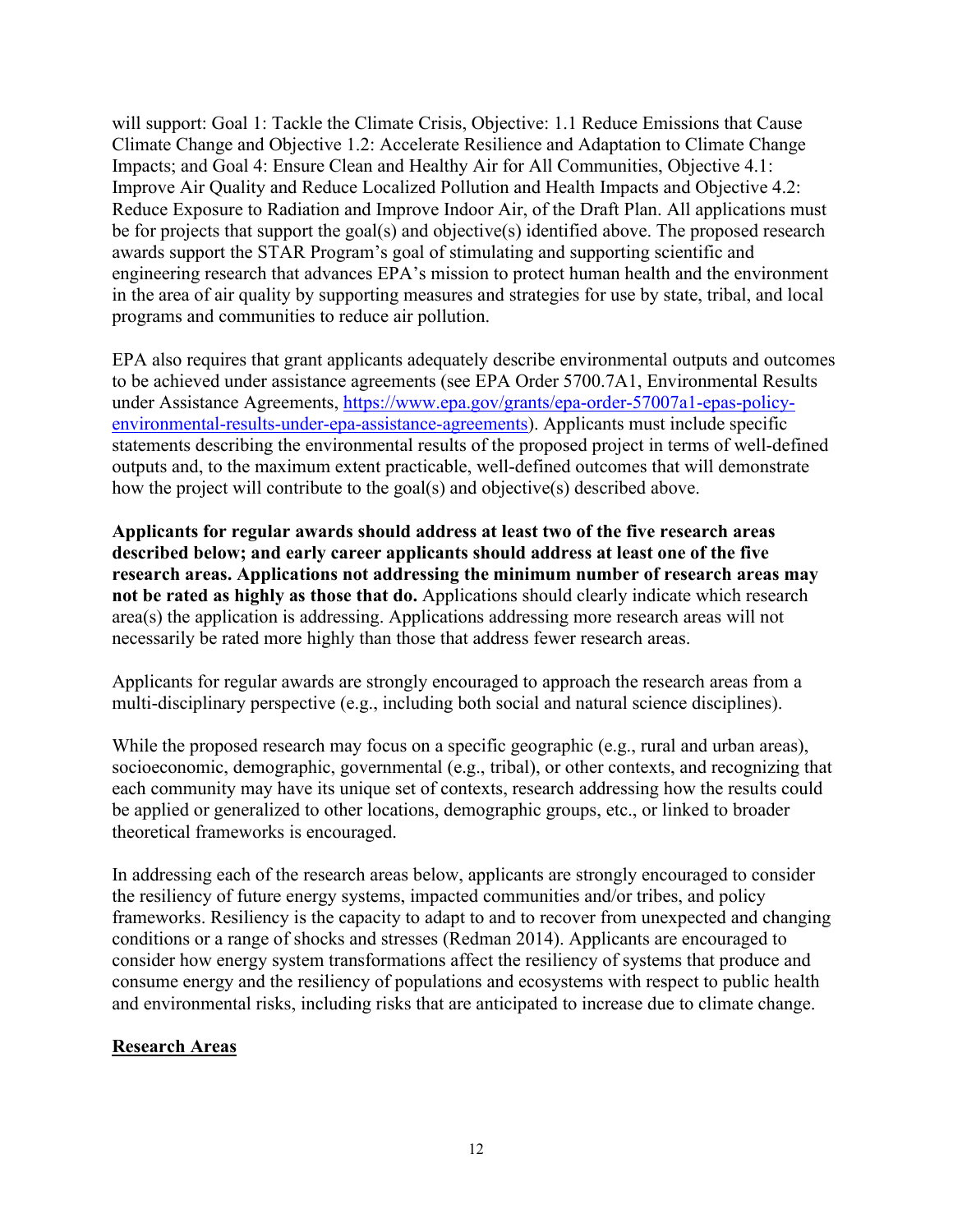- 1. How might air quality, the environment, and public health in underserved communities be improved through the large-scale transformation of the energy sector (e.g., widespread adoption of renewable energy sources and energy efficient technologies, electrification of transportation services, and household energy use) while minimizing potential negative impacts (e.g., from disuse or abandonment of obsolete fossil energy infrastructure)? How can existing or new data sources and methods be used to measure impacts and track progress?
- 2. What approaches or strategies can be employed during and after energy transitions to meet the goals of improving air quality and reducing other environmental health burdens while meeting the energy and mobility needs of underserved communities? How do these approaches impact air quality and health burdens over time as the energy system evolves? How can existing or new data sources and methods be used to measure progress towards these goals?
- 3. How do socioeconomic, cultural, behavioral, institutional, and systems factors drive individual and household decisions regarding the adoption of renewable energy sources, energy-efficient technologies and building modifications, and new transportation modes in underserved communities? What are the barriers and enablers of adoption? How do behavioral responses influence the effectiveness of strategies and policies aimed at achieving energy savings and greenhouse gas emission reduction goals?
- 4. How do socioeconomic, organizational, and institutional factors affect decisions at the organizational, governmental and community levels regarding the adoption and diffusion of renewable energy sources, energy-efficient technologies, building modifications, and new transportation modes in underserved communities?
- 5. What multi-pollutant and/or multi-sectoral approaches could be effective at the community, state, or national level in achieving climate, air quality, and other environmental goals in ways that maximize potential positive impacts and minimize potential negative impacts to underserved communities arising from such large-scale transformation? How can existing or new data sources and methods be used to measure these goals?

#### **Expected Outputs and Outcomes**

EPA anticipates research funded under this solicitation to result in an improved scientific foundation for the design of robust, behaviorally-informed policies and programs to support sustainable transitions to renewable and low-carbon energy systems such that these transitions will increase the resiliency of underserved communities and bring about equitable distribution of costs and benefits. Specific outcomes may include, but are not limited to: improved awareness, understanding, and ability to predict the potential public health and environmental risk tradeoffs in underserved communities due to the energy transitions; and enhanced socioeconomic, cultural and behavioral insights that can be applied to increase the adoption and diffusion of desired energy efficient measures, new energy technologies and mobility options.

Expected outputs that contribute to these outcomes may include, but are not limited to: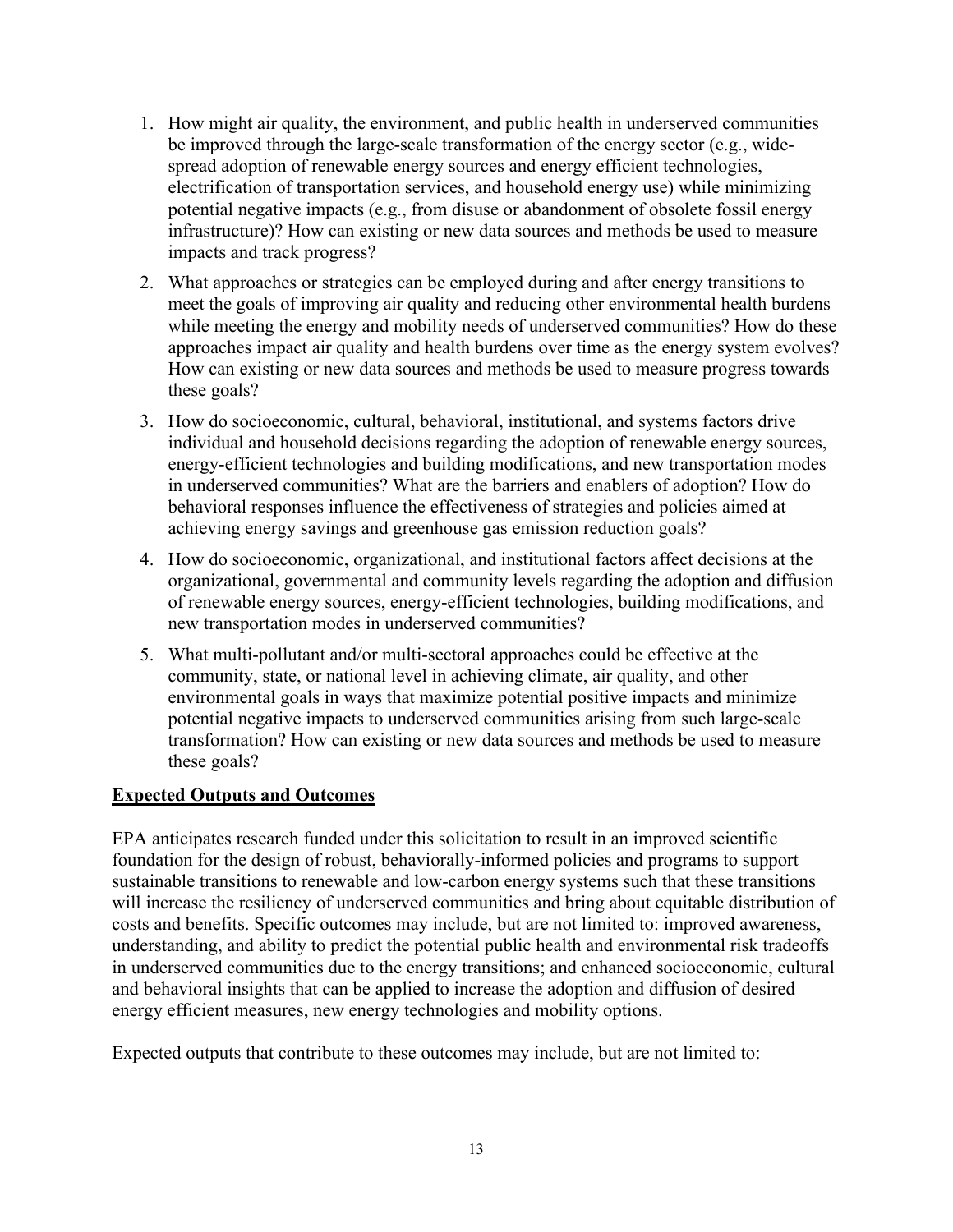- reports, presentations, and peer-reviewed journal publications describing improved understanding of how energy system transformation impacts air pollutant emissions, air quality, human health, and the environment; and social science insights that can be applied to the design and implementation of robust, behaviorally-informed policies or efficient markets to support sustainable large-scale energy system transformation that bring about equitable distribution of costs and benefits across populations and socioeconomic groups;
- predictive tools that can be utilized by communities and states, local, and tribal agencies to enable decisions that maximize the public health and environmental benefits of energy transitions;
- communication or education materials that translate research findings into appropriate information for affected populations or communities, public health and environmental professionals, tribes, decision makers and the public; and
- reports documenting lessons learned and best practices for engagement and co-production of knowledge with communities, community-based organizations, and/or tribes.

#### **Environmental Justice**

To the maximum extent practicable, research applications should demonstrate how they will advance environmental justice for underserved communities, as defined in the Synopsis of this solicitation. Underserved communities are often affected by disproportionate impacts. Disproportionate and adverse environmental, human health, climate-related, and other cumulative impacts, as well the accompanying economic challenges of such impacts, may result when greater pollution burdens and/or consequences, and the impact of them, are more likely to affect or have affected the underserved communities described in this solicitation. The impacts may result from various factors including but not limited to being a function of historical trends and policy decisions.

Factors that may indicate disproportionate and adverse impacts as referenced above include: differential proximity and exposure to adverse environmental hazards; greater susceptibility to adverse effects from environmental hazards (due to causes such as age, chronic medical conditions, lack of health care access, or limited access to quality nutrition); unique environmental exposures because of practices linked to cultural background or socioeconomic status (for example, subsistence fishing or farming); cumulative effects from multiple stressors; reduced ability to effectively participate in decision-making processes (due to causes such as lack of or ineffective language access programs, lack of programs to make processes accessible to persons with disabilities, inability to access traditional communication channels, or limited capacity to access technical and legal resources); and degraded physical infrastructure, such as poor housing, poorly maintained public buildings (e.g., schools), or lack of access to transportation.

In addressing the research areas described above in applications, applicants should demonstrate how their project will address the disproportionate and adverse human health, environmental, climate-related and other cumulative impacts, as well as the accompanying economic challenges of such impacts, resulting from industrial, governmental, commercial, and/or other actions that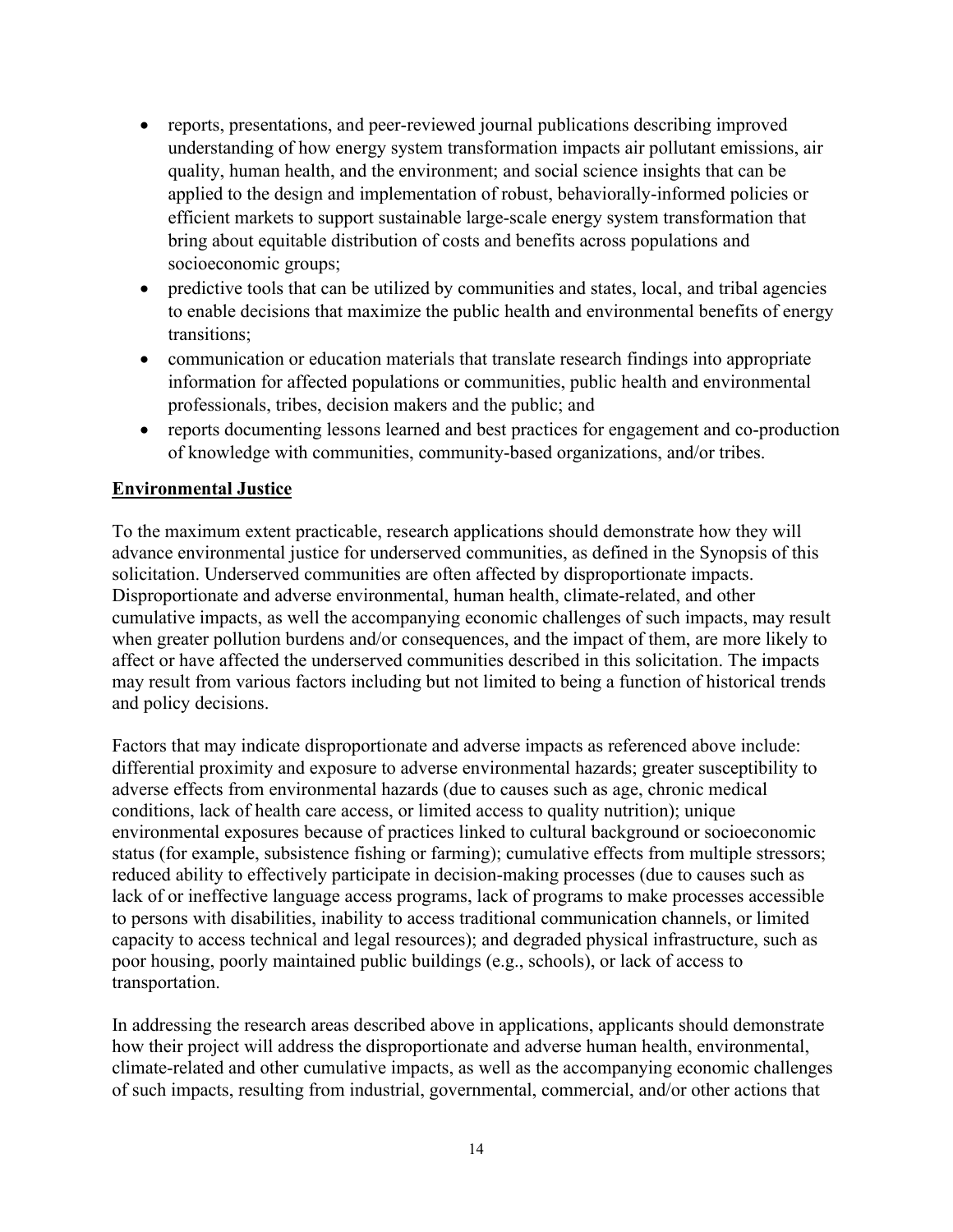have affected and/or currently affect the underserved communities. Applicants should also demonstrate how the project benefits the underserved communities, including those that have experienced a lack of resources or other impediments to addressing the impacts identified above that affect their community.

#### **Community Engagement Plan**

A community engagement plan is required. See Section IV.C.6.e. Realizing the benefits of the energy transitions – and avoiding adverse and unintended consequences – necessitates engagement with affected communities, such as with tribes in ways that advance tribal sovereignty and self-determination. This engagement can help build awareness of needs, opportunities, and barriers in a dynamic technical, social, and climate-altered environment. This also requires the acknowledgement and study of differences in needs, opportunities, potential impacts, susceptibilities, and vulnerabilities across different types of communities, whether it is geographic (e.g., rural and urban areas), socioeconomic, demographic, governmental (e.g., tribal), or other types of characteristics.

Therefore, researchers should involve underserved communities, as well as community-based organizations and/or tribes in the design and execution of research objectives. Applications must include a Community Engagement Plan that should, at minimum, describe how the applicants will: a) work in partnership with appropriate partners (MSIs, states, tribes, academia, industry groups, non-profit organizations, associations, and local communities/community-based organizations) to effectively design and implement the proposed project; b) to the extent possible, coordinate with and/or complement other projects or activities being performed by others that will result in a greater positive impact; and c) demonstrate how the proposed project will address the needs and concerns of underserved communities, including how communitybased organizations (as defined below) and/or other appropriate parties (e.g., tribes) will be engaged to enhance the project's effectiveness and build capacity for impacted communities or community-based organizations to address their needs and concerns beyond the lifetime of the project.

For the purpose of this announcement, a "community-based organization" generally means an organization that has demonstrated effectiveness as a representative of a community or a significant segment of a community and that helps members of that community obtain environmental, educational, or other social services. A nongovernmental community-based organization must be a nonprofit or not for profit corporation in good standing under State or Tribal law with authority to enter into binding legal agreements. The community-based organization need not be tax exempt under the Internal Revenue Code but may use documentation of tax-exempt status to demonstrate that it is a nonprofit.

Applicants may utilize a Community Engagement Research (CEnR) framework, defined as a collaborative process of research involving researchers and community representatives, to meet this requirement. The CEnR process of scientific inquiry requires that community members or other key community stakeholders be included in the identification of research problems and objectives, and in the formulation of community-driven solutions. Although a range of levels of community involvement can be considered CEnR, CEnR is characterized by substantial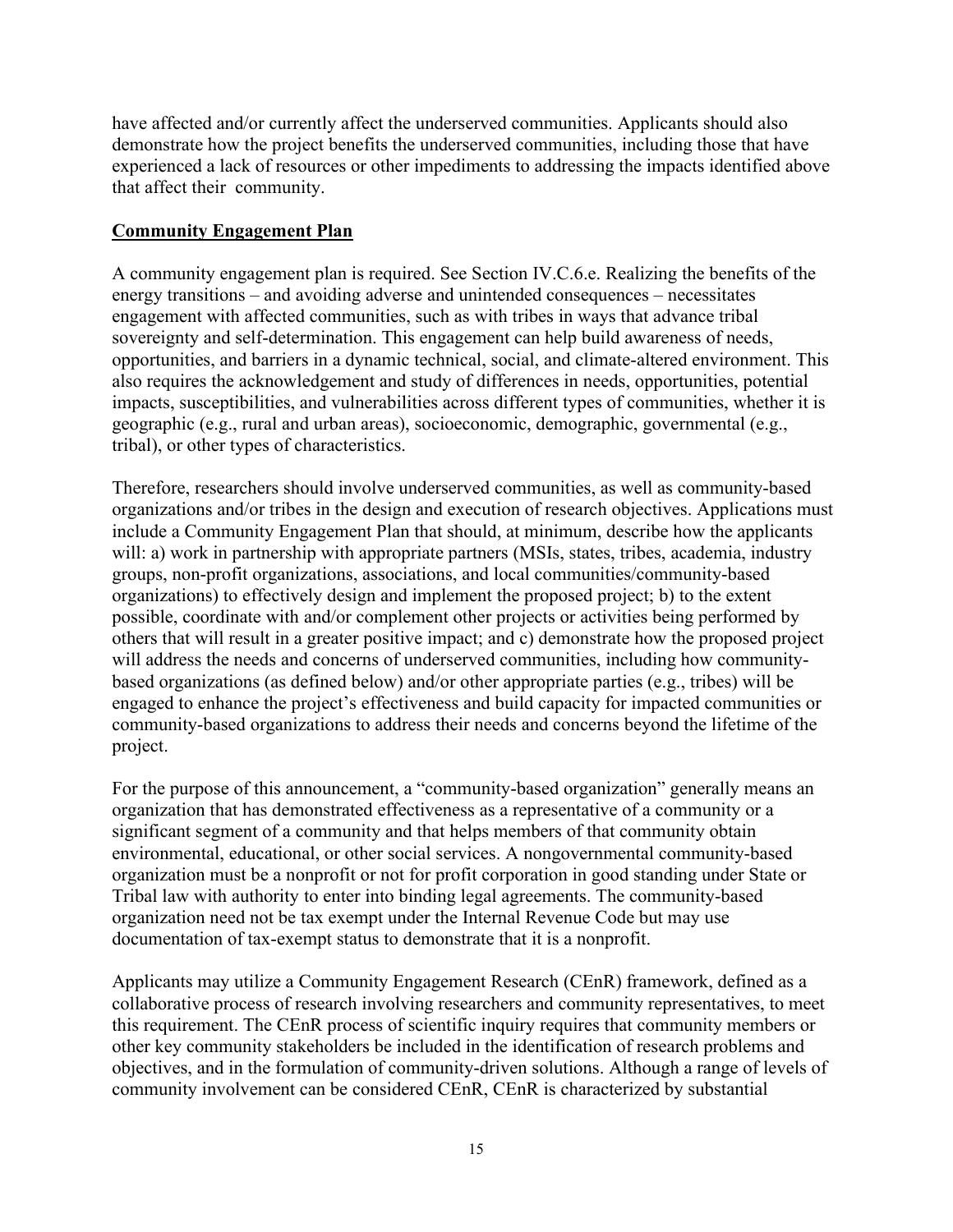community input and involvement in the project. The applicant will need to justify the level of community involvement that is proposed in the application. While not required, each applicant is encouraged to form a CEnR framework to meet the requirement for community involvement in the project that may include relevant community leaders and a committee or an advisory group. Organizations such as local environmental organizations, public health organizations, health professional associations, state and local governments, tribal governments, tribal consortia, and Tribal Colleges and Universities are possible community partners.

The Community Engagement Plan should:

- Describe the type of collaboration/engagement proposed and what role it will play in the overall project including the degree of partner/community input or engagement in the conceptualization, hypothesis/question development, design, methods, analyses, and implementation of the research. This includes describing how the project addresses engagement with underserved communities, especially local residents in these communities who will be affected by the project, to ensure their meaningful participation with respect to the design, project planning, and performance of the project.
- Describe how the collaboration/engagement will enhance the overall impact of the project such that the project results are useable by state/local/tribal agencies, utilities, and impacted communities. This includes the capacity of the project to translate scientific results into easily understandable outreach and education materials.
- Describe how the collaboration/engagement process will help build capacity for impacted communities and/or community-based organizations to address their needs and concerns related to the research areas described above beyond the lifetime of the project.
- Describe how activities of the project will be coordinated with related or complementary projects and studies.
- Describe how the collaboration/engagement will materialize during project performance. Describe the partner(s') intent to participate in the proposed research including evidence of community support of an active partnership with a community engagement research committee, a community-based organization or advisory group members (e.g., letter(s) of intent or support from MSIs, community leaders, state or local government agencies, non-government organizations, public health professionals, community emergency planners or responders, social workers, child serving organizations, assisted living and nursing homes, utility managers, site managers or operators, decision makers or policy planners). Any letters demonstrating evidence of collaboration and support should be included as part of Section IV.C.10.a. Letters of Intent/Letters of Support.

Applicants that do not plan on collaborating/engaging with other groups in project performance must still include a Community Engagement Plan in their application describing how they will be able to effectively perform and complete the project without such collaboration/engagement.

#### **Innovation and Sustainability**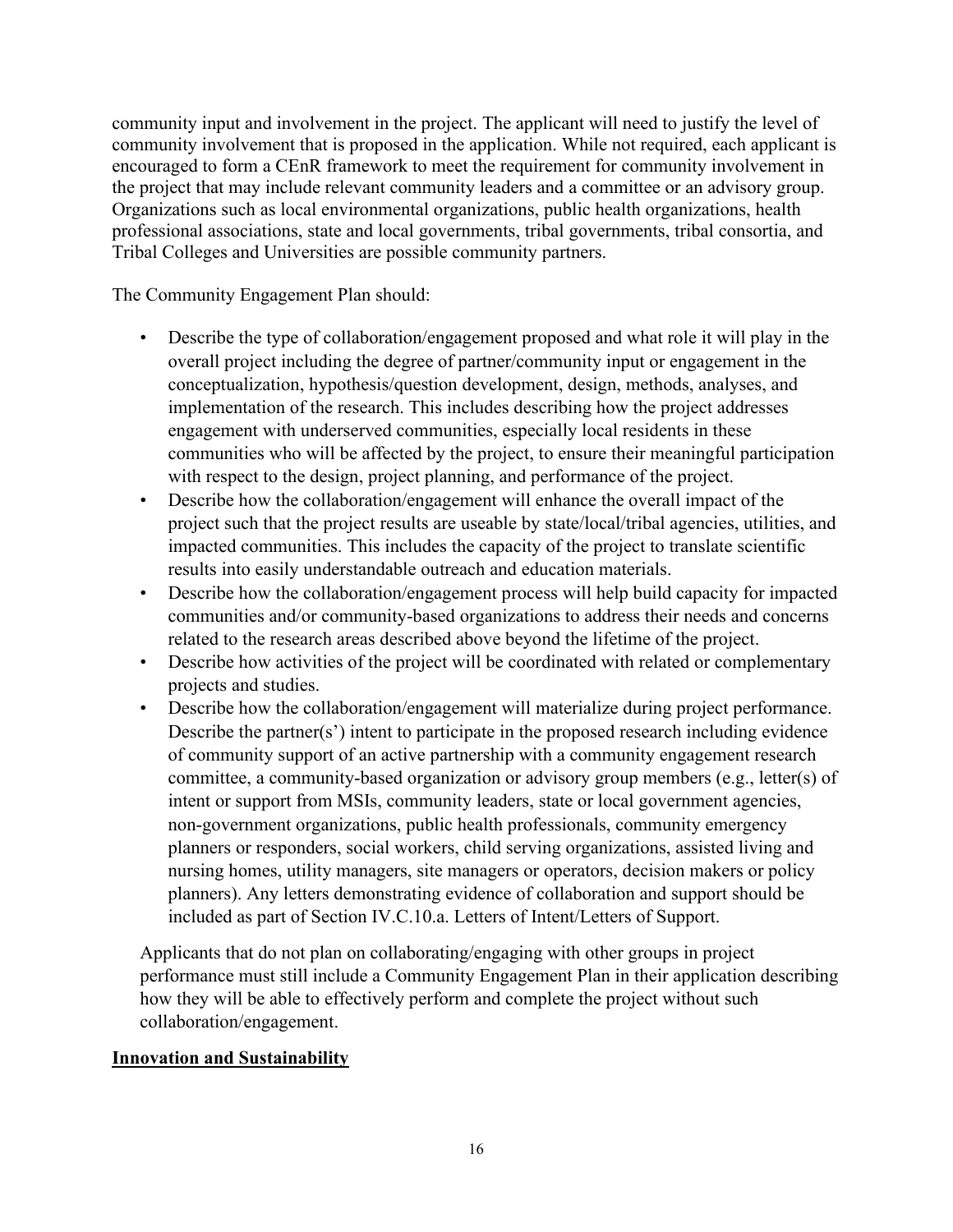To the maximum extent practicable, research applications must embody innovation and sustainability. Innovation for the purposes of this RFA is defined as the process of making changes; a new method, custom, or device. Innovative research can take the form of wholly new applications or applications that build on existing knowledge and approaches for new uses. Research applications must include a discussion on how the proposed research is innovative (see Section IV.C.6.a). The goal of sustainability, derived from the U.S. National Environmental Policy Act of 1969 (NEPA), is to "create and maintain conditions, under which humans and nature can exist in productive harmony, that permit fulfilling the social, economic, and other requirements of present and future generations." Research applications must include a discussion on how the proposed research will seek sustainable solutions that protect the environment and strengthen our communities (see Section IV.C.6.a). Reviewers will draw from all of the abovementioned innovation and sustainability definitions in the review/evaluation process of research applications (see Section V.A).

# <span id="page-16-0"></span>**E. References**

Borenstein, S. and Davis, L. W. The distributional effects of US clean energy tax credits, *Tax Policy and the Economy*, 30, 191–234, [https://doi.org/10.1086/685597,](https://doi.org/10.1086/685597) 2016.

Brown, M. A., Soni, A., Lapsa, M. V., and Southworth, K. Low-Income Energy Affordability: Conclusions from a Literature Review, ORNL/TM-2019/1150, Oak Ridge National Laboratory, United States, [https://doi.org/10.2172/1607178,](https://doi.org/10.2172/1607178) 2020.

Bruzzone, F., Cavallaro, F., and Nocera, S. The integration of passenger and freight transport for first-last mile operations, *Transport Policy*, 100, 31–48, [https://doi.org/10.1016/j.tranpol.2020.10.009,](https://doi.org/10.1016/j.tranpol.2020.10.009) 2021.

Carley, S. and Konisky, D. M. The justice and equity implications of the clean energy transition, *Nature Energy*, 5, 569–577, [https://doi.org/10.1038/s41560-020-0641-6,](https://doi.org/10.1038/s41560-020-0641-6) 2020.

Chakraborty, J., Collins, T. W., and Grineski, S. E. Exploring the environmental justice implications of Hurricane Harvey flooding in greater Houston, Texas, *American Journal of Public Health*, 109, 244–250, [https://doi.org/10.2105/AJPH.2018.304846,](https://doi.org/10.2105/AJPH.2018.304846) 2019.

Clewlow, R. R. and Mishra, G. S. Disruptive Transportation: The Adoption, Utilization, and Impacts of Ride-Hailing in the United States, Institute of Transportation Studies, University of California-Davis, Research Report UCD-ITS-RR-17-07, [https://escholarship.org/uc/item/82w2z91j,](https://escholarship.org/uc/item/82w2z91j) 2017.

Davies, I. P., Haugo, R. D., Robertson, J. C., and Levin, P. S. The unequal vulnerability of communities of color to wildfire, *PLOS ONE*, 13, e0205825, [https://doi.org/10.1371/journal.pone.0205825,](https://doi.org/10.1371/journal.pone.0205825) 2018.

Diao, M., Kong, H., and Zhao, J. Impacts of transportation network companies on urban mobility, *Nature Sustainability*, 4, 494–500, [https://doi.org/10.1038/s41893-020-00678-z,](https://doi.org/10.1038/s41893-020-00678-z) 2021.

Drehobl, A. and Ross, L. Lifting the high energy burden in America's largest cities: How energy efficiency can improve low income and underserved communities, American Council for an Energy-Efficient Economy,

[https://www.aceee.org/sites/default/files/publications/researchreports/u1602.pdf,](https://www.aceee.org/sites/default/files/publications/researchreports/u1602.pdf) 2016.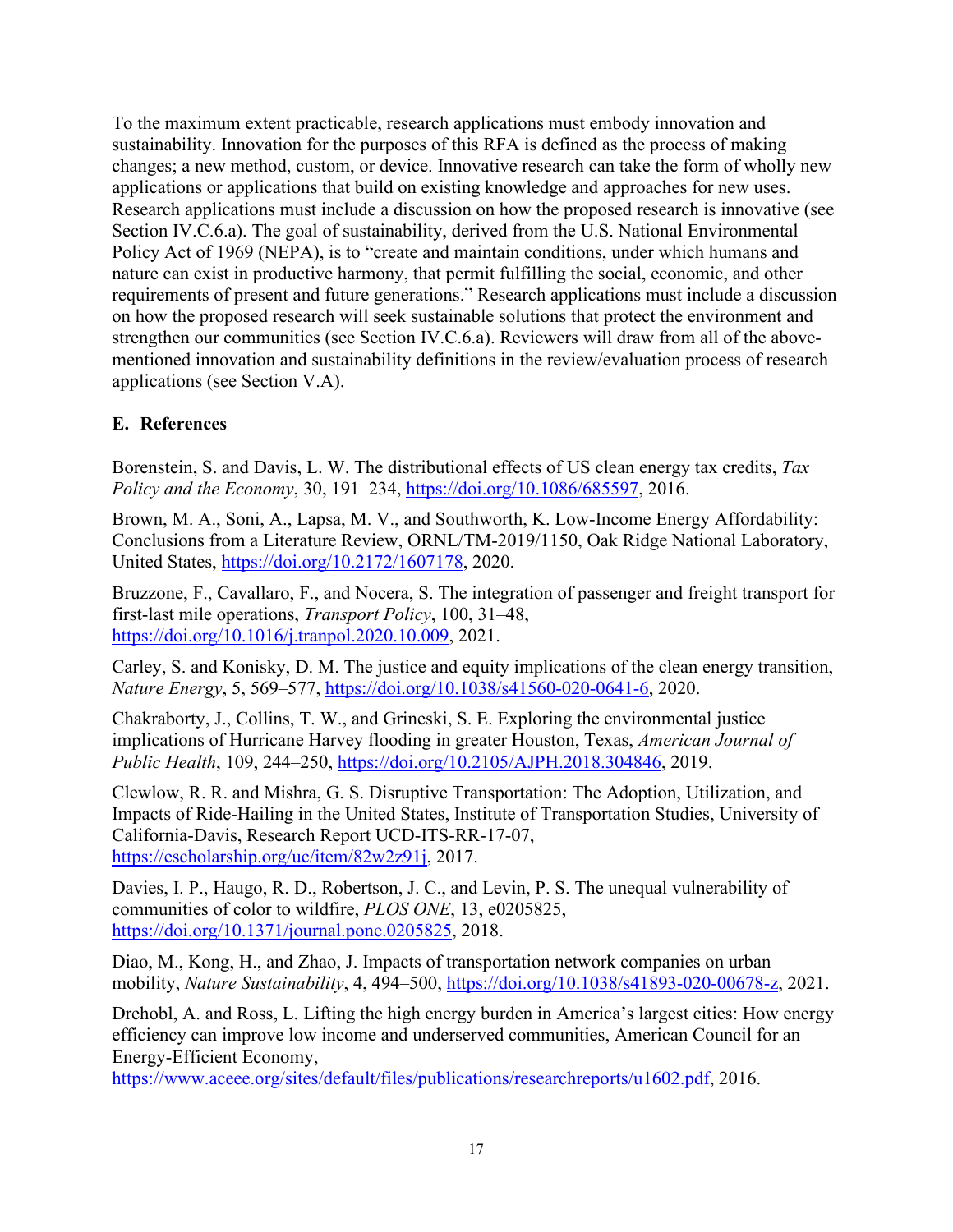Fournier, E. D., Cudd, R., Federico, F., and Pincetl, S. On energy sufficiency and the need for new policies to combat growing inequities in the residential energy sector, *Elementa: Science of the Anthropocen*e, 8, [https://doi.org/10.1525/elementa.419,](https://doi.org/10.1525/elementa.419) 2020.

Gallagher, C. L. and Holloway, T. Integrating air quality and public health benefits in U.S. decarbonization strategies, *Frontiers in Public Health*, 8, [https://doi.org/10.3389/fpubh.2020.563358,](https://doi.org/10.3389/fpubh.2020.563358) 2020.

Heilweil, R. *Networks of self-driving trucks are becoming a reality in the US*, Vox, [https://www.vox.com/recode/2020/7/1/21308539/self-driving-autonomous-trucks-ups-freight](https://www.vox.com/recode/2020/7/1/21308539/self-driving-autonomous-trucks-ups-freight-network)[network,](https://www.vox.com/recode/2020/7/1/21308539/self-driving-autonomous-trucks-ups-freight-network) July 2020.

Hoppe, T. and De Vries, G. Social innovation and the energy transition, *Sustainability*, 11, 141, [https://doi.org/10.3390/su11010141,](https://doi.org/10.3390/su11010141) 2019.

Hsu, C.-W. and Fingerman, K. Public electric vehicle charger access disparities across race and income in California, *Transport Policy*, 100, 59–67, [https://doi.org/10.1016/j.tranpol.2020.10.003,](https://doi.org/10.1016/j.tranpol.2020.10.003) 2021.

Intergovernmental Panel on Climate Change (IPCC), Climate Change 2021: The Physical Science Basis. Contribution of Working Group I to the Sixth Assessment Report of the Intergovernmental Panel on Climate Change [Masson-Delmotte, V., P. Zhai, A. Pirani, S. L. Connors, C. Péan, S. Berger, N. Caud, Y. Chen, L. Goldfarb, M. I. Gomis, M. Huang, K. Leitzell, E. Lonnoy, J. B. R. Matthews, T. K. Maycock, T. Waterfield, O. Yelekçi, R. Yu and B. Zhou (eds.)]. Cambridge University Press. [https://www.ipcc.ch/report/ar6/wg1/,](https://www.ipcc.ch/report/ar6/wg1/) In Press, 2021.

Isik, M., Dodder, R., and Kaplan, P. O. Transportation emissions scenarios for New York City under different carbon intensities of electricity and electric vehicle adoption rates, *Nature Energy*, 6, 92–104, [https://doi.org/10.1038/s41560-020-00740-2,](https://doi.org/10.1038/s41560-020-00740-2) 2021.

Jaller, M., Qian, X., & Zhang, X. E-commerce, Warehousing and Distribution Facilities in California: A Dynamic Landscape and the Impacts on Disadvantaged Communities. *UC Office of the President: University of California Institute of Transportation Studies*. [http://dx.doi.org/10.7922/G2FJ2F2W,](http://dx.doi.org/10.7922/G2FJ2F2W) 2020.

Jessel, S., Sawyer, S., and Hernández, D. Energy, poverty, and health in climate change: A comprehensive review of an emerging literature, *Frontier in Public Health*, 7, 357, https://doi.org/10.3389/fpubh.2019.00357, 2019.

Johnson, R., Ramsey-White, K., and Fuller, C. H. Socio-demographic Differences in Toxic Release Inventory Siting and Emissions in Metro Atlanta, *International Journal of Environmental Research and Public Health*, 13, 747, [https://doi.org/10.3390/ijerph13080747,](https://doi.org/10.3390/ijerph13080747) 2016.

Ju, Y., Cushing, L. J., and Morello-Frosch, R. An equity analysis of clean vehicle rebate programs in California, *Climatic Change*, 162, 2087–2105, [https://doi.org/10.1007/s10584-020-](https://doi.org/10.1007/s10584-020-02836-w) [02836-w,](https://doi.org/10.1007/s10584-020-02836-w) 2020.

Kontokosta, C. E., Reina, V. J., and Bonczak, B. Energy cost burdens for low-income and minority households, *Journal of the American Planning Association*, 86, 89–105, https://doi.org/10.1080/01944363.2019.1647446, 2020.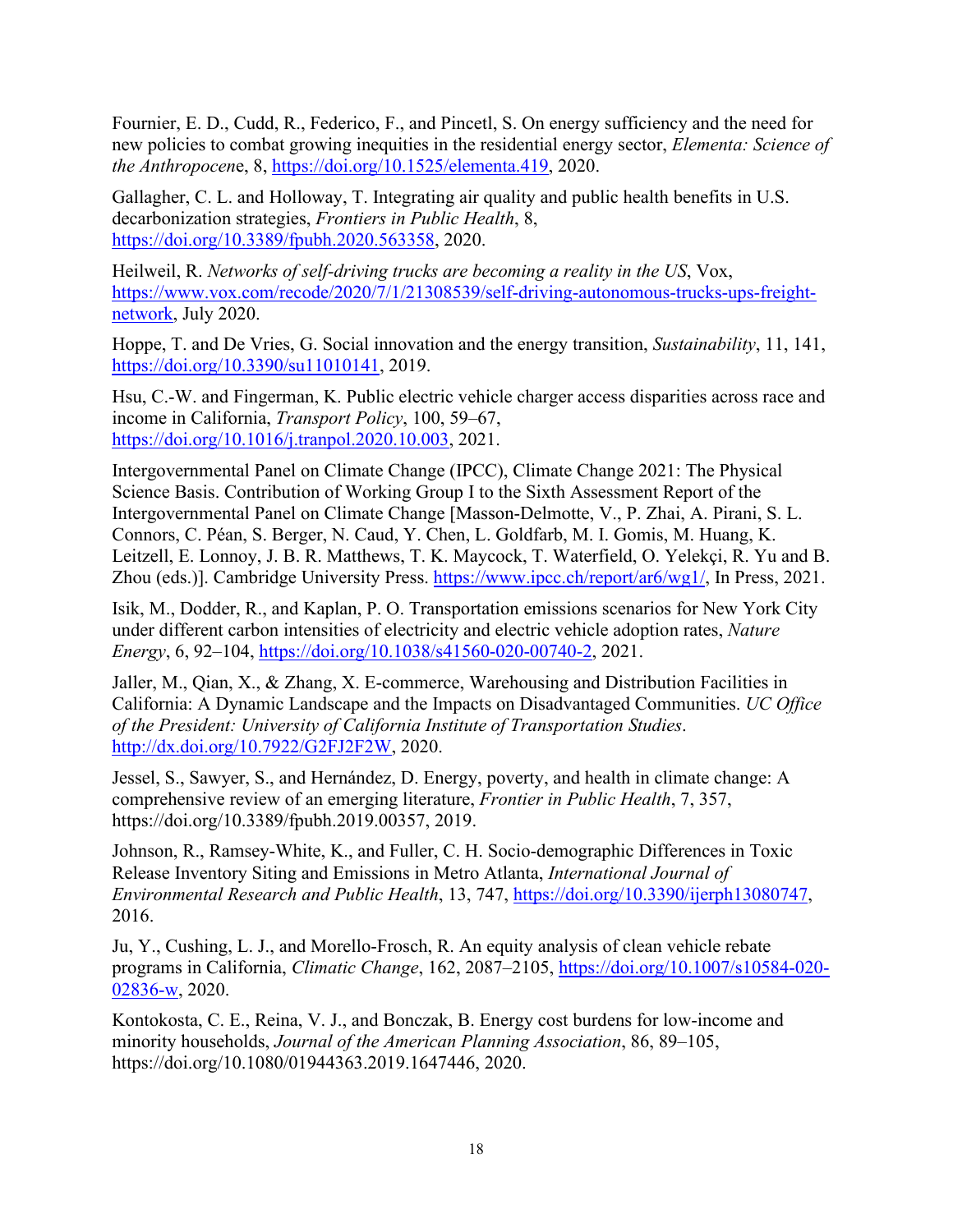Lesser, J. A. Less Carbon, Higher Prices: How California's Climate Policies Affect Lower-Income Residents, Center for Energy Policy and the Environment at the Manhattan Institute, [https://media4.manhattan-institute.org/sites/default/files/eper\\_17.pdf,](https://media4.manhattan-institute.org/sites/default/files/eper_17.pdf) 2015

Mikati, I., Benson, A. F., Luben, T. J., Sacks, J. D., and Richmond-Bryant, J. Disparities in distribution of particulate matter emission sources by race and poverty status, *American Journal of Public Health*, 108, 480–485, [https://doi.org/10.2105/AJPH.2017.304297,](https://doi.org/10.2105/AJPH.2017.304297) 2018.

Miller, C. A., Iles, A., and Jones, C. F. The social dimensions of energy transitions, *Science and Culture*, 22, 135–148, https://doi.org/10.1080/09505431.2013.786989, 2013.

Mohai, P. and Saha, R. Which came first, people or pollution? A review of theory and evidence from longitudinal environmental justice studies, *Environmental Research Letters*, 10, 125011, [https://doi.org/10.1088/1748-9326/10/12/125011,](https://doi.org/10.1088/1748-9326/10/12/125011) 2015.

Mohai, P., Lantz, P. M., Morenoff, J., House, J. S., and Mero, R. P. Racial and socioeconomic disparities in residential proximity to polluting industrial facilities: Evidence from the Americans' Changing Lives Study, *American Journal of Public Health*, 99, S649–S656, [https://doi.org/10.2105/AJPH.2007.131383,](https://doi.org/10.2105/AJPH.2007.131383) 2009.

Muratori, M. Impact of uncoordinated plug-in electric vehicle charging on residential power demand, *Nature Energy*, 3, 193–201, [https://doi.org/10.1038/s41560-017-0074-z,](https://doi.org/10.1038/s41560-017-0074-z) 2018.

Nopmongcol, U., Grant, J., Knipping, E., Alexander, M., Schurhoff, R., Young, D., Jung, J., Shah, T., and Yarwood, G. Air quality Impacts of electrifying vehicles and equipment across the United States, *Environmental Science & Technology*, 51, 2830–2837, [https://doi.org/10.1021/acs.est.6b04868,](https://doi.org/10.1021/acs.est.6b04868) 2017.

Nye, M., Whitmarsh, L., and Foxon, T. Sociopsychological perspectives on the active roles of domestic actors in transition to a lower carbon electricity economy, Environment and Planning A, *Economy and Space*, 42, 697–714, [https://doi.org/10.1068/a4245,](https://doi.org/10.1068/a4245) 2010.

Ou, Y., Kittner, N., Babaee, S., Smith, S. J., Nolte, C. G., and Loughlin, D. H. Evaluating longterm emission impacts of large-scale electric vehicle deployment in the US using a human-Earth systems model, *Applied Energy*, 300, 117364, [https://doi.org/10.1016/j.apenergy.2021.117364,](https://doi.org/10.1016/j.apenergy.2021.117364) 2021.

Pastor, M., Sadd, J., and Hipp, J. Which came first? Toxic facilities, minority move-in, and environmental justice, *Journal of Urban Affairs*, 23, 1–21, [https://doi.org/10.1111/0735-](https://doi.org/10.1111/0735-2166.00072) [2166.00072,](https://doi.org/10.1111/0735-2166.00072) 2016.

Reames, T. G., Reiner, M. A., and Stacey, M. B. An incandescent truth: Disparities in energyefficient lighting availability and prices in an urban U.S. county, *Applied Energy*, 218, 95–103, [https://doi.org/10.1016/j.apenergy.2018.02.143,](https://doi.org/10.1016/j.apenergy.2018.02.143) 2018.

Reames, T. G. Targeting energy justice: Exploring spatial, racial/ethnic and socioeconomic disparities in urban residential heating energy efficiency, *Energy Policy*, 97, 549–558, [https://doi.org/10.1016/j.enpol.2016.07.048,](https://doi.org/10.1016/j.enpol.2016.07.048) 2016.

Redman, Charles L. Should sustainability and resilience be combined or remain distinct pursuits? *Ecology and Society*, 19, [http://dx.doi.org/10.5751/ES-06390-190237,](http://dx.doi.org/10.5751/ES-06390-190237) 2014.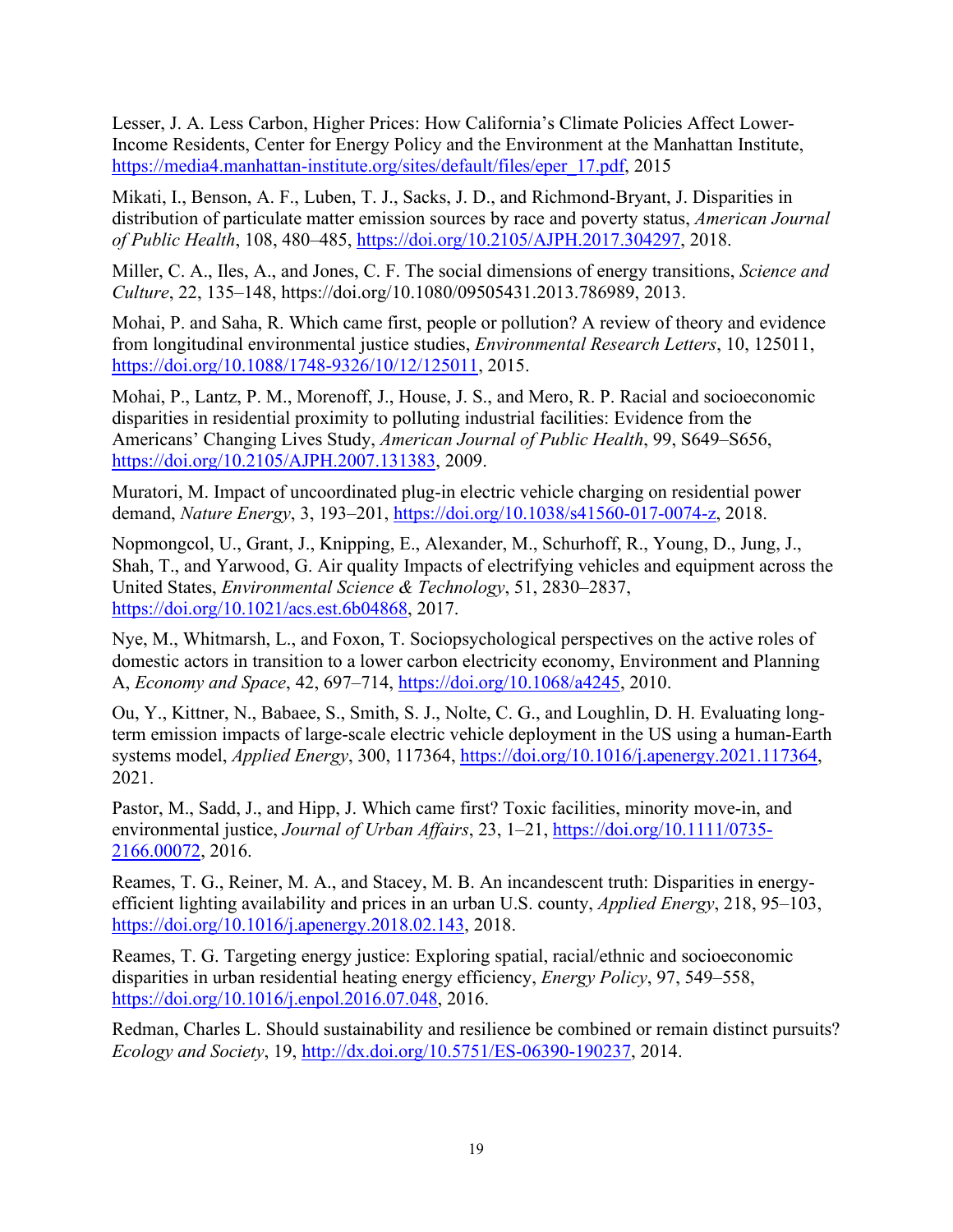Sandoval, C. J. K. Energy access is energy justice: the Yurok Tribe's trailblazing work to close the Native American reservation electricity gap, edited by: Salter, R., Gonzalez, C. G., and Warner, E. a. K., Edward Elgar Publishing Ltd, Cheltenham, 2018.

Schnell, J. L., Naik, V., Horowitz, L. W., Paulot, F., Ginoux, P., Zhao, M., and Horton, D. E. Air quality impacts from the electrification of light-duty passenger vehicles in the United States, *Atmospheric Environment*, 208, 95–102, [https://doi.org/10.1016/j.atmosenv.2019.04.003,](https://doi.org/10.1016/j.atmosenv.2019.04.003) 2019.

Sovacool, B. K. and Griffiths, S. Culture and low-carbon energy transitions, *Nature Sustainability*, 3, 685–693, [https://doi.org/10.1038/s41893-020-0519-4,](https://doi.org/10.1038/s41893-020-0519-4) 2020.

Steg, L., Perlaviciute, G., and van der Werff, E. Understanding the human dimensions of a sustainable energy transition, *Frontiers in Psychology*, 6, 805–805, [https://doi.org/10.3389/fpsyg.2015.00805,](https://doi.org/10.3389/fpsyg.2015.00805) 2015.

Tessum, C. W., Paolella, D. A., Chambliss, S. E., Apte, J. S., Hill, J. D., and Marshall, J. D. PM2.5 polluters disproportionately and systemically affect people of color in the United States, *Science Advances*, 7, eabf4491, [https://doi.org/10.1126/sciadv.abf4491,](https://doi.org/10.1126/sciadv.abf4491) 2021.

U.S. Department of Energy (DOE) Office of Indian Energy Policy and Programs. Developing Clean Energy Projects on Tribal Lands Data and Resources for Tribes, [https://www.osti.gov/servlets/purl/1134667,](https://www.osti.gov/servlets/purl/1134667) 2013.

U.S. Environmental Protection Agency, Climate Change and Social Vulnerability in the United States: A Focus on Six Impacts, EPA 430-R-21-003, [https://www.epa.gov/system/files/documents/2021-09/climate-vulnerability\\_september-](https://www.epa.gov/system/files/documents/2021-09/climate-vulnerability_september-2021_508.pdf)[2021\\_508.pdf,](https://www.epa.gov/system/files/documents/2021-09/climate-vulnerability_september-2021_508.pdf) 2021.

Vickery, J. and Hunter, L. M. Native Americans: Where in environmental justice research? *Society & Nature Resources*, 29, 36–52, [https://doi.org/10.1080/08941920.2015.1045644,](https://doi.org/10.1080/08941920.2015.1045644) 2016.

Wang, H., Fang, Y.-P., and Zio, E. Risk assessment of an electrical power system considering the influence of traffic congestion on a hypothetical scenario of electrified transportation system in New York State, *IEEE Transactions on Intelligent Transportation Systems*, 22, 142–155, [https://doi.org/10.1109/TITS.2019.2955359,](https://doi.org/10.1109/TITS.2019.2955359) 2021.

Yuan, Q. Does context matter in environmental justice patterns? Evidence on warehousing location from four metro areas in California, *Land Use Policy*, 82, 328–338, [https://doi.org/10.1016/j.landusepol.2018.12.011,](https://doi.org/10.1016/j.landusepol.2018.12.011) 2019.

# <span id="page-19-0"></span>**F. Special Requirements**

It is EPA Policy to ensure that the results of EPA-funded extramural scientific research are accessible to the public to the greatest extent feasible consistent with applicable law; policies and Orders; the Agency's mission; resource constraints; and U.S. national, homeland and economic security. This entails maximizing, at no charge, access by the public to peer-reviewed, scientific research journal publications or associated author manuscripts, and their underlying digital research data, created in whole or in part with EPA funds, while protecting personal privacy; recognizing proprietary interests, confidential business information, and intellectual property rights; and avoiding significant negative impact on intellectual property rights, innovation, and U.S. competitiveness. EPA's *Policy for Increasing Access to Results of EPA-Funded Extramural*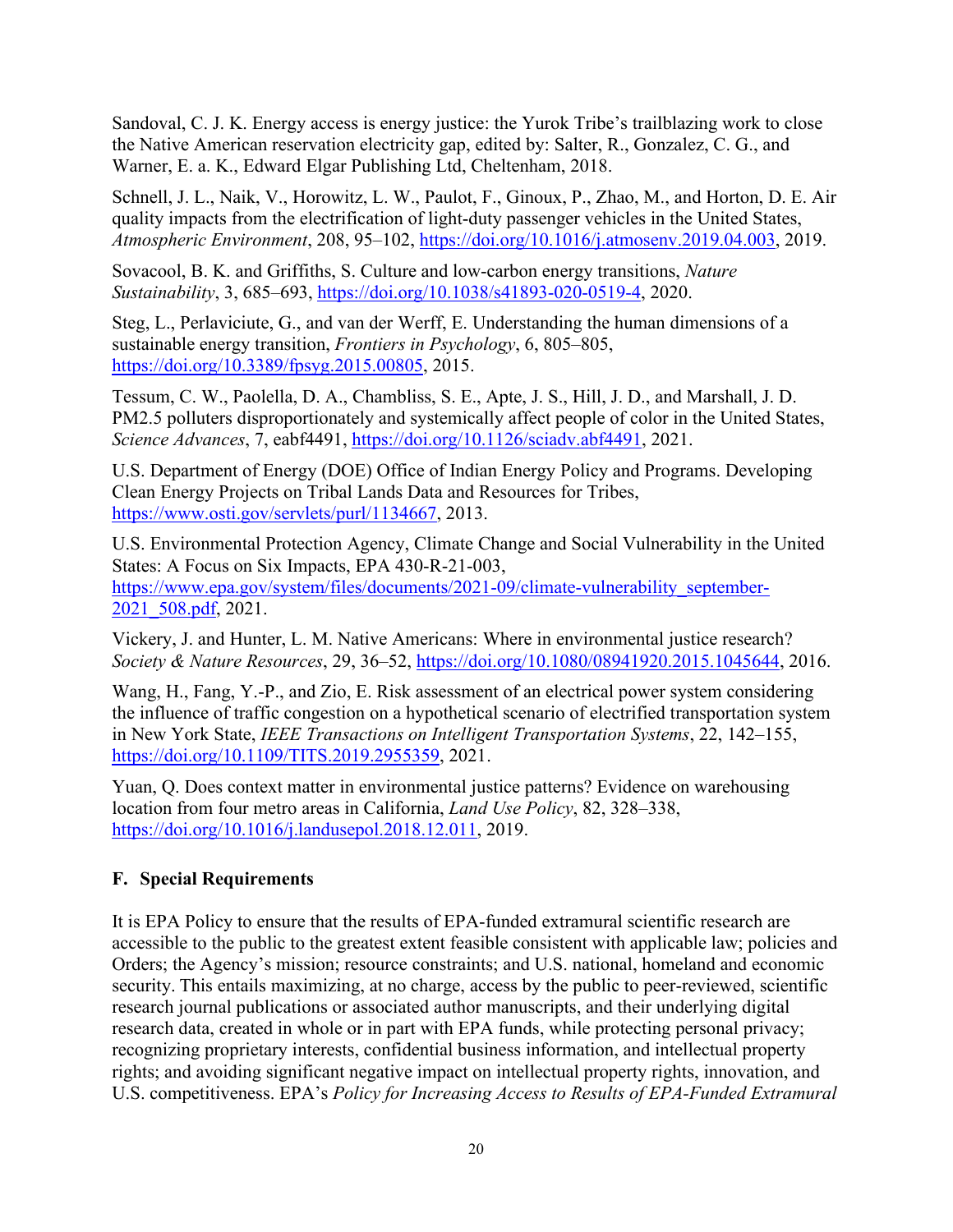*Scientific Research* may be accessed at: [https://www.epa.gov/research/non-epa-researcher](https://www.epa.gov/research/non-epa-researcher-requirements)[requirements.](https://www.epa.gov/research/non-epa-researcher-requirements) Terms and conditions implementing this policy may be accessed at: [https://www.epa.gov/research/non-epa-researcher-requirements.](https://www.epa.gov/research/non-epa-researcher-requirements)

Applications submitted under this announcement shall include a Scientific Data Management Plan (SDMP) that addresses public access to EPA-funded scientific research data. See the SDMP clause in Section IV for details on the content of an SDMP. Applicants will also be asked to provide past performance information on whether journal publications or associated author manuscripts, and the associated underlying scientific research data and metadata, under prior assistance agreements were made publicly accessible. These items will be evaluated prior to award.

Reasonable, necessary and allocable costs for data management and public access as discussed in EPA's *Policy for Increasing Access to Results of EPA-Funded Extramural Scientific Research*, may be included in extramural research applications and detailed in the budget justification described in Section IV.

Agency policy and ethical considerations prevent EPA technical staff and managers from providing applicants with information that may create an unfair competitive advantage. Consequently, EPA employees will not review, comment, advise, and/or provide technical assistance to applicants preparing applications in response to EPA RFAs. EPA employees cannot endorse any particular application.

Multiple Investigator applications may be submitted as: (1) a single Lead Principal Investigator (PI) application with Co-PI(s) or (2) a Multiple PI application (with a single Contact PI). If you choose to submit a Multiple PI application, you must follow the specific instructions provided in Sections IV and V of this RFA. For further information, please see the EPA Implementation Plan for Policy on Multiple Principal Investigators (https://www.epa.gov/research-grants/researchgrants-guidance-and-policies).

Please note: Early career awards will not accommodate a Multiple PI application. Early career awards shall be submitted as a single Lead PI application. Special eligibility criteria apply to the early career portion of this RFA. Please see Section III of this RFA for details on the early career eligibility criteria. The application must include an early career verification (see "Early Career Verification" in Section IV.C.6.f).

This solicitation provides the opportunity for the submission of applications for projects that may involve human subjects research. All applications must include a Human Subjects Research Statement (HSRS; described in Section IV.C.6.c of this solicitation). If the project involves human subjects research, it will be subject to an additional level of review prior to funding decisions being made as described in Sections V.D and V.F of this solicitation.

Groups of two or more eligible applicants may choose to form a consortium and submit a single application for this assistance agreement. The application must identify which organization will be the recipient of the assistance agreement and which organizations(s) will be subawardees of the recipient.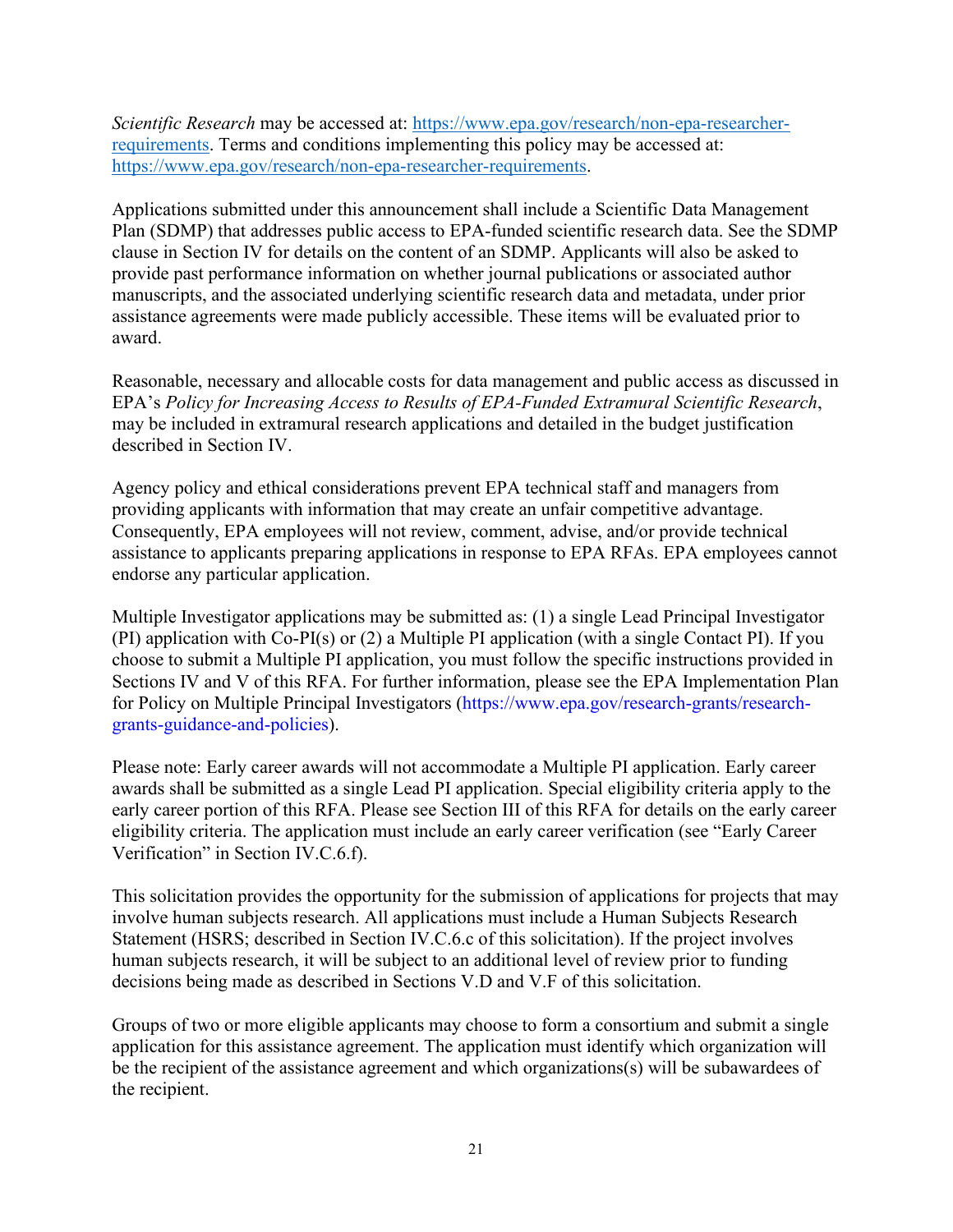These awards may involve the collection of "Geospatial Information," which includes information that identifies the geographic location and characteristics of natural or constructed features or boundaries on the Earth or applications, tools, and hardware associated with the generation, maintenance, or distribution of such information. This information may be derived from, among other things, a Geographic Positioning System (GPS), remote sensing, mapping, charting, and surveying technologies, or statistical data.

#### <span id="page-21-0"></span>**G. Additional Provisions for Applicants Incorporated into the Solicitation**

Additional provisions that apply to sections III, IV, V, and VI of this solicitation and/or awards made under this solicitation, can be found at [EPA Solicitation Clauses.](https://www.epa.gov/grants/epa-solicitation-clauses) These provisions are important for applying to this solicitation and applicants must review them when preparing applications for this solicitation. If you are unable to access these provisions electronically at the website above, please contact the EPA point of contact listed in this solicitation (usually in Section VII) to obtain the provisions.

#### <span id="page-21-1"></span>**II. AWARD INFORMATION**

It is anticipated that a total of approximately \$10 million will be awarded under this announcement, depending on the availability of funds, quality of applications received, and other applicable considerations. The EPA anticipates funding approximately 11 (6 regular and 5 early career) awards under this RFA. Requests for amounts in excess of a total of \$1,125,000 per regular award and in excess of a total of \$650,000 per early career award, including direct and indirect costs, will not be considered. The total project period requested in an application submitted for this RFA may not exceed four years.

As stated above, EPA intends to award 6 regular applications and 5 early career applications (as defined in Section III.A). This is an estimate and is subject to change based on funding levels, the quality of applications received, and other applicable considerations. See Section V.F. Funding Decisions for additional information.

The EPA reserves the right to reject all applications and make no awards, or make fewer awards than anticipated, under this RFA. The EPA reserves the right to make additional awards under this announcement, consistent with Agency policy, if additional funding becomes available after the original selections are made. Any additional selections for awards will be made no later than six months after the original selection decisions.

In appropriate circumstances, EPA reserves the right to partially fund applications by funding discrete portions or phases of proposed projects. If EPA decides to partially fund an application, it will do so in a manner that does not prejudice any applicants or affect the basis upon which the application, or portion thereof, was evaluated and selected for award, and therefore maintains the integrity of the competition and selection process.

EPA may award both grants and cooperative agreements under this announcement.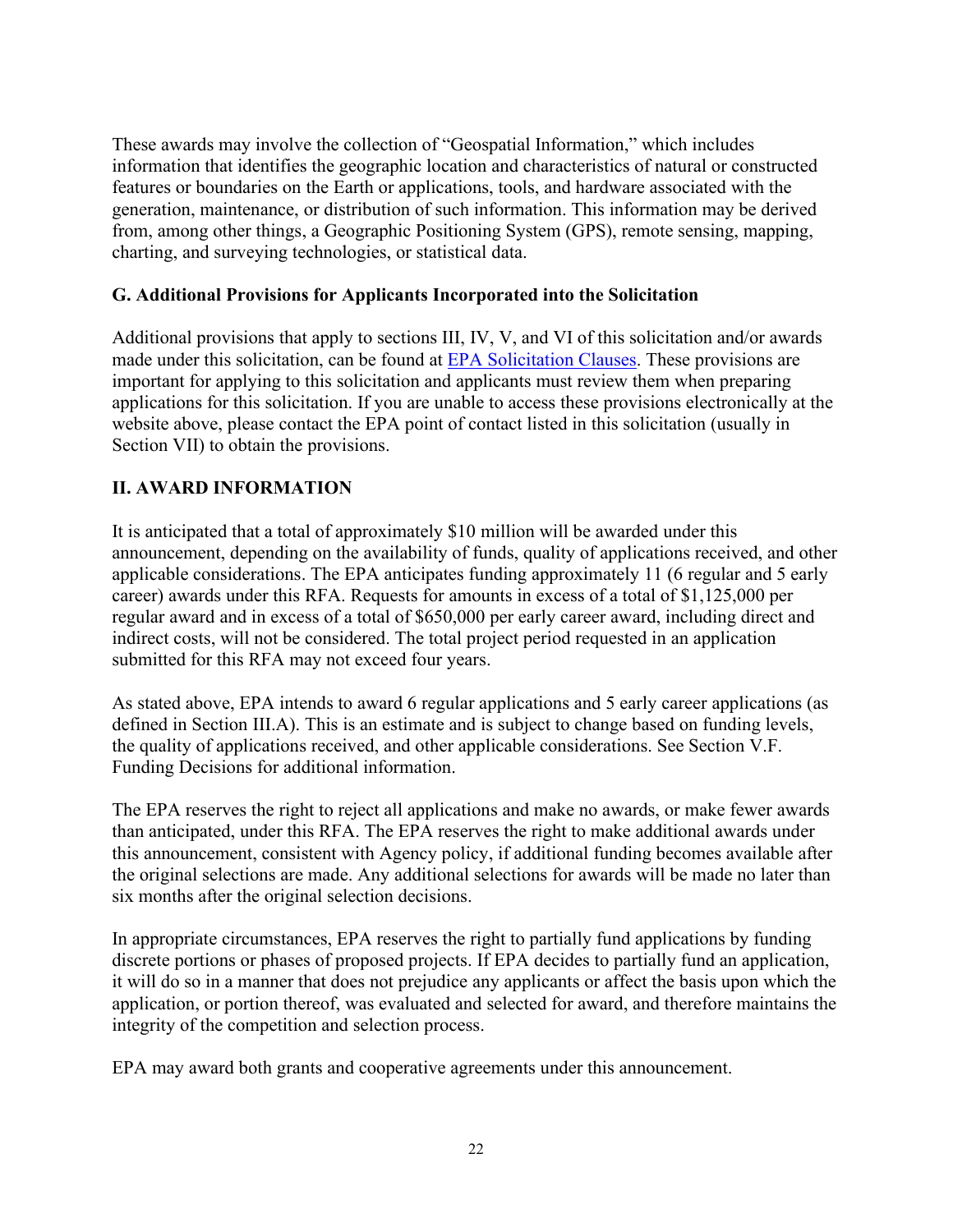Under a *grant,* EPA scientists and engineers are not permitted to be substantially involved in the execution of the research. However, EPA encourages interaction between its own laboratory scientists and grant Principal Investigators after the award of an EPA grant for the sole purpose of exchanging information in research areas of common interest that may add value to their respective research activities. This interaction must be incidental rather than substantial to achieving the goals of the research under a grant. Interaction that is "incidental" does not involve resource commitments by EPA.

Where appropriate, based on consideration of the nature of the proposed project relative to the EPA's intramural research program and available resources, the EPA may award *cooperative agreements* under this announcement. A cooperative agreement is an assistance agreement that is used when there is substantial federal involvement with the recipient during the performance of an activity or project. EPA awards cooperative agreements for those projects in which it expects to have substantial interaction with the recipient throughout the recipient's performance of the project. When addressing a research question/problem of common interest, collaborations between EPA scientists and the institution's principal investigators are permitted under a cooperative agreement. These collaborations may include data and information exchange; providing technical input to experimental design and theoretical development; coordinating extramural research with in-house activities; the refinement of valuation endpoints; in accordance with 2 CFR 200.317 and 2 CFR 200.318, as appropriate, review of proposed procurements, reviewing qualifications of key personnel, and/or review and comment on the content of printed or electronic publications prepared; and joint authorship of journal articles on these activities. Note EPA does not have the authority to select employees or contractors employed by the recipient and the final decision on the content of reports rests with the recipient. EPA will negotiate the precise terms and conditions of "substantial involvement" as part of the award process. **Applications may not identify EPA cooperators, specific interactions between EPA's investigators and those of the prospective recipient for cooperative agreements will be negotiated at the time of award.** 

#### <span id="page-22-0"></span>**III. ELIGIBILITY INFORMATION**

Note: Additional provisions that apply to this section can be found at [EPA Solicitation Clauses.](https://www.epa.gov/grants/epa-solicitation-clauses)

#### <span id="page-22-1"></span>**A. Eligible Applicants**

Public and private nonprofit institutions/organizations, public and private institutions of higher education (IHEs), and hospitals located in the U.S. and its territories or possessions; state and local governments; Federally Recognized Indian Tribal Governments; and U.S. territories or possessions are eligible to apply. Profit-making firms and individuals are not eligible to apply.

Consistent with the definition of Nonprofit organization at 2 CFR § 200.1, the term nonprofit organization means any corporation, trust, association, cooperative, or other organization that is operated mainly for scientific, educational, service, charitable, or similar purpose in the public interest and is not organized primarily for profit; and uses net proceeds to maintain, improve, or expand the operation of the organization. The term includes tax-exempt nonprofit neighborhood and labor organizations. Note that 2 CFR 200.1 specifically excludes Institutions of Higher Education from the definition of non-profit organization because they are separately defined in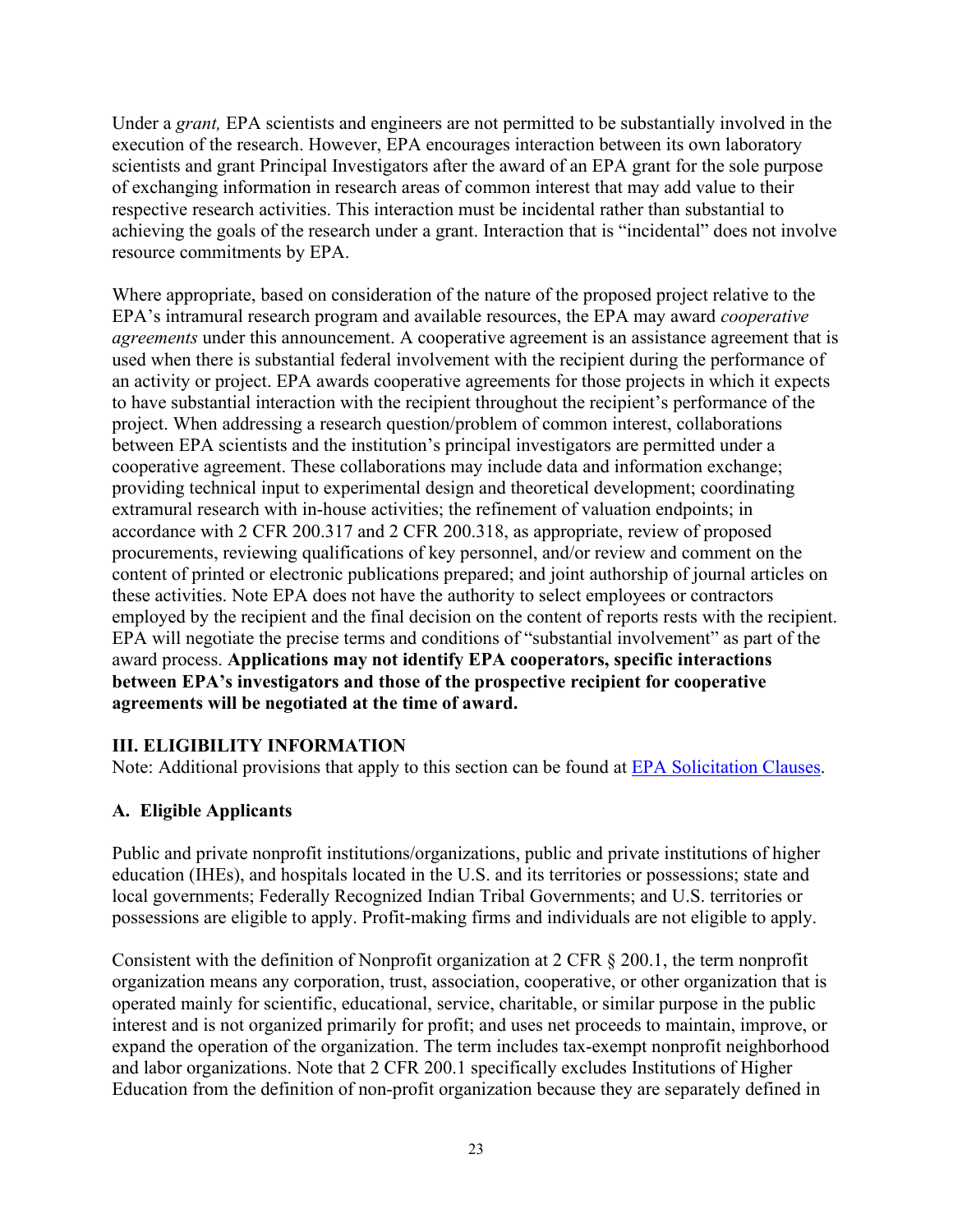the regulation. While not considered to be a nonprofit organization(s) as defined by 2 CFR 200.1, public or nonprofit Institutions of Higher Education are, nevertheless, eligible to submit applications under this RFA. Hospitals operated by state, tribal, or local governments or that meet the definition of nonprofit at 2 CFR 200.1 are also eligible to apply as nonprofits or as instrumentalities of the unit of government depending on the applicable law. For-profit colleges, universities, trade schools, and hospitals are ineligible.

Nonprofit organizations that are not exempt from taxation under section 501 of the Internal Revenue Code must submit other forms of documentation of nonprofit status; such as certificates of incorporation as nonprofit under state or tribal law. Nonprofit organizations exempt from taxation under section 501(c)(4) of the Internal Revenue Code that lobby are not eligible for EPA funding as provided in the Lobbying Disclosure Act, 2 U.S.C. 1611.

Foreign governments, international organizations, and non-governmental international organizations/institutions are not eligible to apply.

National laboratories funded by Federal Agencies (Federally-Funded Research and Development Centers, "FFRDCs") may not apply. FFRDC employees may cooperate or collaborate with eligible applicants within the limits imposed by applicable legislation and regulations. They may participate in planning, conducting, and analyzing the research directed by the applicant, but may not direct projects on behalf of the applicant organization. The institution, organization, or governance receiving the award may provide funds through its assistance agreement from the EPA to an FFRDC for research personnel, supplies, equipment, and other expenses directly related to the research. However, salaries for permanent FFRDC employees may not be provided through this mechanism.

Federal Agencies may not apply. Federal employees are not eligible to serve in a principal leadership role on an assistance agreement. Federal employees may not receive salaries or augment their Agency's appropriations through awards made under this program unless authorized by law to receive such funding.

The applicant institution may enter into an agreement with a Federal Agency to purchase or utilize unique supplies or services unavailable in the private sector to the extent authorized by law. Examples are purchase of satellite data, chemical reference standards, analyses, or use of instrumentation or other facilities not available elsewhere. A written justification for federal involvement must be included in the application. In addition, an appropriate form of assurance that documents the commitment, such as a letter of intent from the Federal Agency involved, should be included.

The early career awards will support research performed by PIs with outstanding promise at the Assistant Professor or equivalent level. Principal investigators from applicant institutions applying for the early career portion of the RFA must meet the following additional eligibility requirements:

1. Hold a doctoral degree in a field related to the research being solicited by the closing date of the RFA;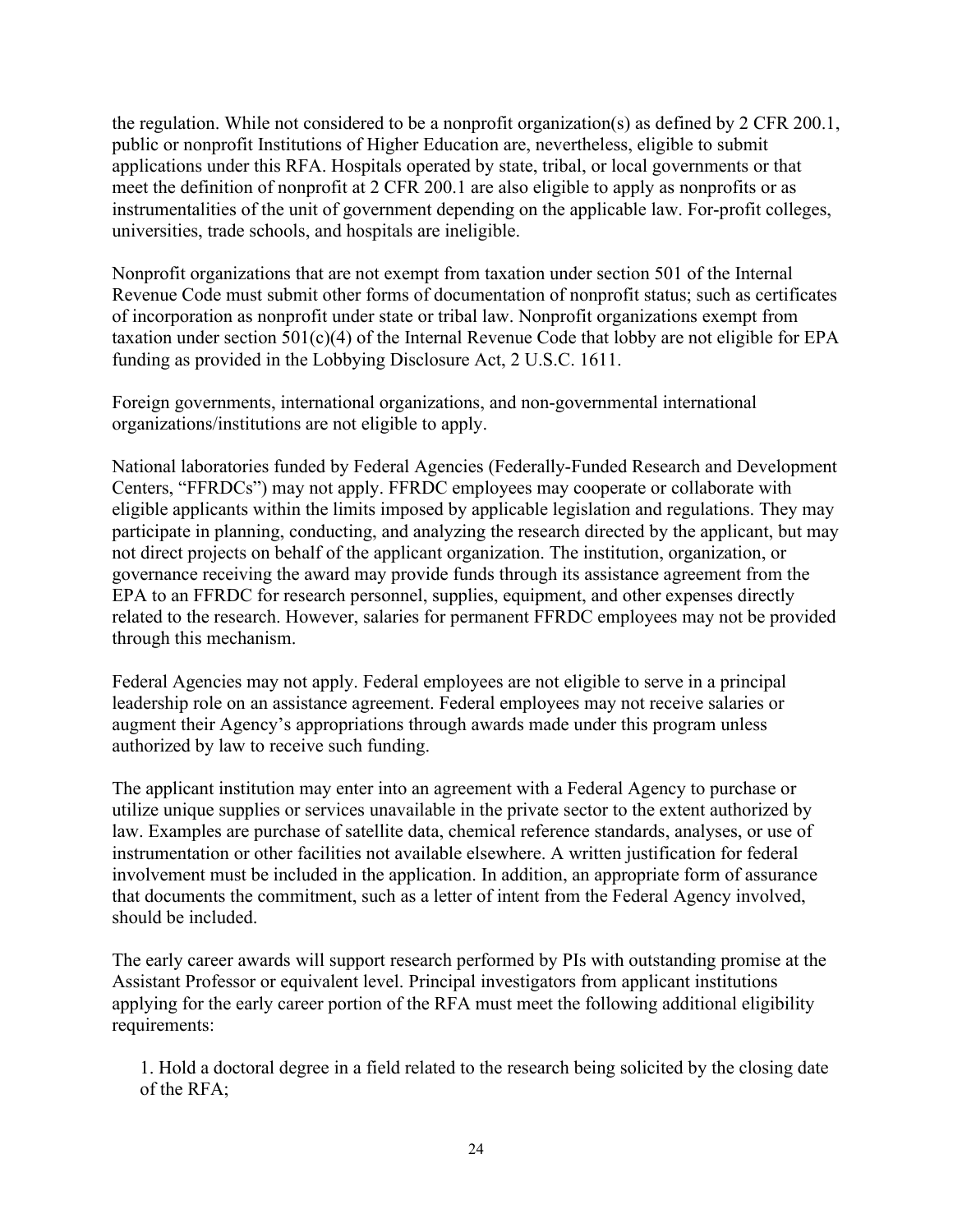2. Be untenured at the closing date of the RFA; and

3. By the award date, be employed in a tenure-track position (or tenure-track-equivalent position) as an assistant professor (or equivalent title) at an institution in the U.S., its territories, or possessions. Note: For a position to be considered a tenure-track-equivalent position, it must meet all of the following requirements: (1) the employing department or organization does not offer tenure; (2) the appointment is a continuing appointment; (3) the appointment has substantial educational responsibilities; and (4) the proposed project relates to the employee's career goals and job responsibilities as well as to the goals of the department/organization.

The application must include an early career verification (see "Early Career Verification" in Section IV.C.6.f).

Potential applicants who are uncertain of their eligibility should contact Ron Josephson in ORD, phone: 202-564-7823, email: [josephson.ron@epa.gov.](mailto:josephson.ron@epa.gov)

#### <span id="page-24-0"></span>**B. Cost sharing**

Institutional cost-sharing is not required.

## <span id="page-24-1"></span>**C. Other**

Applications must substantially comply with the application submission instructions and requirements set forth in Section IV of this announcement or they will be rejected. In addition, where a page limitation is expressed in Section IV with respect to parts of the application, pages in excess of the page limit will not be reviewed. In addition, applications must be submitted through [Grants.gov](https://www.grants.gov/) as stated in Section IV of this announcement (except in the limited circumstances where another mode of submission is specifically allowed for as explained in Section IV) on or before the application submission deadline published in Section IV of this announcement. Applicants are responsible for following the submission instructions in Section IV of this announcement (see Section IV.F. "Submission Instructions and Other Submission Requirements" for further information) to ensure that their application is submitted timely. Applications submitted after the submission deadline will be considered late and deemed ineligible without further consideration unless the applicant can clearly demonstrate that it was late due to EPA mishandling or because of technical problems associated with [Grants.gov](https://www.grants.gov/) or relevant [SAM.gov](http://www.sam.gov/) system issues. An applicant's failure to timely submit their application through [Grants.gov](https://www.grants.gov/) because they did not timely or properly register in [SAM.gov](http://www.sam.gov/) or [Grants.gov](https://www.grants.gov/) will not be considered an acceptable reason to consider a late submission.

In order to be deemed eligible, the application must include a Community Engagement Plan (see Section IV.C.6.e.) that demonstrates collaboration/engagement with partner(s)/community(ies) in the design and execution of the proposed research or how the applicant will be able to effectively perform and complete the project without such collaboration/engagement.

Also, applications exceeding the funding limits or project period term described herein will be rejected without review. Further, applications that fail to demonstrate a public purpose of support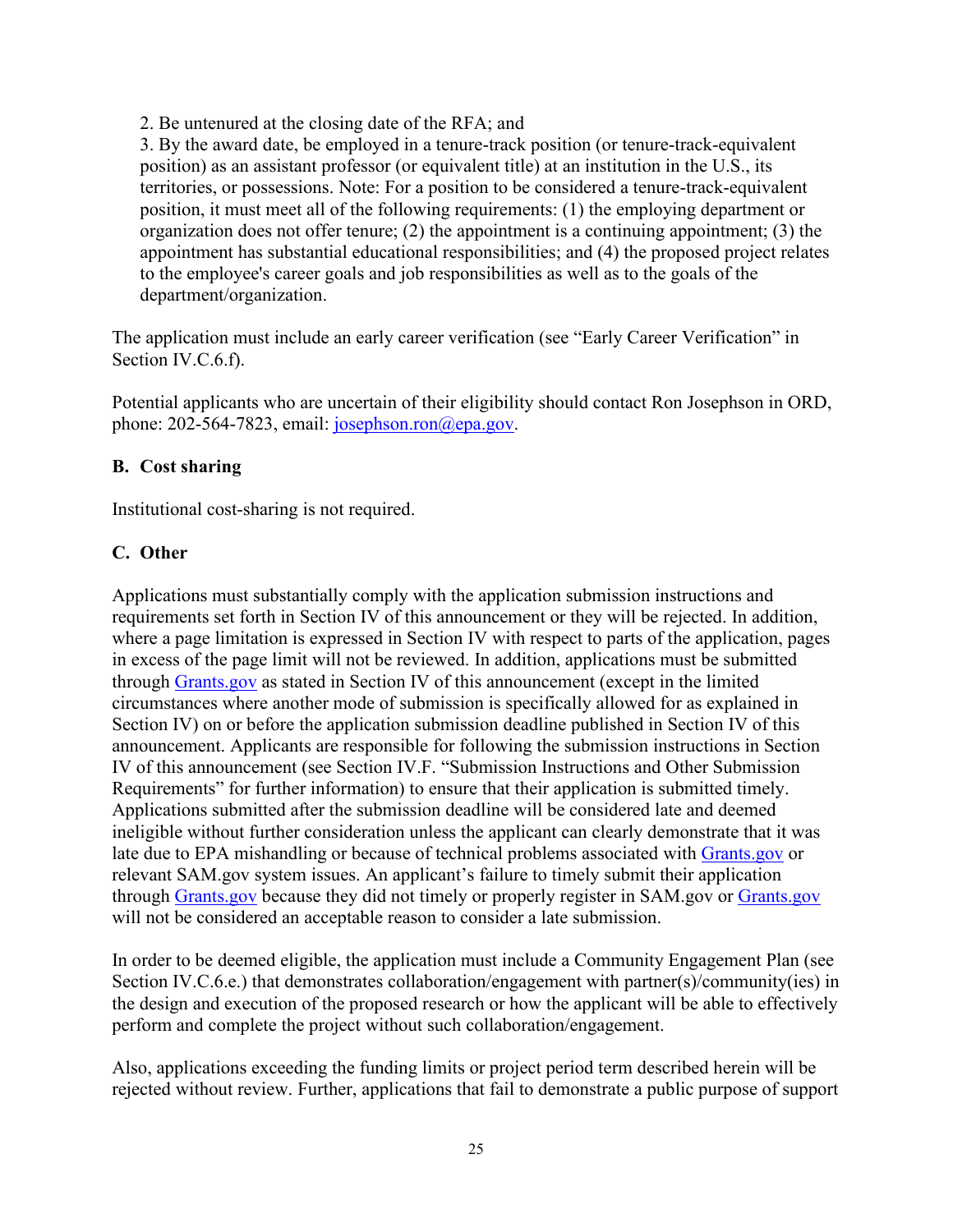or stimulation (e.g., by proposing research which primarily benefits a Federal program or provides a service for a Federal agency) will not be funded.

Applications deemed ineligible for funding consideration will be notified within fifteen calendar days of the ineligibility determination.

## <span id="page-25-0"></span>**IV. APPLICATION AND SUBMISSION INFORMATION**

Note: Additional provisions that apply to this section can be found at [EPA Solicitation Clauses.](https://www.epa.gov/grants/epa-solicitation-clauses)

## **Formal instructions for submission through Grants.gov are in Section F.**

## <span id="page-25-1"></span>**A. Grants.gov Submittal Requirements and Limited Exception Procedures**

Applicants must apply electronically through [Grants.gov](https://www.grants.gov/) under this funding opportunity based on the grants.gov instructions in this announcement. If your organization has no access to the internet or access is very limited, you may request an exception for the remainder of this calendar year by following the procedures outlined [here.](https://www.epa.gov/grants/exceptions-grantsgov-submission-requirement) Please note that your request must be received at least 15 calendar days before the application due date to allow enough time to negotiate alternative submission methods. Issues with submissions with respect to this opportunity only are addressed in section *F. Submission Instructions and Other Submission Requirements* below.

# <span id="page-25-2"></span>**B. Application Package Information**

Use the application package available at [Grants.gov](https://www.grants.gov/) (see Section IV.F. "Submission Instructions and Other Submission Requirements"). Note: With the exception of the current and pending support form (available at https://www.epa.gov/research-grants/research-funding-opportunitieshow-apply-and-required-forms), all necessary forms are included in the electronic application package. Make sure to include the current and pending support form in your Grants.gov submission.

An email will be sent by ORD to the Lead/Contact PI and the Administrative Contact (see below) to acknowledge receipt of the application and transmit other important information. The email will be sent from receipt.application  $\omega$ epa.gov; emails to this address will not be accepted. *If you do not receive an email acknowledgement within 10 calendar days of the submission closing date, immediately inform the Electronic Submissions Contact shown in this solicitation. Failure to do so may result in your application not being reviewed.* See Section IV.F. "Submission Instructions and Other Submission Requirements" for additional information regarding the application receipt acknowledgment.

# <span id="page-25-3"></span>**C. Content and Form of Application Submission**

The application is made by submitting the materials described below. **Applications must contain all information requested and be submitted in the formats described.**

#### **1. Standard Form 424**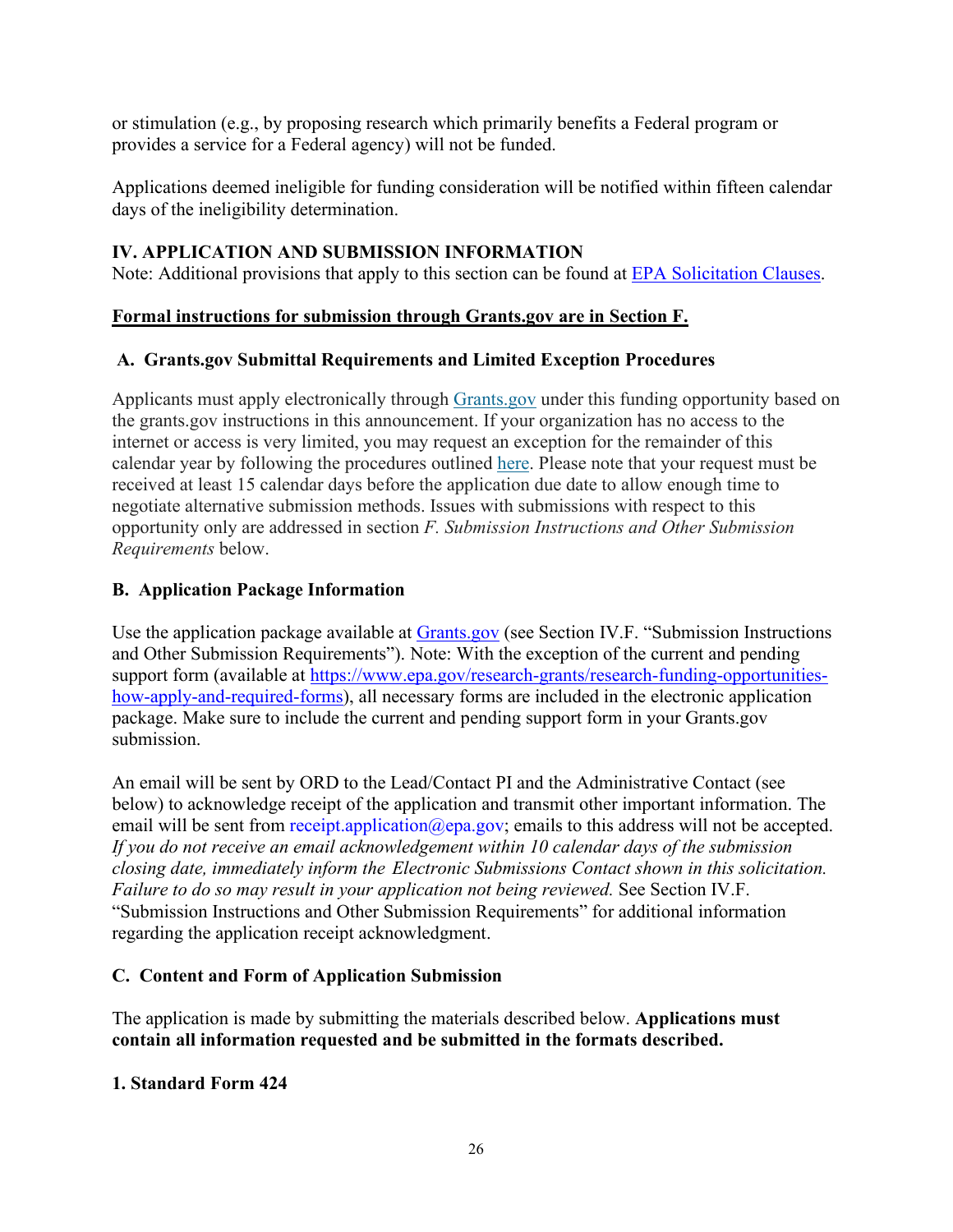The applicant must complete Standard Form 424. Instructions for completion of the SF424 are included with the form. However, note that EPA requires that the entire requested dollar amount appear on the SF424, not simply the proposed first year expenses. The form must contain the signature of an authorized representative of the applying organization.

This program is eligible for coverage under E.O. 12372, "Intergovernmental Review of Federal Programs." An applicant should consult the office or official designated as the single point of contact in his or her State for more information on the process the State requires to be followed in applying for assistance, if the State has selected the program for review. EPA financial assistance programs and activities subject to intergovernmental review that have been selected for review under State single point of contact procedures are identified at [https://www.epa.gov/grants/epa-financial-assistance](https://www.epa.gov/grants/epa-financial-assistance-programs-subject-executive-order-12372-and-section-204-demonstration)[programs-subject-executive-order-12372-and-section-204-demonstration.](https://www.epa.gov/grants/epa-financial-assistance-programs-subject-executive-order-12372-and-section-204-demonstration) Applicants for programs or activities subject to Intergovernmental Review that have not been selected for State single point of contact review must provide directly affected State, areawide, regional, and local entities at least 60 days to review their application following notification by EPA that the application has been selected for funding as provided by 40 CFR 29.8(a) and (c).

# **2. Key Contacts**

The applicant must complete the "Key Contacts" form found in the [Grants.gov](https://www.grants.gov/) application package. An "Additional Key Contacts" form is also available at https://www.epa.gov/researchgrants/research-funding-opportunities-how-apply-and-required-forms. The Key Contacts form should also be completed for major sub-agreements (i.e., primary investigators). Do not include information for consultants or other contractors. Please make certain that all contact information is accurate.

For Multiple PI applications: The Additional Key Contacts form *must* be completed (see Section I.F. for further information). *Note: The Contact PI must be affiliated with the institution submitting the application. EPA will direct all communications related to scientific, technical, and budgetary aspects of the project to the Contact PI; however, any information regarding an application will be shared with any PI upon request.* The Contact PI is to be listed on the Key Contact Form as the Project Manager/Principal Investigator (the term Project Manager is used on the Grants.gov form, the term Principal Investigator is used on the form located at https://www.epa.gov/research-grants/research-funding-opportunities-how-apply-and-requiredforms). For additional PIs, complete the Major Co-Investigator fields and identify PI status next to the name (e.g., "Name: John Smith, Principal Investigator").

#### **3. EPA Form 4700-4, Preaward Compliance Review Report for All Applicants and Recipients Requesting EPA Financial Assistance (available at**

[https://www.epa.gov/research-grants/research-funding-opportunities-how-apply-and-required](https://www.epa.gov/research-grants/research-funding-opportunities-how-apply-and-required-forms)[forms\)](https://www.epa.gov/research-grants/research-funding-opportunities-how-apply-and-required-forms).

# **4. Table of Contents**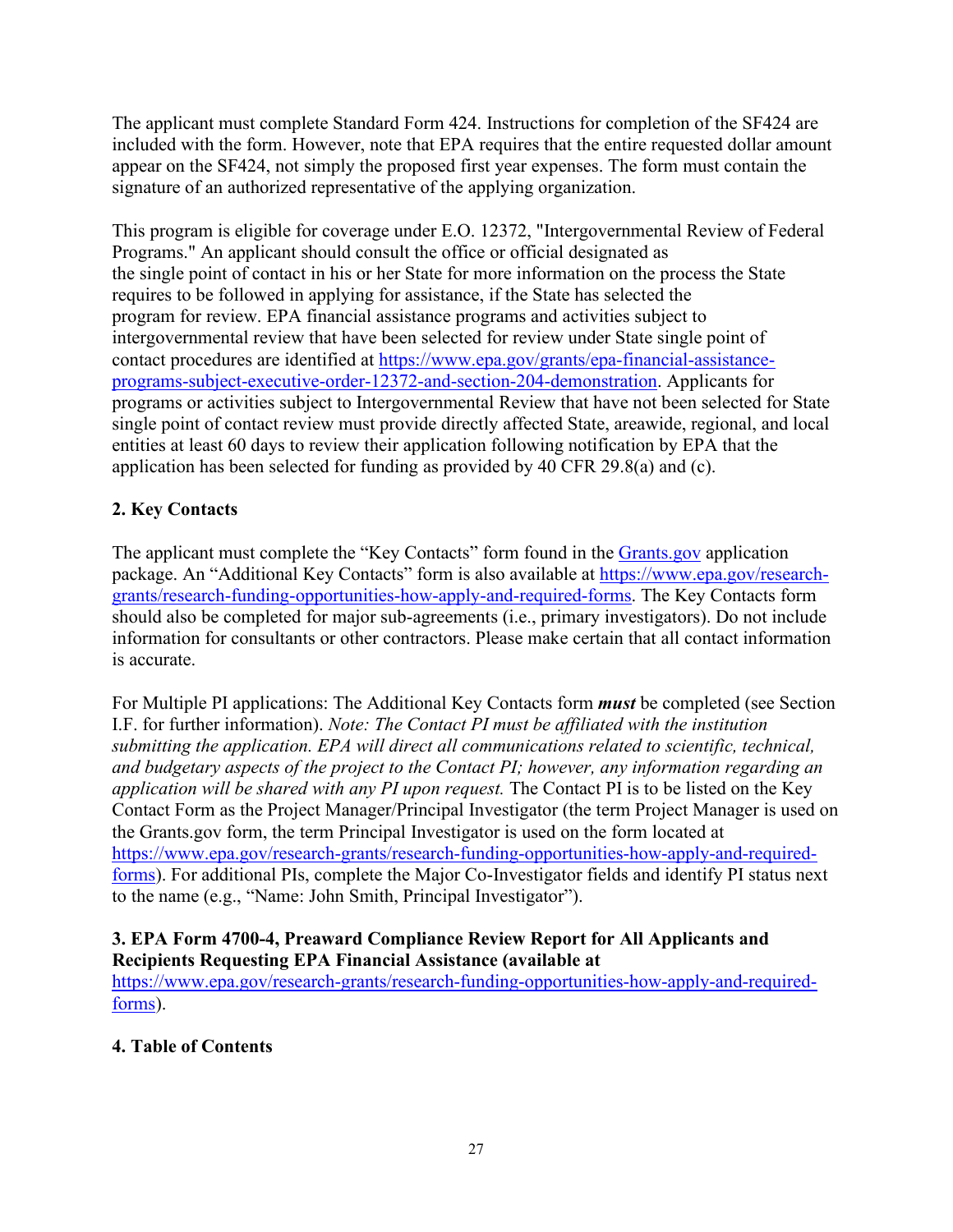Provide a list of the major subdivisions of the application indicating the page number on which each section begins.

## **5. Abstract** (1 page)

**The abstract is a very important document in the review process.** Therefore, it is critical that the abstract accurately describes the research being proposed and conveys all the essential elements of the research. Also, the abstracts of applications that receive funding will be posted on EPA's Research Grants website.

The abstract must include the information described below (a-h). Examples of abstracts for current grants may be found on [EPA's Research Grants website.](https://www.epa.gov/research-grants)

- a. Funding Opportunity Title and Number for this application.
- b. Project Title: Use the exact title of your project as it appears in the application. The title must be brief yet represent the major thrust of the project. Because the title will be used by those not familiar with the project, use more commonly understood terminology. Do not use general phrases such as "research on."
- c. Investigators: For applications with multiple investigators, state whether this is a single Lead PI (with co-PIs) or Multiple PI application (see Section I.F.). For Lead PI applications, list the Lead PI, then the name(s) of each co-PI who will significantly contribute to the project. For Multiple PI applications, list the Contact PI, then the name(s) of each additional PI. Provide a website URL or an email contact address for additional information.
- d. Institution(s): In the same order as the list of investigators, list the name, city and state of each participating university or other applicant institution. The institution applying for assistance must be clearly identified.
- e. Project Period and Location: Show the proposed project beginning and ending dates and the performance site(s)/geographical location(s) where the work will be conducted.
- f. Project Cost: Show the total funding requested from the EPA (include direct and indirect costs for all years).
- g. Project Summary: Provide three subsections addressing: (1) the objectives of the study (including any hypotheses that will be tested), (2) the experimental approach to be used (a description of the proposed project) and (3) the expected results (outputs/outcomes) of the project and how it addresses the research needs identified in the solicitation, including the estimated improvement in risk assessment or risk management that will result from successful completion of the proposed work.
- h. Supplemental Keywords: Without duplicating terms already used in the text of the abstract, list keywords to assist database searchers in finding your research. A list of suggested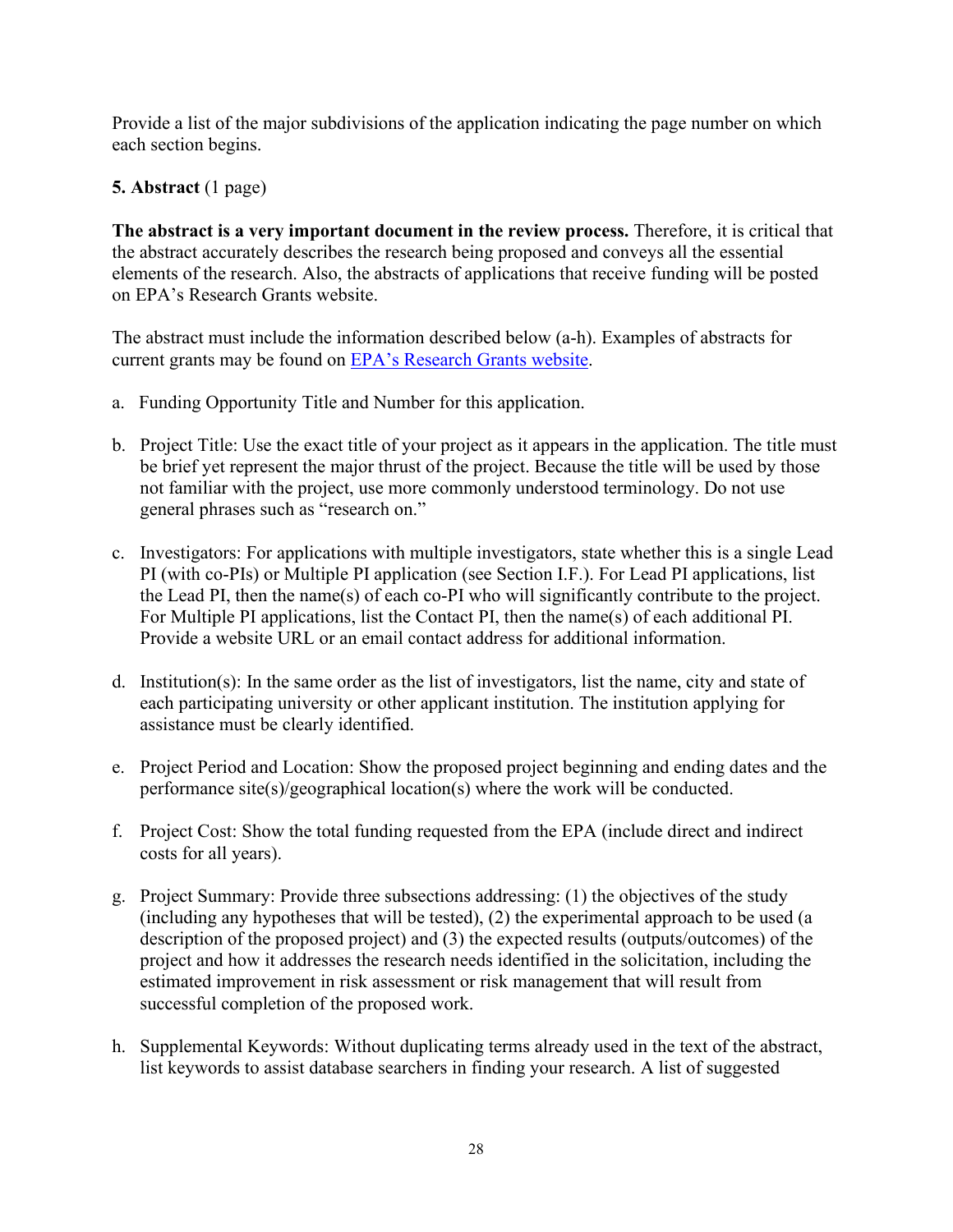keywords may be found at: [https://www.epa.gov/research-grants/research-funding](https://www.epa.gov/research-grants/research-funding-opportunities-how-apply-and-required-forms)[opportunities-how-apply-and-required-forms.](https://www.epa.gov/research-grants/research-funding-opportunities-how-apply-and-required-forms)

#### **6. Research Plan, Quality Assurance Statement, Human Subjects Research Statement, Scientific Data Management Plan, Community Engagement Plan, Early Career Verification, and References**

a. Research Plan (15 pages)

Applications should focus on a limited number of research objectives that adequately and clearly demonstrate that they meet the RFA requirements. Explicitly state the main hypotheses that you will investigate, the data you will create or use, the analytical tools you will use to investigate these hypotheses or analyze these data and the results you expect to achieve. Research methods must be clearly stated so that reviewers can evaluate the appropriateness of your approach and the tools you intend to use. A statement such as: "we will evaluate the data using the usual statistical methods" is not specific enough for peer reviewers.

This description must not exceed fifteen (15) consecutively numbered (bottom center), 8.5x11 inch pages of single-spaced, standard 12-point type with 1-inch margins. While these guidelines on page size, point type and margins establish the minimum type size requirements, applicants are advised that readability is of paramount importance and should take precedence in selection of an appropriate font for use in the application.

The description must provide the following information:

- (1) Objectives: List the objectives of the proposed research and the hypotheses being tested during the project, and briefly state why the intended research is important, how it supports the Agency's research priorities and how it fulfills the requirements of the solicitation. This section should also include any background or introductory information that would help explain the objectives of the study. If this application is to expand upon research supported by an existing or former assistance agreement awarded under the STAR program, indicate the number of the agreement and provide a brief report of progress and results achieved under it.
- (2) Approach/Activities: Outline the research design, methods, and techniques that you intend to use in meeting the objectives stated above.
- (3) Environmental Justice: Demonstrate how the project will address the disproportionate and adverse human health, environmental, climate-related, and other cumulative impacts described in Section I of this solicitation, as well as the accompanying economic challenges of such impacts, resulting from industrial, governmental, commercial, and/or other actions that have affected and/or currently affect the underserved communities defined in the Synopsis of this solicitation. Applicants should also demonstrate how the project benefits the underserved communities including those that have experienced a lack of resources or other impediments to addressing the impacts identified above that affect their community.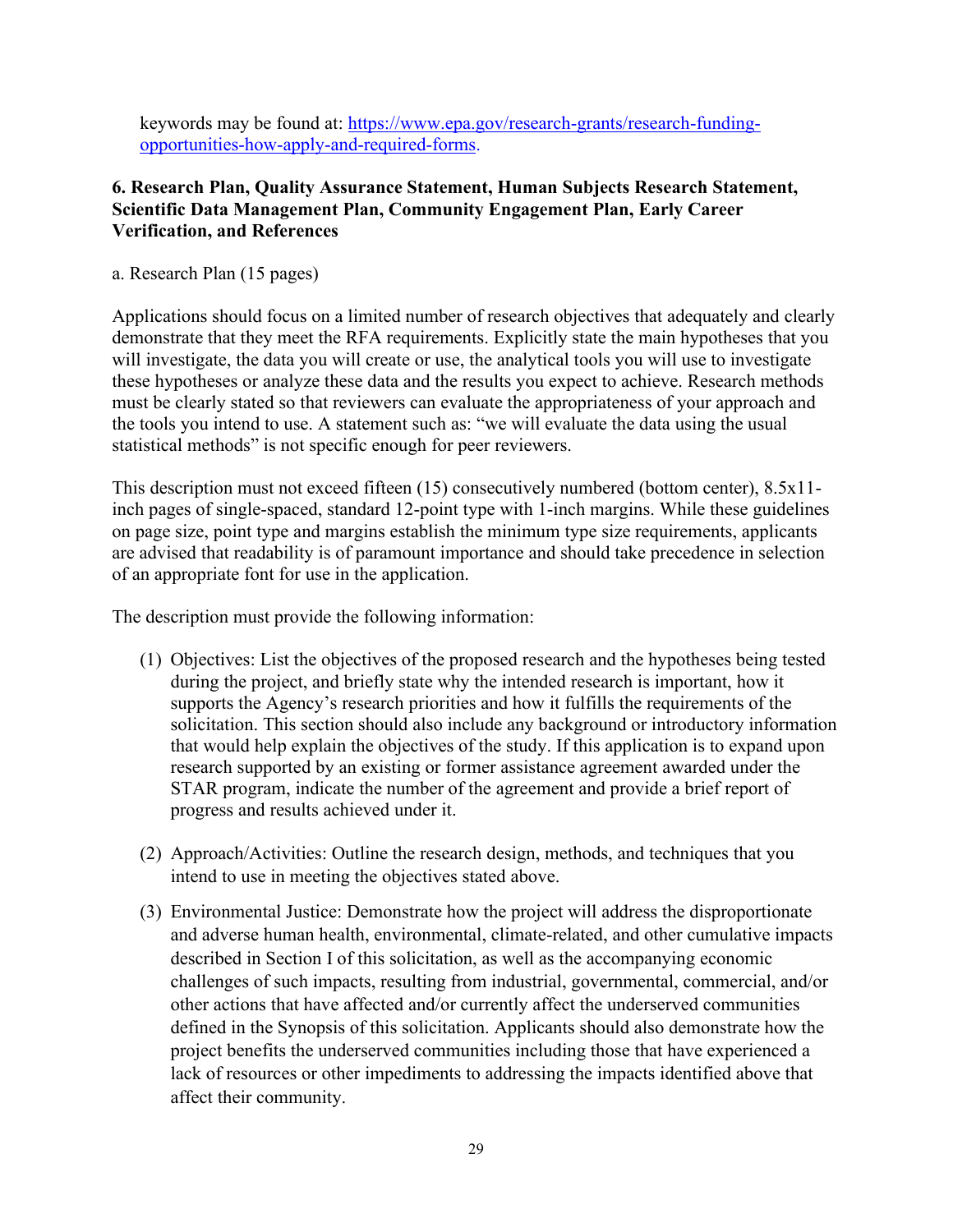(4) a. Innovation: Describe how your project shifts current research or engineering paradigms by using innovative theoretical concepts, approaches or methodologies, instrumentation or interventions applicable to one or more fields of research.

b. Sustainability: Describe how your project embodies the principles of sustainability and seeks sustainable solutions that protect the environment and strengthen our communities. The sustainability primer [\(https://www.epa.gov/sites/default/files/2015-](https://www.epa.gov/sites/default/files/2015-05/documents/sustainability_primer_v9.pdf) [05/documents/sustainability\\_primer\\_v9.pdf\)](https://www.epa.gov/sites/default/files/2015-05/documents/sustainability_primer_v9.pdf) provides examples of research activities that promote and incorporate sustainability principles.

- (5) Expected Results, Benefits, Outputs and Outcomes: Describe the expected outputs and outcomes resulting from the project. This section should also discuss how the research results will lead to solutions to environmental problems and improve the public's ability to protect the environment and human health. A clear, concise description will help ORD and peer reviewers understand the merits of the research.
- (6) Project Management: Discuss other information relevant to the potential success of the project. This should include facilities, personnel expertise/experience, project schedules with associated milestones and target dates, proposed management, interactions with other institutions, etc. Describe the approach, procedures, and controls for ensuring that awarded grant funds will be expended in a timely and efficient manner and detail how project objectives will be successfully achieved within the grant period. Describe how progress toward achieving the expected results (outputs and outcomes) of the research will be tracked and measured. Applications for multi-investigator projects must identify project management and the functions of each investigator in each team and describe plans to communicate and share data.
- (7) Appendices may be included but must remain within the 15-page limit.
- b. Quality Assurance Statement (3 pages)

For projects involving environmental data collection or processing, conducting surveys, modeling, method development, or the development of environmental technology (whether hardware-based or via new techniques), provide a Quality Assurance Statement (QAS) regarding the plans for processes that will be used to ensure that the products of the research satisfy the intended project objectives. Follow the guidelines provided below to ensure that the QAS describes a system that complies with EPA Quality Standards found at: [https://www.epa.gov/quality/agency-wide-quality-program-documents.](https://www.epa.gov/quality/agency-wide-quality-program-documents) Do not exceed three consecutively numbered, 8.5x11-inch pages of single-spaced, standard 12-point type with 1-inch margins.

#### **NOTE: If selected for award, applicants will be expected to provide additional quality assurance documentation.**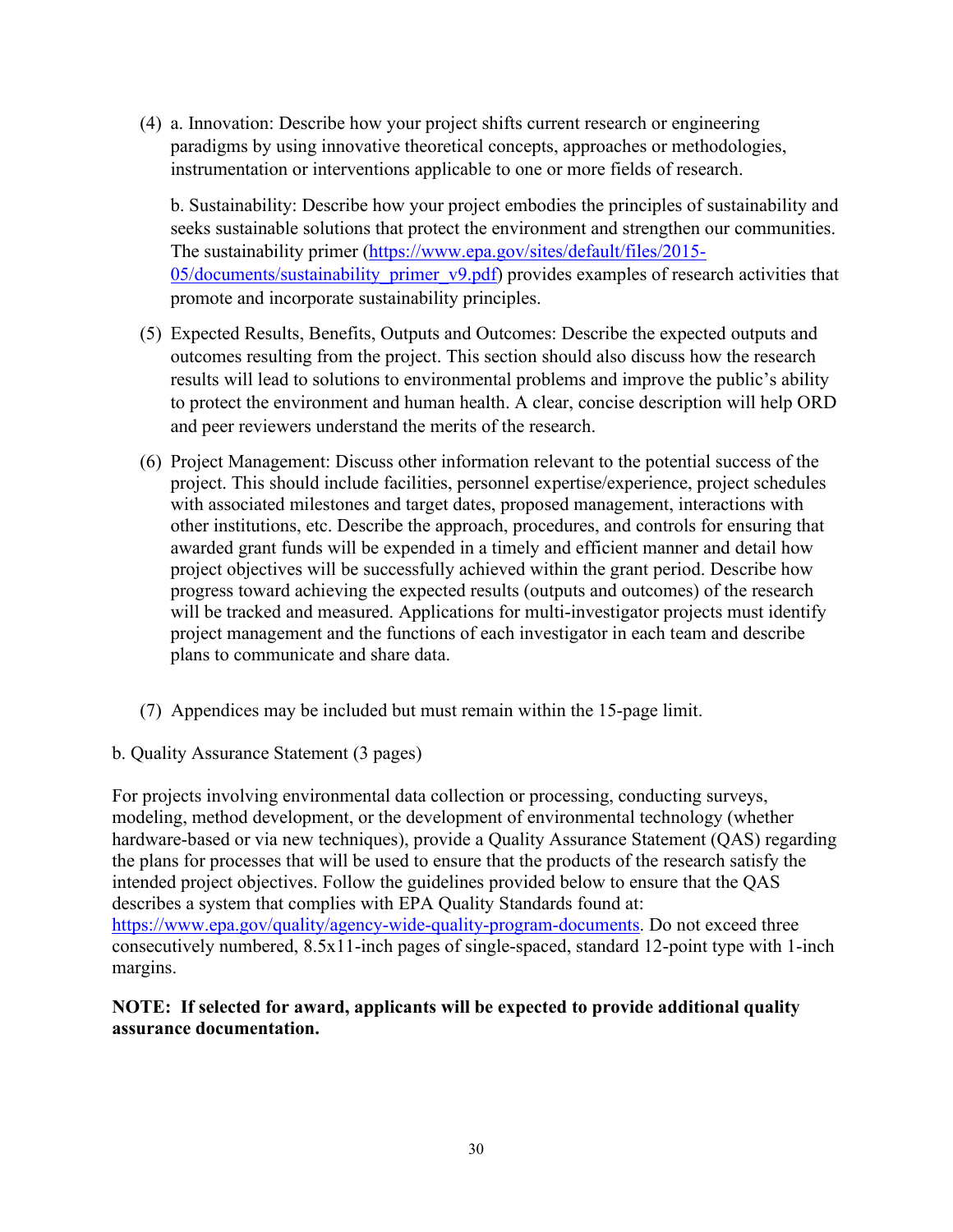**Address each applicable section below by including the required information, referencing the specific location of the information in the Research Plan or explaining why the section does not apply to the proposed research. (Not all will apply)**

(1) Identify the individual who will be responsible for the quality assurance (QA) and quality control (QC) aspects of the research along with a brief description of this person's functions, experience and authority within the research organization. Describe the schedule and type of assessments to be conducted along with the corrective action process for each assessment proposed. Describe the organization's general approach for conducting quality research. *(QA is a system of management activities to ensure that a process or item is of the type and quality needed for the project. QC is a system of activities that measures the attributes and performance of a process or item against the standards defined in the project documentation to verify that they meet those stated requirements).*

(2) Discuss project objectives, including quality objectives, any hypotheses to be tested, and the quantitative and/or qualitative procedures that will be used to evaluate the success of the project. Include any plans for peer or other reviews of the study design or analytical methods.

- (3) Address each of the following project elements as applicable:
- (a) Collection of new/primary data:

*(Note: In this case the word "sample" is intended to mean any finite part of a statistical population whose properties are studied to gain information about the whole. If certain attributes listed below do not apply to the type of samples to be used in your research, simply explain why those attributes are not applicable).*

- (i) Discuss the plan for sample collection and analysis. As applicable, include sample type(s), frequency, locations, sample sizes, sampling procedures, and the criteria for determining acceptable data quality (e.g., precision, accuracy, representativeness, completeness, comparability, or data quality objectives).
- (ii) Describe the procedures for the handling and custody of samples including sample collection, identification, preservation, transportation, and storage, and how the accuracy of test measurements will be verified.
- (iii)Describe or reference each analytical method to be used, any QA or QC checks or procedures with the associated acceptance criteria and any procedures that will be used in the calibration and performance evaluation of the analytical instrumentation.
- (iv)Discuss the procedures for overall data reduction, analysis, and reporting. Include a description of all statistical methods to make inferences and conclusions, acceptable error rates and/or power, and any statistical software to be used.
- (b) Use of existing/secondary data (i.e., data previously collected for other purposes or from other sources):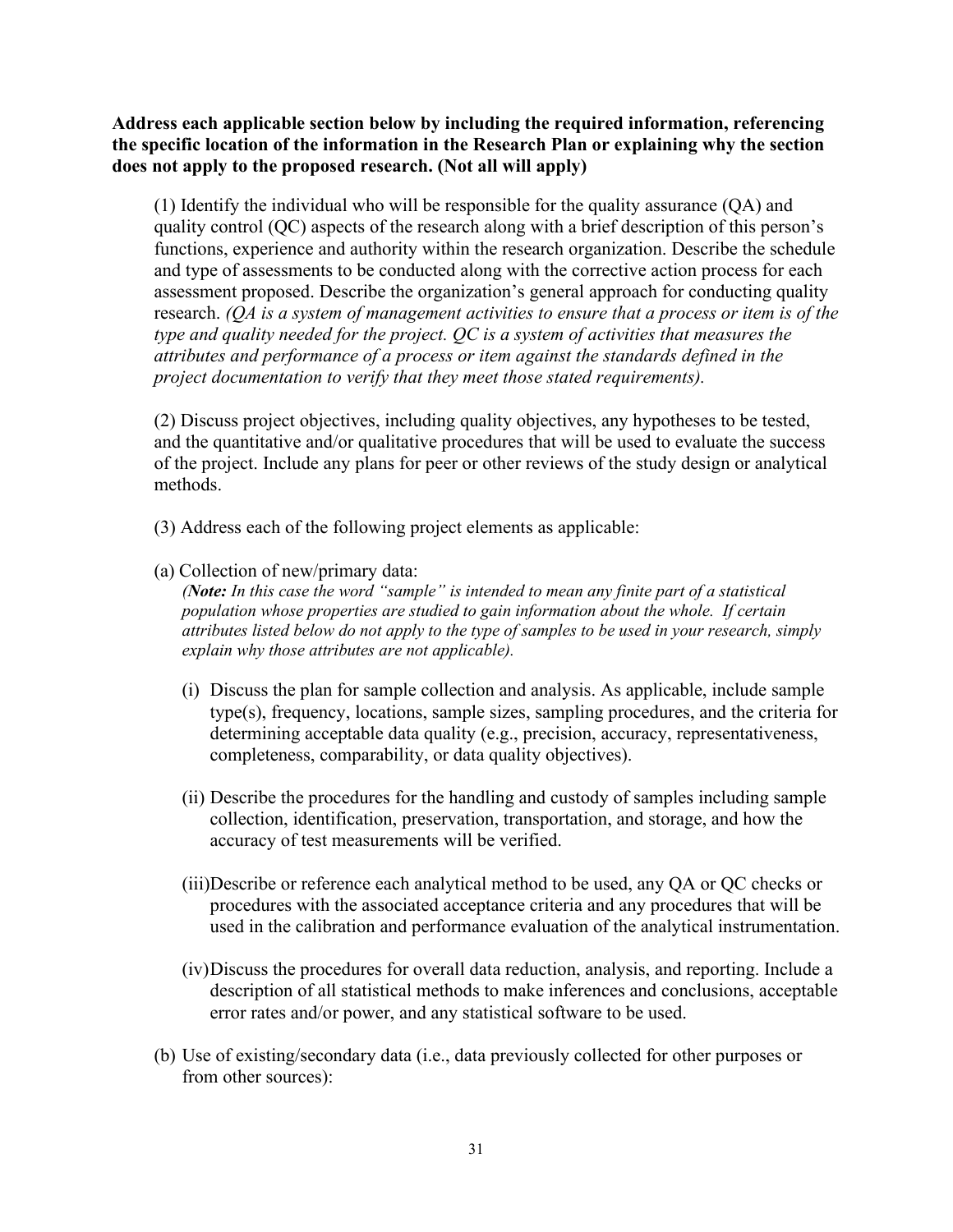- (i) Identify the types of secondary data needed to satisfy the project objectives. Specify requirements relating to the type of data, the age of data, geographical representation, temporal representation, and technological representation, as applicable.
- (ii) Specify the source(s) of the secondary data and discuss the rationale for selection.
- (iii) Establish a plan to identify the sources of the secondary data in all deliverables/products.
- (iv) Specify quality requirements and discuss the appropriateness for their intended use. Accuracy, precision, representativeness, completeness, and comparability need to be addressed, if applicable.
- (v) Describe the procedures for determining the quality of the secondary data.
- (vi) Describe the plan for data management/integrity.
- (c) Method development:

*(Note: The data collected for use in method development or evaluation should be described in the QAS as per the guidance in section 3A and/or 3B above).*

Describe the scope and application of the method, any tests (and measurements) to be conducted to support the method development, the type of instrumentation that will be used, and any required instrument conditions (e.g., calibration frequency), planned QC checks and associated criteria (e.g., spikes, replicates, blanks) and tests to verify the method's performance.

(d) Development or refinement of models:

*(Note: The data collected for use in the development or refinement of models should be described in the QAS as per the guidance in section 3A and/or 3B above).*

- (i) Discuss the scope and purpose of the model, key assumptions to be made during development/refinement, requirements for code development, and how the model will be documented.
- (ii) Discuss verification techniques to ensure the source code implements the model correctly.
- (iii)Discuss validation techniques to determine that the model (assumptions and algorithms) captures the essential phenomena with adequate fidelity.
- (iv)Discuss plans for long-term maintenance of the model and associated data.
- (e) Development or operation of environmental technology: *(Note: The data collected for use in the development or evaluation of the technology should be described in the QAS as per the guidance in section 3A and/or 3B above).*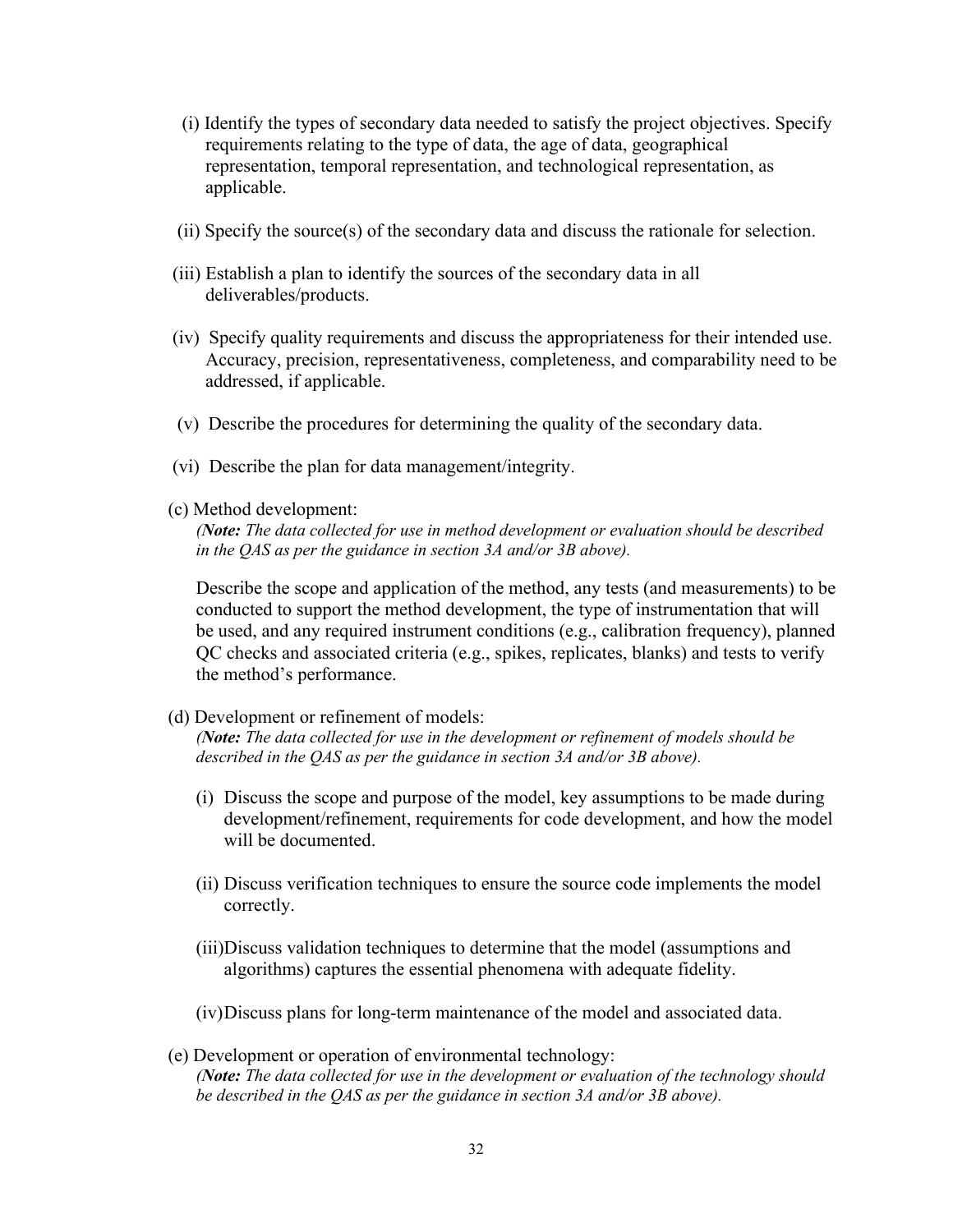- (i) Describe the overall purpose and anticipated impact of the technology.
- (ii) Describe the technical and quality specifications of each technology component or process that is to be designed, fabricated, constructed, and/or operated.
- (iii)Discuss the procedure to be used for documenting and controlling design changes.
- (iv)Discuss the procedure to be used for documenting the acceptability of processes and components and discuss how the technology will be benchmarked and its effectiveness determined.
- (v) Discuss the documentation requirements for operating instructions/guides for maintenance and use of the system(s) and/or process(s).

#### (f) Conducting surveys:

(Note: The data to be collected in the survey and any supporting data should be described in the QAS as per the guidance in section 3A and/or 3B above).

Discuss the justification for the size of the proposed sample for both the overall project and all subsamples for specific treatments or tests. Identify and explain the rational for the proposed statistical techniques (e.g., evaluation of statistical power).

(4) Discuss data management activities (e.g., record-keeping procedures, data-handling procedures, and the approach used for data storage and retrieval on electronic media). Include any required computer hardware and software and address any specific performance requirements for the hardware/software configuration used.

c. EPA Human Subjects Research Statement (HSRS) (4 pages)

Human subjects research supported by the EPA is governed by EPA Regulation 40 CFR Part 26 [\(Protection of Human Subjects\)](http://www.ecfr.gov/cgi-bin/text-idx?tpl=/ecfrbrowse/Title40/40cfr26_main_02.tpl). This includes the Common Rule at subpart A and prohibitions and additional protections for pregnant women and fetuses, nursing women and children at subparts B, C and D. While retaining the same notation, subparts B, C and D are substantively different in 40 CFR Part 26 than in the more commonly cited 45 CFR 46. Particularly noteworthy is that research meeting the regulatory definition of intentional exposure research found in subpart B is prohibited by that subpart in pregnant women, nursing women and children. Research meeting the regulatory definition of observational research (any research that is not intentional exposure research) found in subparts C and D is subject to the additional protections found in those subparts for pregnant women and fetuses (subpart C) and children (subpart D). These subparts also differ markedly from the language in 45 CFR 46. For more information, please see: [https://www.epa.gov/osa/basic-information-about-human-subjects](https://www.epa.gov/osa/basic-information-about-human-subjects-research-0)[research-0.](https://www.epa.gov/osa/basic-information-about-human-subjects-research-0)

Procedures for the review and oversight of human research subject to 40 CFR Part 26 are also provided in EPA Order 1000.17A [\(https://www.epa.gov/osa/epa-order-100017-policy-and](https://www.epa.gov/osa/epa-order-100017-policy-and-procedures-protection-human-research-subjects-epa-conducted-or)[procedures-protection-human-research-subjects-epa-conducted-or\)](https://www.epa.gov/osa/epa-order-100017-policy-and-procedures-protection-human-research-subjects-epa-conducted-or). These include review of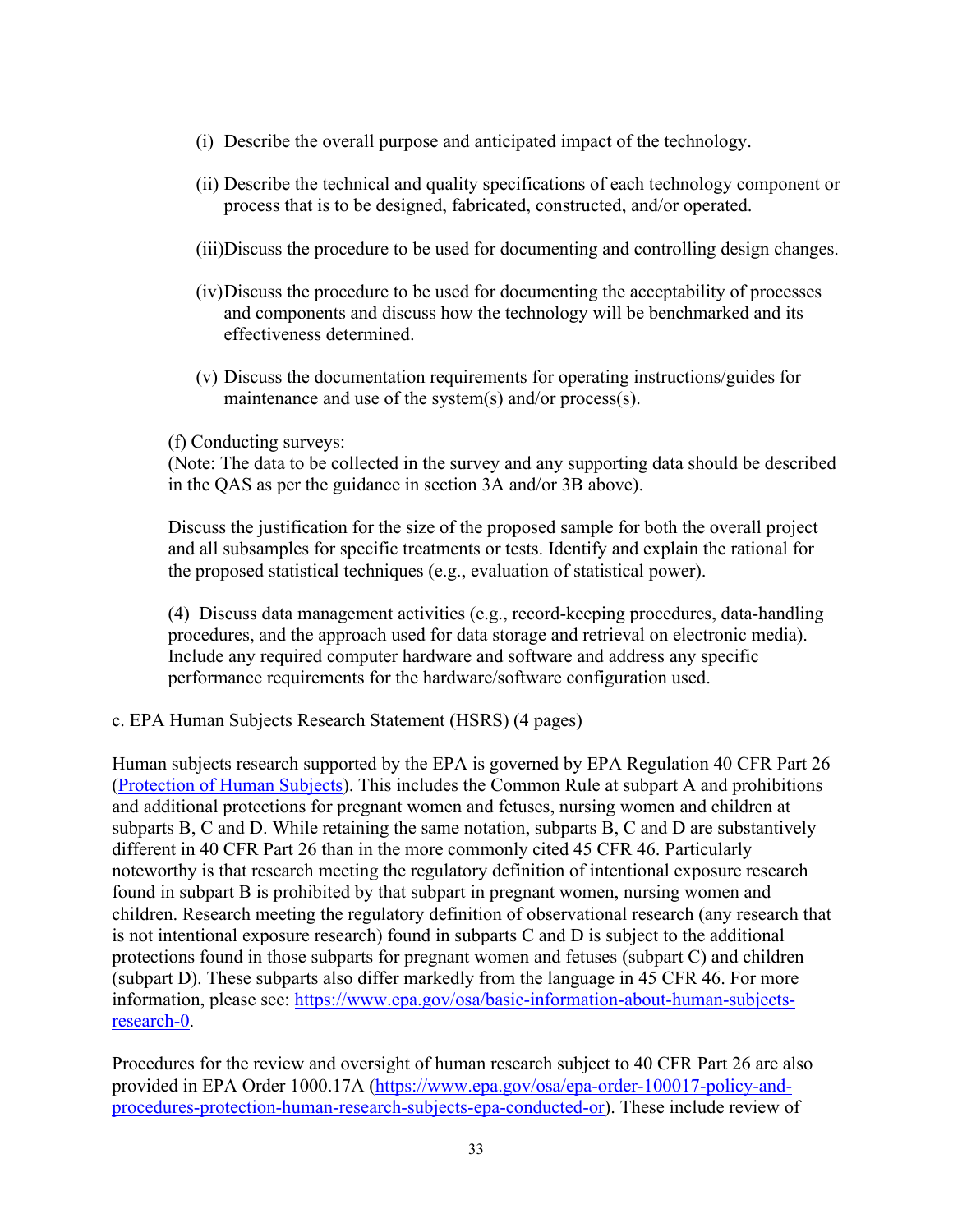projects for EPA-supported human research by the EPA Human Subjects Research Review Official (HSRRO). Additional requirements must be met and final approval must be received from the HSRRO before the human subjects' portion of the research can begin. When reviewing human observational exposure studies, EPA Order 1000.17A requires the HSRRO to apply the principles described in the SEAOES document

[\(https://nepis.epa.gov/Exe/ZyPDF.cgi/P10012LY.PDF?Dockey=P10012LY.PDF\)](https://nepis.epa.gov/Exe/ZyPDF.cgi/P10012LY.PDF?Dockey=P10012LY.PDF) and grant approval only to studies that adhere to those principles.

All applications submitted under this solicitation must include a HSRS as described below. For more information about what constitutes human subjects research, please see: [https://www.epa.gov/osa/basic-information-about-human-subjects-research-0.](https://www.epa.gov/osa/basic-information-about-human-subjects-research-0) For information on the prohibition on the inclusion of vulnerable subjects in intentional exposure research, please see: [https://www.epa.gov/osa/basic-information-about-human-subjects-research-0.](https://www.epa.gov/osa/basic-information-about-human-subjects-research-0)

#### **Human Subjects Research Statement (HSRS) Requirements**

If the proposed research **does not** involve human subjects as defined above, provide the following statement in your application package as your HSRS: "The proposed research does not involve human subjects." Applicants should provide a clear justification about how the proposed research does not meet the definition (for example, all samples come from deceased individuals OR samples are purchased from a commercial source and provided without identifiers, etc.).

If the proposed research **does** involve human subjects, then include in your application package a HSRS that addresses each applicable section listed below, referencing the specific location of the information in the Research Plan, providing the information in the HSRS or explaining why the section does not apply to the proposed research. (Not all will apply). Please note that even research that has been determined to be exempt from the human subjects regulations by an IRB must be reviewed by the EPA HSRRO. Therefore, consider exempt research to include human subjects work for this EPA solicitation. Do not exceed **four** consecutively numbered, 8.5x11 inch pages of single-spaced, standard 12-point type with 1-inch margins. The factors below are not intended to be exhaustive of all those needed for the HSRRO to provide the final approval necessary for research to be conducted but provide a basis upon which the human subjects oversight review may begin.

NOTE: Researchers must provide evidence of an assurance on file with the U.S. Department of Health and Human Services (HHS) or other Federal Agency that it will comply with regulatory provisions in the Common Rule. In special circumstances where there is no such assurance, EPA will work with investigators to obtain an assurance from HHS or another source.

#### **Complete all items below for studies involving human subjects.**

Protection of Human Subjects (\*Adapted from National Institutes of Health Supplemental Instructions for PHS 398 and SF424 (R&R) II-10)

1. Risks to Human Subjects

a. Human Subjects Involvement, Characteristics and Design

• Describe and justify the proposed involvement of human subjects in the work outlined in the Research Strategy section.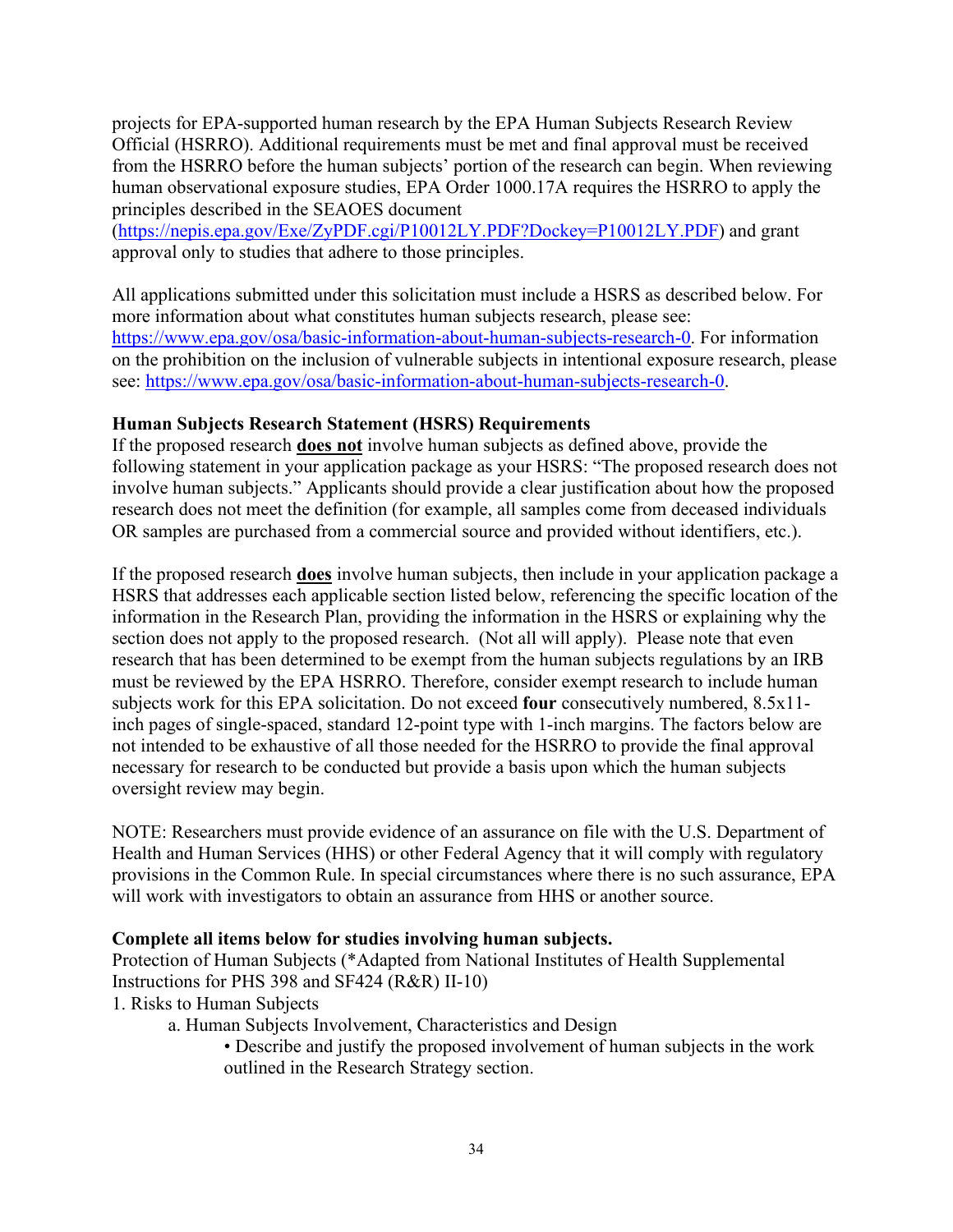• Describe the characteristics of the subject population, including their anticipated number, age range, and health status, if relevant.

• Describe and justify the sampling plan, including retention strategies and the criteria for inclusion or exclusion of any subpopulation.

• Explain the rationale for the involvement of special vulnerable populations, such as pregnant women, children, or others who may be considered vulnerable populations.

• If relevant to the proposed research, describe procedures for assignment to a study group. As related to human subject's protection, describe and justify the selection of an intervention's dose, frequency, and administration.

• List any collaborating sites where human subjects research will be performed and describe the role of those sites and collaborating investigators in performing the proposed research. Explain how data from the site(s) will be obtained, managed, and protected.

b. Sources of Materials

• Describe the research material obtained from living individuals in the form of specimens, records, or data.

• Describe any data that will be collected from human subjects for the project(s) described in the application.

• Indicate who will have access to individually identifiable private information about human subjects.

• Provide information about how the specimens, records, and/or data are collected, managed and protected as well as whether material or data that include individually identifiable private information will be collected specifically for the proposed research project.

c. Potential Risks

• Describe all the potential risks to subjects posed by participation in the research (physical, psychological, financial, legal, or other), and assess their likelihood and seriousness to the human subjects.

• Where appropriate, describe alternative treatments and procedures, including the risks and potential benefits of the alternative treatments and procedures, to participants in the proposed research.

#### 2. Adequacy of Protection Against Risks

a. Recruitment and Informed Consent

• Describe plans for the recruitment of subjects (where appropriate) and the process for obtaining informed consent. If the proposed studies will include children, describe the process for meeting requirements for parental permission and child assent.

• Include a description of the circumstances under which consent will be sought and obtained, who will seek it, the nature of the information to be provided to prospective subjects and the method of documenting consent. If a waiver of some or all of the elements of informed consent will be sought, provide justification for the waiver.

b. Protections Against Risk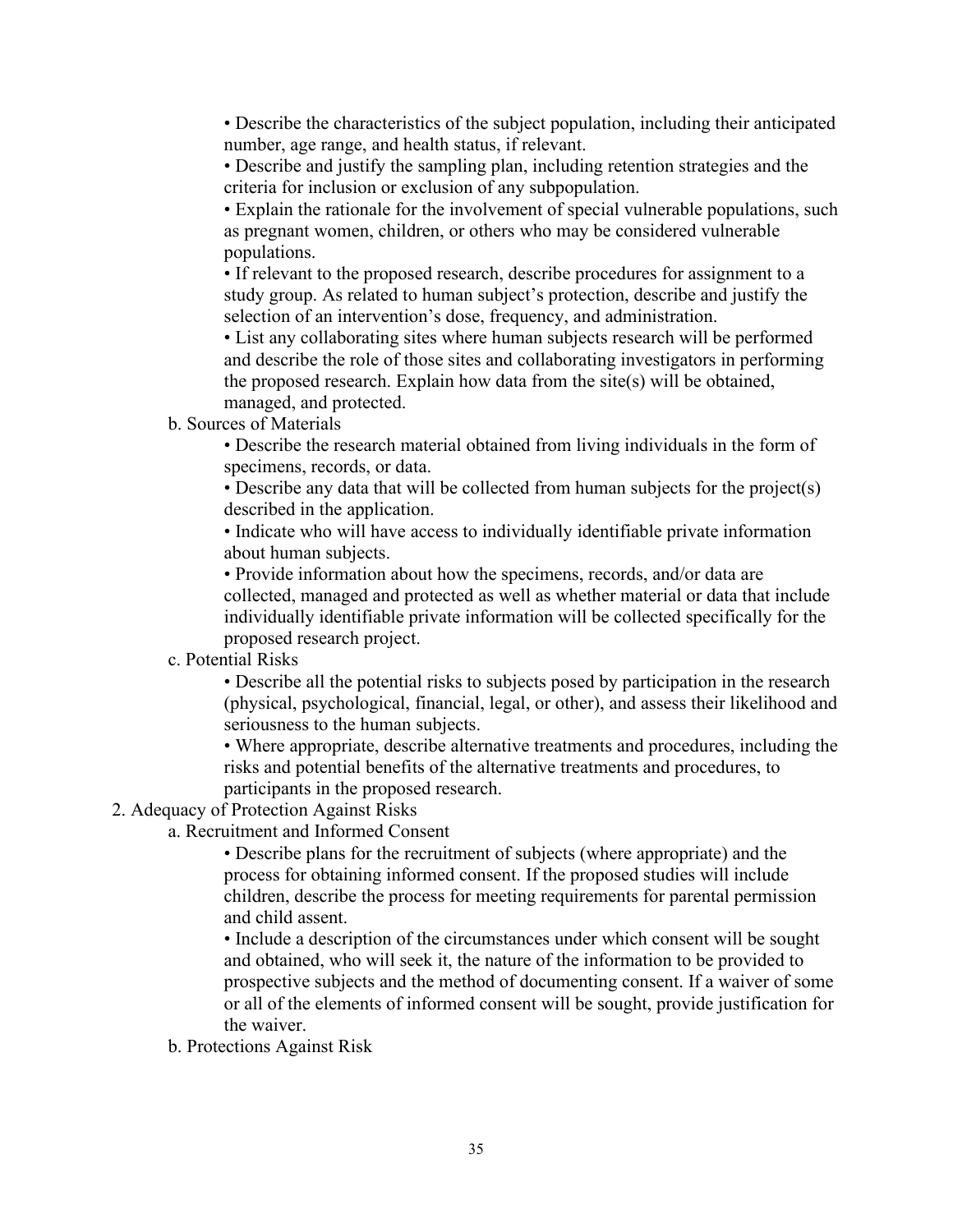• Describe planned procedures for protecting against or minimizing potential risks, including risks to privacy of individuals or confidentiality of data and assess their likely effectiveness.

• Research involving vulnerable populations, as described in the EPA regulations, Subparts B-D, must include additional protections. Refer to EPA guidance:

• Prohibition of Research Conducted or Supported by EPA Involving Intentional Exposure of Human Subjects who are Children or Pregnant or Nursing Women

[https://www.epa.gov/osa/basic-information-about-human-subjects](https://www.epa.gov/osa/basic-information-about-human-subjects-research-0)[research-0](https://www.epa.gov/osa/basic-information-about-human-subjects-research-0)

• Additional Protections for Pregnant Women and Fetuses Involved as Subjects in Observational Research Conducted or Supported by EPA

[https://www.epa.gov/osa/basic-information-about-human-subjects](https://www.epa.gov/osa/basic-information-about-human-subjects-research-0)[research-0](https://www.epa.gov/osa/basic-information-about-human-subjects-research-0)

• Additional Protections for Children Involved as Subjects in Observational Research Conducted or Supported by EPA

[https://www.epa.gov/osa/basic-information-about-human-subjects](https://www.epa.gov/osa/basic-information-about-human-subjects-research-0)[research-0](https://www.epa.gov/osa/basic-information-about-human-subjects-research-0)

• Where appropriate, discuss plans for ensuring necessary medical or professional intervention in the event of adverse effects to the subjects. Studies that involve clinical trials must include a general description of the plan for data and safety monitoring of the clinical trials and adverse event reporting to the IRB, the DSMB (if one has been established for the trial), the EPA and others, as appropriate, to ensure the safety of subjects.

- 3. Potential Benefits of the Proposed Research to Human Subjects and Others
	- Discuss the potential benefits of the research to research participants and others.
		- Discuss why the risks to subjects are reasonable in relation to the anticipated benefits to research participants and others.
	- Please note that financial compensation of subjects is not considered to be a benefit of participation in research.
- 4. Importance of the Knowledge to be Gained
	- Discuss the importance of the knowledge to be gained as a result of the proposed research.
	- Discuss why the risks to subjects are reasonable in relation to the importance of the knowledge that reasonably may be expected to result.

**Note that an Interventional Study (or Clinical Trial)** is a clinical study in which participants are assigned to receive one or more interventions (or no intervention) so that researchers can evaluate the effects of the interventions on biomedical or health-related outcomes; the assignments are determined by the study protocol.

d. Scientific Data Management Plan (2 pages)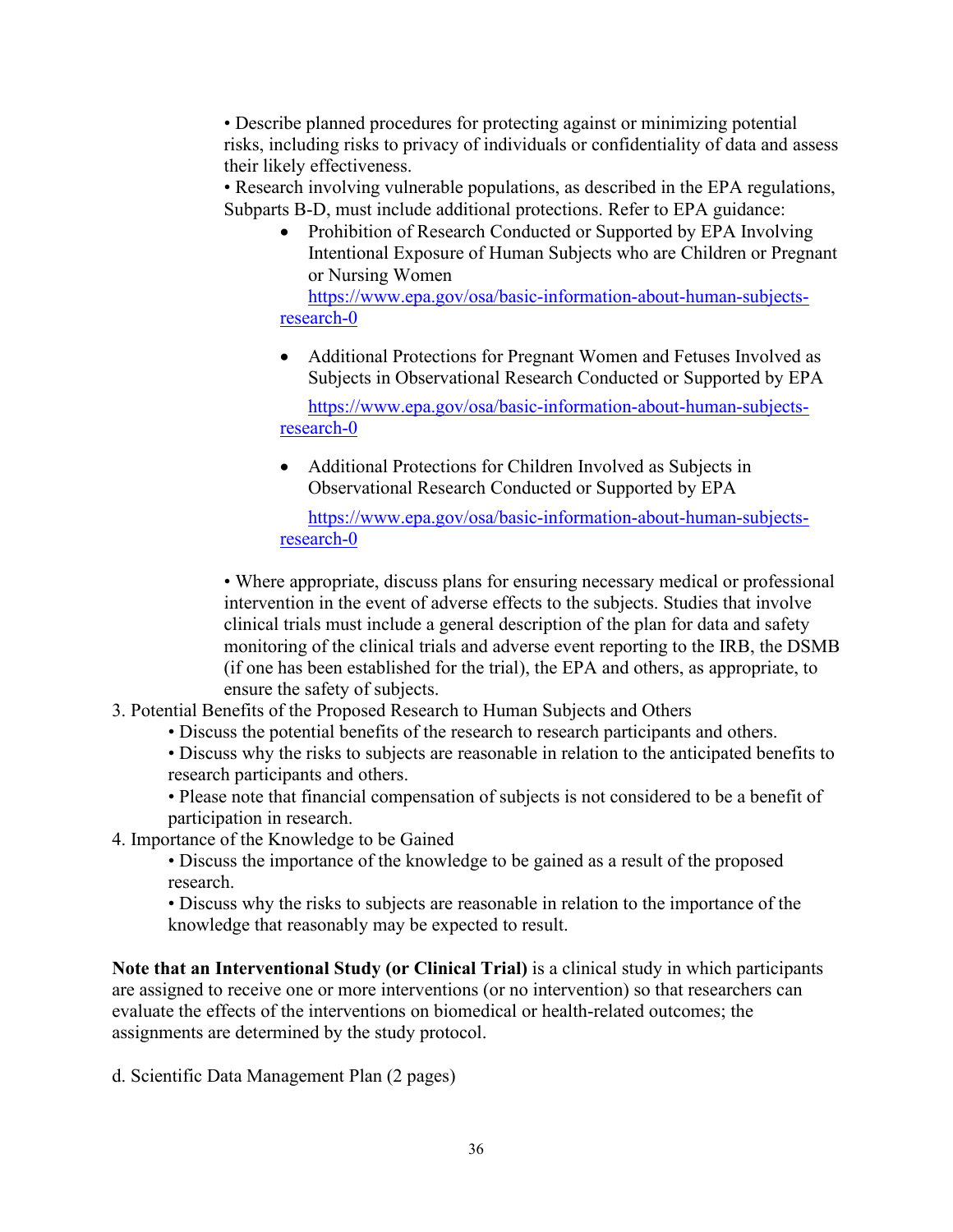Applications submitted in response to this solicitation must include a Scientific Data Management Plan (SDMP) that addresses public access to EPA-funded scientific research data by including the information below:

(1) If the proposed research described in the application is expected to result in the generation of scientific research data, the application must include a Scientific Data Management Plan (SDMP) of up to two single-spaced pages (this is in addition to any application page limits described in Section IV of this solicitation that apply to other parts of the application package) describing plans for providing long-term preservation of, and public access to, the scientific research data and accompanying metadata created and/or collected under the award (including data generated under subawards and contracts) funded in whole or in part by EPA. The SDMP should indicate that recipients will make accessible, at a minimum, scientific research data and associated metadata underlying their scientific research journal publications funded in whole or in part by EPA. SDMPs should reflect relevant standards and community best practices for data and metadata and make use of community-accepted repositories whenever practicable. The contents of the SDMP (or absence thereof) will be considered as part of the application review process for selected applicants as described in Section V and must be deemed acceptable for the applicant to receive an award. The SDMP should include the following elements (Note: If any of the items listed below do not apply, please explain why):

i. Types of scientific research data and metadata expected to be generated and/or collected under the award.

ii. The location where the data will be publicly accessible.

iii. The standards to be used for data/metadata format and content.

iv. Policies for accessing and sharing data including provisions for appropriate protection of privacy, security, intellectual property, and other rights or requirements consistent with applicable laws, regulations, rules, and policies.

v. Plans for digital data storage, archiving, and long-term preservation that address the relative value of long-term preservation and access along with the associated costs and administrative burden.

vi. Description of how data accessibility and preservation will enable validation of published results or how such results could be validated if data are not shared or preserved.

vii. Roles and responsibilities for ensuring SDMP implementation and management (including contingency plans in case key personnel leave the project).

viii. Resources and capabilities (equipment, connections, systems, software, expertise, etc.) requested in the research application that are needed to meet the stated goals for accessibility and preservation (reference can be made to the relevant section of the research application's budget justification).

ix. If appropriate, an explanation as to why data accessibility and/or preservation are not possible.

(2) If the proposed research is not expected to result in the generation of scientific research data, provide the following statement (not subject to any application page limits described in Section IV of this solicitation) in your application as the SDMP: "The proposed research is not expected to result in the generation of scientific research data." If scientific research data are generated after award, the recipient agrees to update the statement by providing EPA with a revised SDMP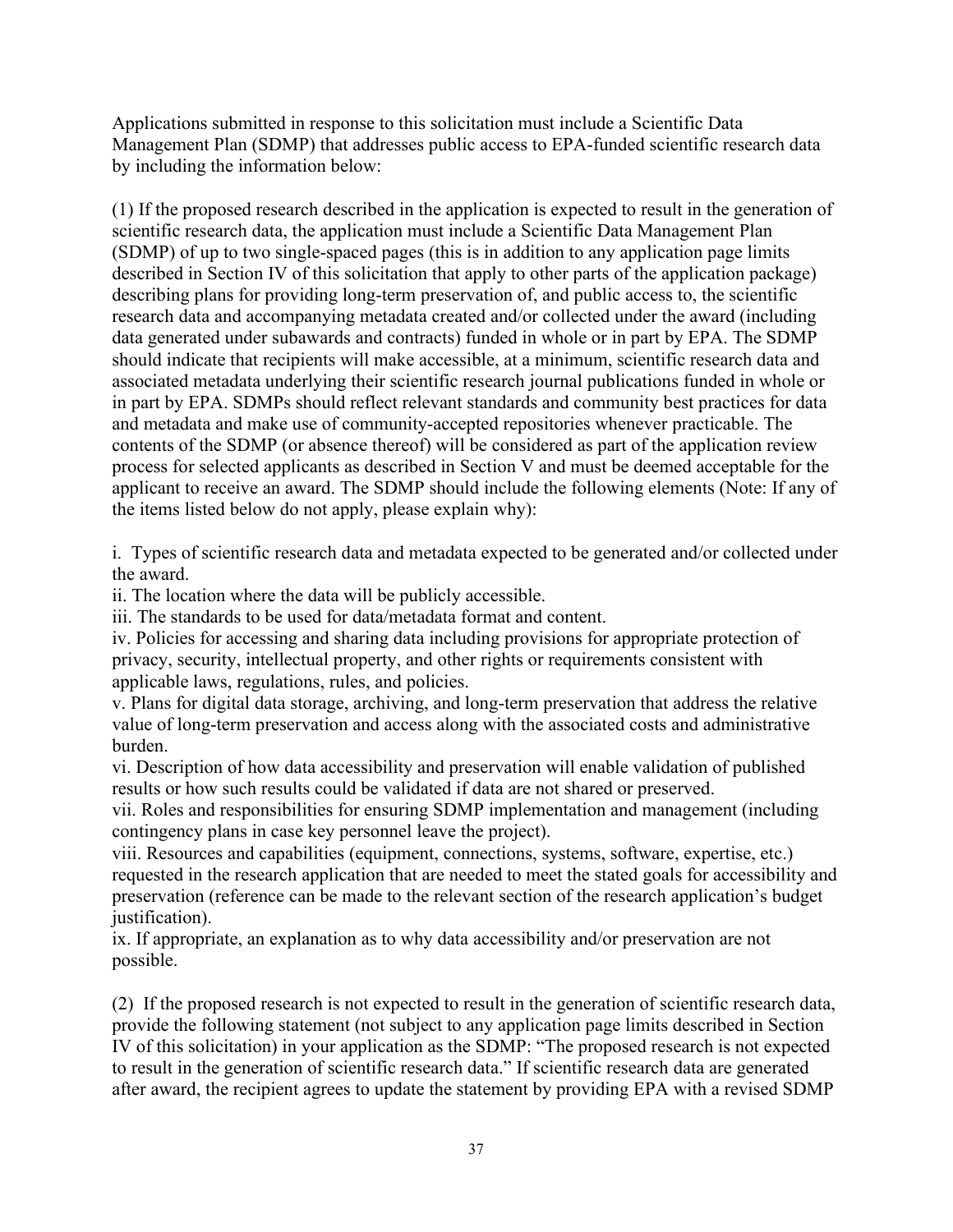(see content of SDMP described above) describing how scientific research data and accompanying metadata created and/or collected under the award (including data generated under subawards and contracts) will be preserved and, as appropriate, made publicly accessible.

e. Community Engagement Plan (5 pages, not including letters of intent/support)

Provide a plan to detail strategies for promoting and/or obtaining collaboration/engagement and support from appropriate partners such as MSIs, states, tribes, academia, industry groups, nonprofit organizations, associations, underserved communities, and community-based organizations. Researchers are strongly encouraged to partner with underserved community(ies) as defined in Section I. Applicants should document the following:

- Describe the type of collaboration/engagement proposed and what role it will play in the overall project including the degree of partner/community input or engagement in the conceptualization, hypothesis/question development, design, methods, analyses, and implementation of the research. This includes describing how the project addresses engagement with underserved communities, especially local residents in these communities who will be affected by the project, to ensure their meaningful participation with respect to the design, project planning, and performance of the project.
- Describe how the collaboration/engagement will enhance the overall impact of the project such that the project results are useable by state/local/tribal agencies, utilities, and impacted communities. This includes the capacity of the project to translate scientific results into easily understandable outreach and education materials.
- Describe how the collaboration/engagement process will help build capacity for impacted communities and/or community-based organizations to address their needs and concerns related to the research areas described in Section I.D (Specific Research Areas of Interest/Expected Outputs and Outcomes) beyond the lifetime of the project.
- Describe how activities of the project will be coordinated with related or complementary projects and studies.
- Describe how the collaboration/engagement will materialize during project performance. Describe the partner(s)' intent to participate in the proposed research including evidence of community support of an active partnership with a community engagement research committee, a community-based organization or advisory group members (e.g., letter(s) of intent or support from community leaders; MSIs, state or tribal government agencies, non-government organizations; public health professionals, community emergency planners or responders, social workers, child serving organizations, assisted living and nursing homes, utility managers, site managers or operators, decision makers or policy planners). Any letters demonstrating evidence of collaboration and support should be included as part of Section IV.C.10.a. Letters of Intent/Letters of Support.
- Applicants that do not plan on collaborating/engaging with other groups in project performance should describe how they will be able to effectively perform and complete the project without such collaboration/engagement.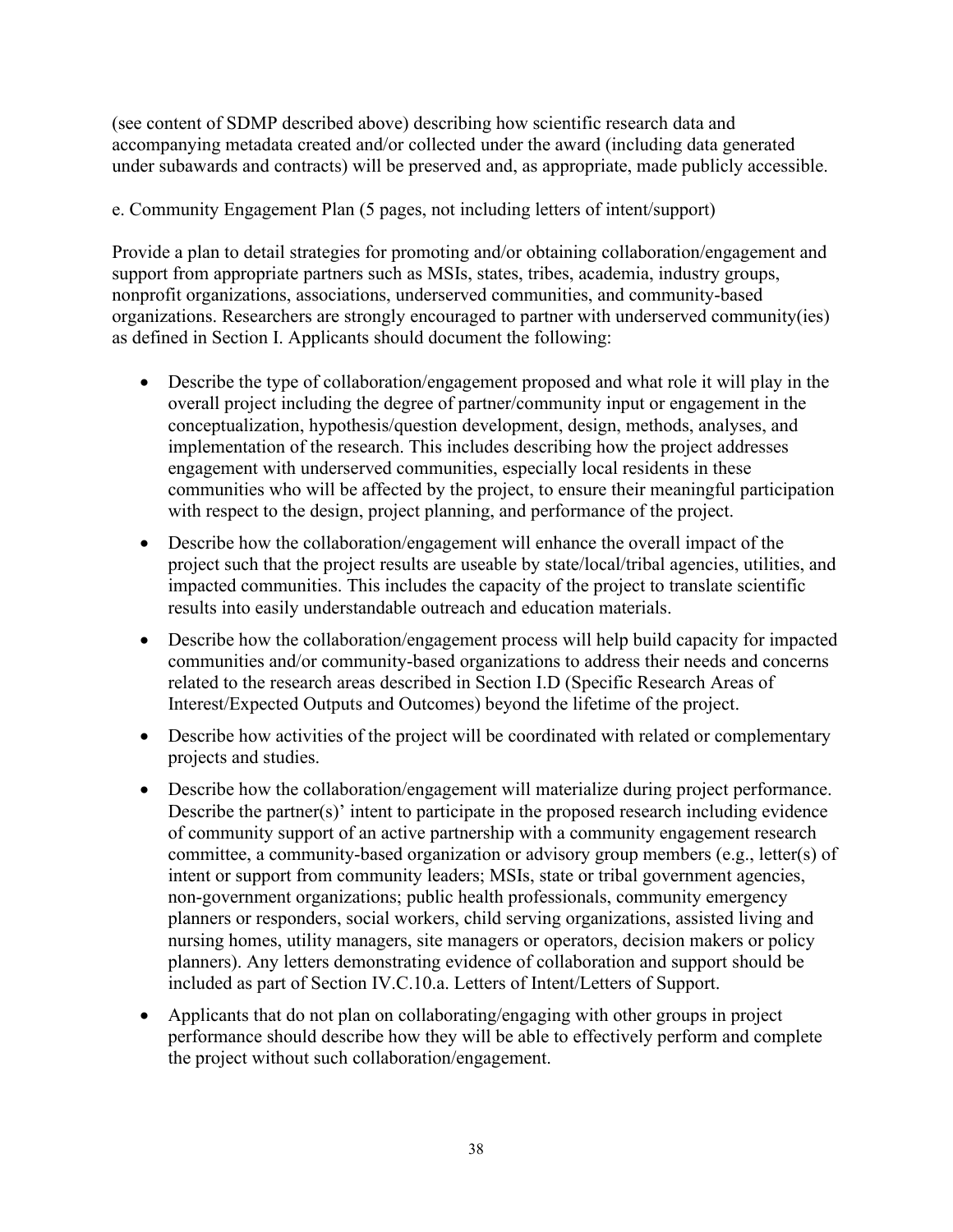• Allocate appropriate resources as needed to the research partners to ensure success of the collaboration, e.g., delineating funds under the project's budget for community participation. Examples include:

> i. travel/stipends for partners and community members to participate in advisory group meetings, workshops, and focus groups,

ii. subawards to eligible organizations for their involvement in the proposed research.

Applicants may utilize a Community Engagement Research (CEnR) framework, defined as a collaborative process of research involving researchers and community representatives, to meet this requirement. The CEnR process of scientific inquiry requires that community members or other key community stakeholders be included in the identification of research problems and objectives, and in the formulation of community-driven solutions. Although a range of levels of community involvement can be considered CEnR, CEnR is characterized by substantial community input and involvement in the project. The applicant will need to justify the level of community involvement that is proposed in the application. While not required, each applicant is encouraged to form a CEnR framework to meet the requirement for community involvement in the project that may include relevant community leaders and a committee or an advisory group.

In the plan, the applicant should also identify the methods of community engagement and communication. There are many possible methods that could be employed, including, but not limited to, the following illustrative examples:

- Including substantial contributions from, or leadership by, community groups in application development and project execution.
- Budgeting for subawards to eligible organizations for their involvement in the proposed research.
- Assessing community needs and interest through workshops.
- Forming an advisory board to gain diverse perspectives on various aspects of the project's communications.
- Analyzing, sharing, and communicating data in ways that maximize meaning and usefulness for communities and that lead to accurate lessons for communities and individuals.
- Sharing data through a website or through other means.
- Holding events to share research plans or research results.

EPA requires that estimated amounts for subawards and individual participant support costs be classified as "Other" for the purposes of the budget table (aka SF-424A). Please see (EPA Solicitation Clauses) for EPA guidance on competition for contractors (including consulting contracts) and acceptable noncompetitive subawards. Applicants may provide subawards to partners to enhance project effectiveness and/or efficiency. Note that applicants, not EPA, will select their subawardees and the applicants must demonstrate in their application that the organization(s) or other groups are willing to accept the subaward and have the capacity to effectively administer and perform the agreement. The selected applicant who proposes to make subawards, including those to partners must follow proper procedures in making subawards and will be expected to make the subawards consistent with their application.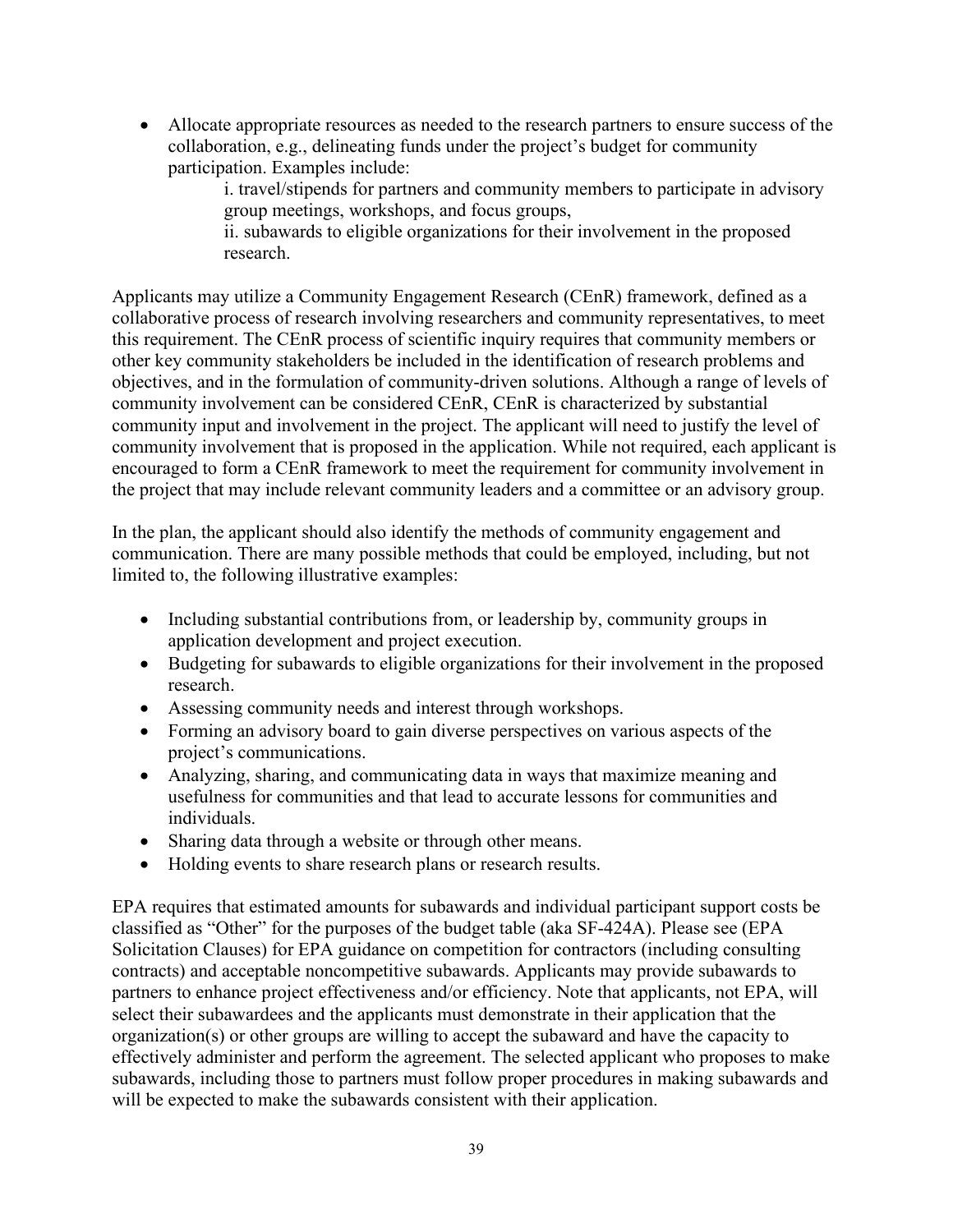f. Early Career Verification (1 page)

For early career awards, provide the following statement in your application package verifying that you meet the early career eligibility requirements: "I verify that:

1. I hold a doctoral degree in a field related to the research being solicited by the closing date of the RFA;

2. I am untenured at the closing date of the RFA, and

3. I am, or expect to be, employed in a tenure-track position (or tenure-track-equivalent position) as an assistant professor (or equivalent title) at an institution in the U.S., its territories, or possessions by the award date."

*Note: For a position to be considered a tenure-track-equivalent position, it must meet all of the following requirements: (1) the employing department or organization does not offer tenure; (2) the appointment is a continuing appointment; (3) the appointment has substantial educational responsibilities; and (4) the proposed project relates to the employee's career goals and job responsibilities as well as to the goals of the department/organization.*

g. References: References cited are in addition to other page limits (e.g., research plan, quality assurance statement).

# **7. Budget and Budget Justification**

a. Budget

Prepare a master budget table using "SF-424A Budget Information for Non-Construction Programs" (aka SF-424A), available in the [Grants.gov](https://www.grants.gov/) electronic application package and also at [https://www.epa.gov/research-grants/research-funding-opportunities-how-apply-and-required](https://www.epa.gov/research-grants/research-funding-opportunities-how-apply-and-required-forms)[forms.](https://www.epa.gov/research-grants/research-funding-opportunities-how-apply-and-required-forms) Only complete "Section B-Budget Categories". Provide the object class budget category (a. - k.) amounts for each budget year under the "Grant Program, Function or Activity" heading. Each column reflects a separate budget year. For example, Column (1) reflects budget year 1. The total budget will be automatically tabulated in column (5).

Applicants may not use subagreements to transfer or delegate their responsibility for successful completion of their EPA assistance agreement. Please refer to https://www2.epa.gov/grants/epasolicitation-clauses#Contracts and Subawards if your organization intends to identify specific contractors, including consultants, or subrecipients in your application.

Please note that institutional cost-sharing is not required.

b. Budget Justification *[3 pages in addition to the Section IV.C.6 page limitations]*

Identify the amount requested for each budget category and describe the basis for calculating the personnel, fringe benefits, travel, equipment, supplies, contractual support, and other costs identified in the SF-424A. The budget justification should not exceed three consecutively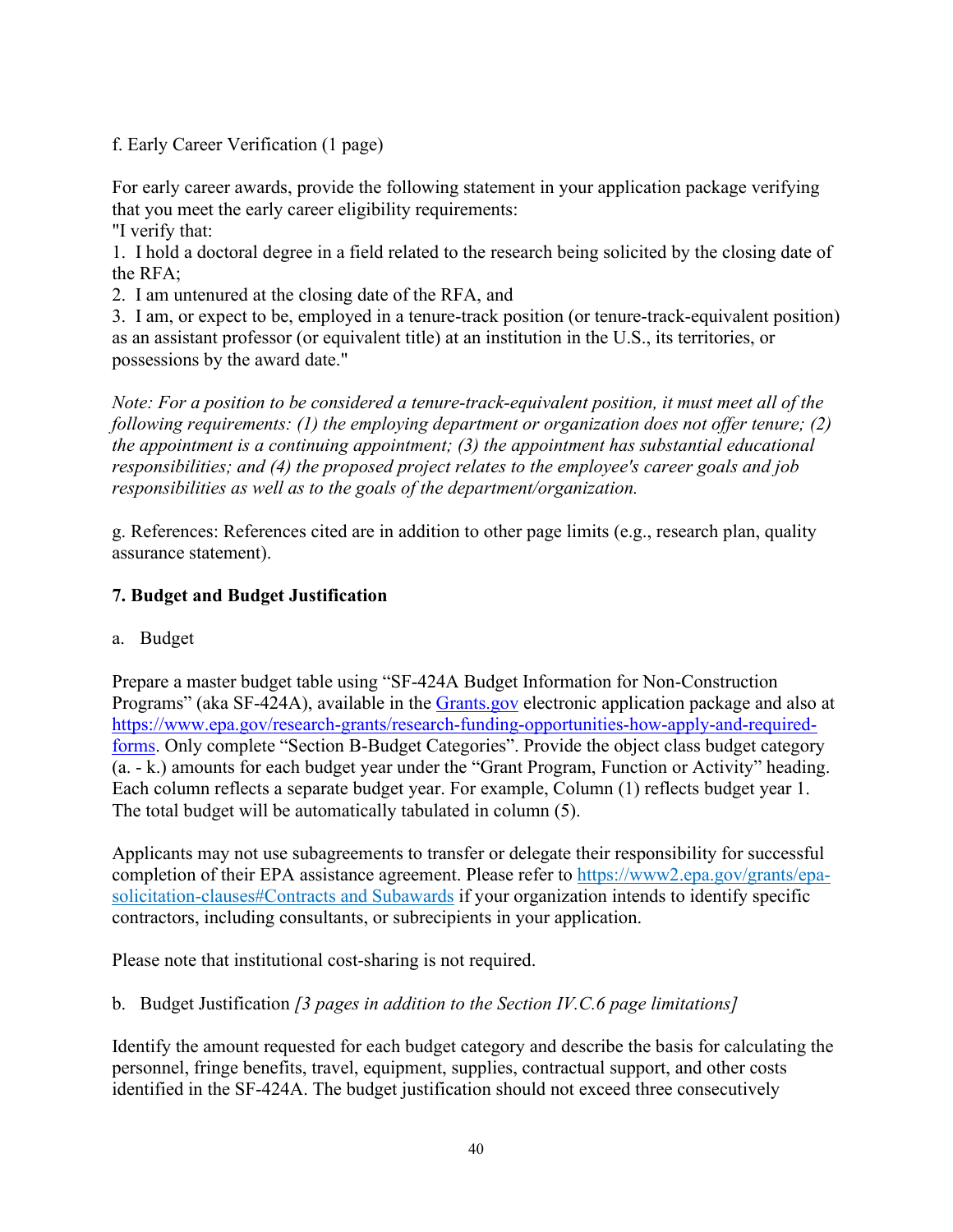numbered (bottom center), 8.5x11-inch pages of single-spaced, standard 12-point type with 1 inch margins. EPA provides detailed guidance on preparing budgets and budget justifications in the Agency's [Interim General Budget Development Guidance for Applicants and Recipients of](https://www.epa.gov/sites/production/files/2019-05/documents/applicant-budget-development-guidance.pdf)  [EPA Financial Assistance.](https://www.epa.gov/sites/production/files/2019-05/documents/applicant-budget-development-guidance.pdf)

Budget information must be supported at the level of detail described below:

(1) Personnel: List all staff positions by title. Give annual salary, percentage of time assigned to the project, total cost for the budget period, project role, and specify any annual cost of living adjustments. Compensation paid for employees engaged in grant activities must be consistent with payments for similar work within the applicant organization. Note that for salaries to be allowable as a direct charge to the award, a justification of how that person will be directly involved in the project must be provided. General administrative duties such as answering telephones, filing, typing, or accounting duties are not considered acceptable.

| <b>Position/Title</b> | Annual<br><b>Salary</b> | % of Time<br>Assigned to<br>Project | <b>Year 1</b> | Year 2 <sup>*</sup> | Year 3 <sup>*</sup> | <b>Total</b> |
|-----------------------|-------------------------|-------------------------------------|---------------|---------------------|---------------------|--------------|
| Project               | \$70,000                | 50%                                 | \$35,000      | \$36,050            | \$37,132            | \$108,182    |
| Manager               |                         |                                     |               |                     |                     |              |
| Env.                  | \$60,000                | 100%                                | \$60,000      | \$61,800            | \$63,654            | \$185,454    |
| Specialist            |                         |                                     |               |                     |                     |              |
| Env. Health           | \$45,000                | $100\%$                             | \$45,000      | \$46,350            | \$47,741            | \$139,091    |
| Tech                  |                         |                                     |               |                     |                     |              |
| <b>Total</b>          |                         |                                     | \$140,000     | \$144,200           | \$148,527           | \$432,727    |
| Personnel             |                         |                                     |               |                     |                     |              |

Below is a sample computation for Personnel:

**\* There is a 3% increase after Year 1 for all personnel for cost of living adjustments** 

Note this budget category is limited to persons employed by the applicant organization ONLY. Those employed elsewhere are classified as subawardees, program participants, contractors, or consultants. Contractors and consultants should be listed under the "Contractual" budget heading. Subawards made to eligible subrecipients are listed under the "Other" budget heading. Participant support costs such as stipends or travel assistance for trainees (e.g. interns or fellows) are listed under the "Other" budget heading.

(2) Fringe Benefits: Identify the percentage used and the basis for its computation. Fringe benefits are for the personnel listed in budget category (1) above and only for the percentage of time devoted to the project. Fringe benefits include but are not limited to the cost of leave, employee insurance, pensions and unemployment benefit plans. The applicant should not combine the fringe benefit costs with direct salaries and wages in the personnel category.

Below is a sample computation for Fringe Benefits: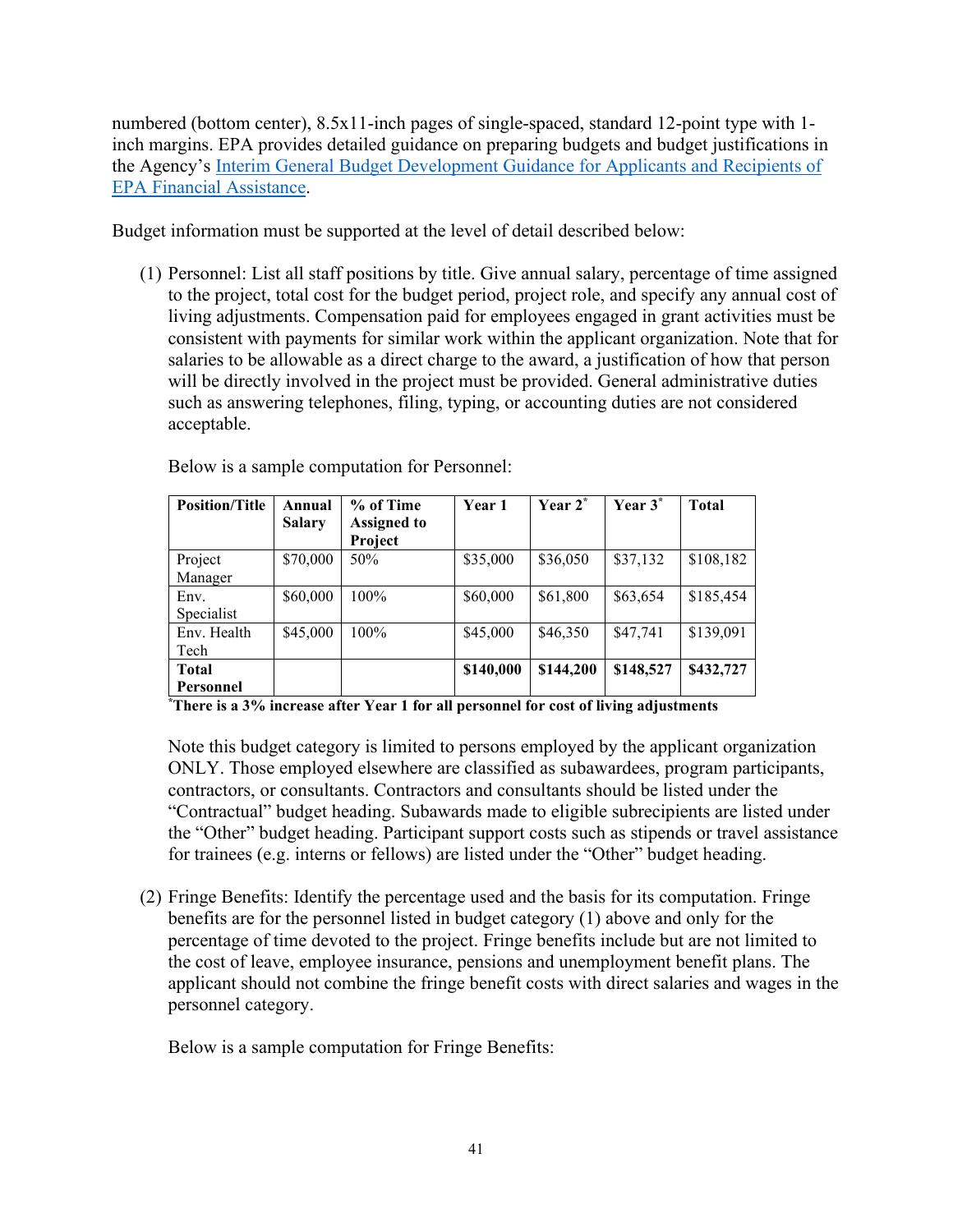|                                                                                              | <b>Base Fringe %</b> | Costs    |          |          |              |  |
|----------------------------------------------------------------------------------------------|----------------------|----------|----------|----------|--------------|--|
| <b>Position/Title</b>                                                                        | Rate                 | Year 1   | Year 2   | Year 3   | <b>Total</b> |  |
| Project Manager                                                                              | 47.22%               | \$16,527 | \$17,022 | \$17,533 | \$51,082     |  |
| Env. Specialist                                                                              | 50.83%               | \$30,498 | \$31,413 | \$32,355 | \$94,266     |  |
| <b>Total Fringe Benefits</b>                                                                 |                      |          |          |          |              |  |
| *An annual inflation rate of 3% has been factored into years 2 and 3 of the fringe benefits. |                      |          |          |          |              |  |

(3) Travel: In a table format, specify the estimated number of trips, purpose of each trip, number of travelers per trip, destinations, and other costs for each type of travel for applicant employees. Travel costs for program participants should be specified in the "Other" budget category. Explain the need for any travel, paying particular attention to travel outside the United States. Foreign travel includes trips to Mexico and Canada but does not include trips to Puerto Rico, the U.S. territories or possessions. **If EPA funds will not be used for foreign travel, the budget justification must expressly state that the applicant will not use EPA funds for foreign travel without approval by EPA.** Include travel funds for annual STAR program progress reviews (estimate for two days in Washington, D.C.) and a final workshop to report on results.

| <b>Purpose of</b><br><b>Travel</b> | Location         | <b>Item</b> | Computation                               | Cost    |
|------------------------------------|------------------|-------------|-------------------------------------------|---------|
| <b>EPA STAR</b><br>Progress Review | Washington<br>DC | Lodging     | 4 people x $$100$ per night x 2<br>nights | \$800   |
|                                    |                  | Airfare     | 4 people x \$500 round trip               | \$2,000 |
|                                    |                  | Per Diem    | 4 people x 50 per day x 2 days            | \$400   |
| <b>Total Travel</b>                |                  |             |                                           | \$3,200 |

Below is a sample computation for Travel:

- (4) Equipment: Identify all tangible, non-expendable personal property to be purchased that has an acquisition cost of \$5,000 or more per unit and a useful life of more than one year. Equipment also includes accessories and services included with the purchase price necessary for the equipment to be operational. It does not include: (1) equipment planned to be leased/rented; or (2) separate equipment service or maintenance contracts. Details such as the type of equipment, cost, and a brief narrative on the intended use of the equipment for project objectives are required. Each item of equipment must be identified with the corresponding cost. Particular brands of equipment should not be identified. General-purpose equipment (office equipment, etc.) must be justified as to how it will be used on the project. (Property items with a unit cost of less than \$5,000 are considered supplies).
- (5) Supplies: "Supplies" are tangible property other than "equipment" with a per item acquisition cost of less than \$5,000. Include a brief description of the supplies required to perform the work. Costs should be categorized by major supply categories (e.g. office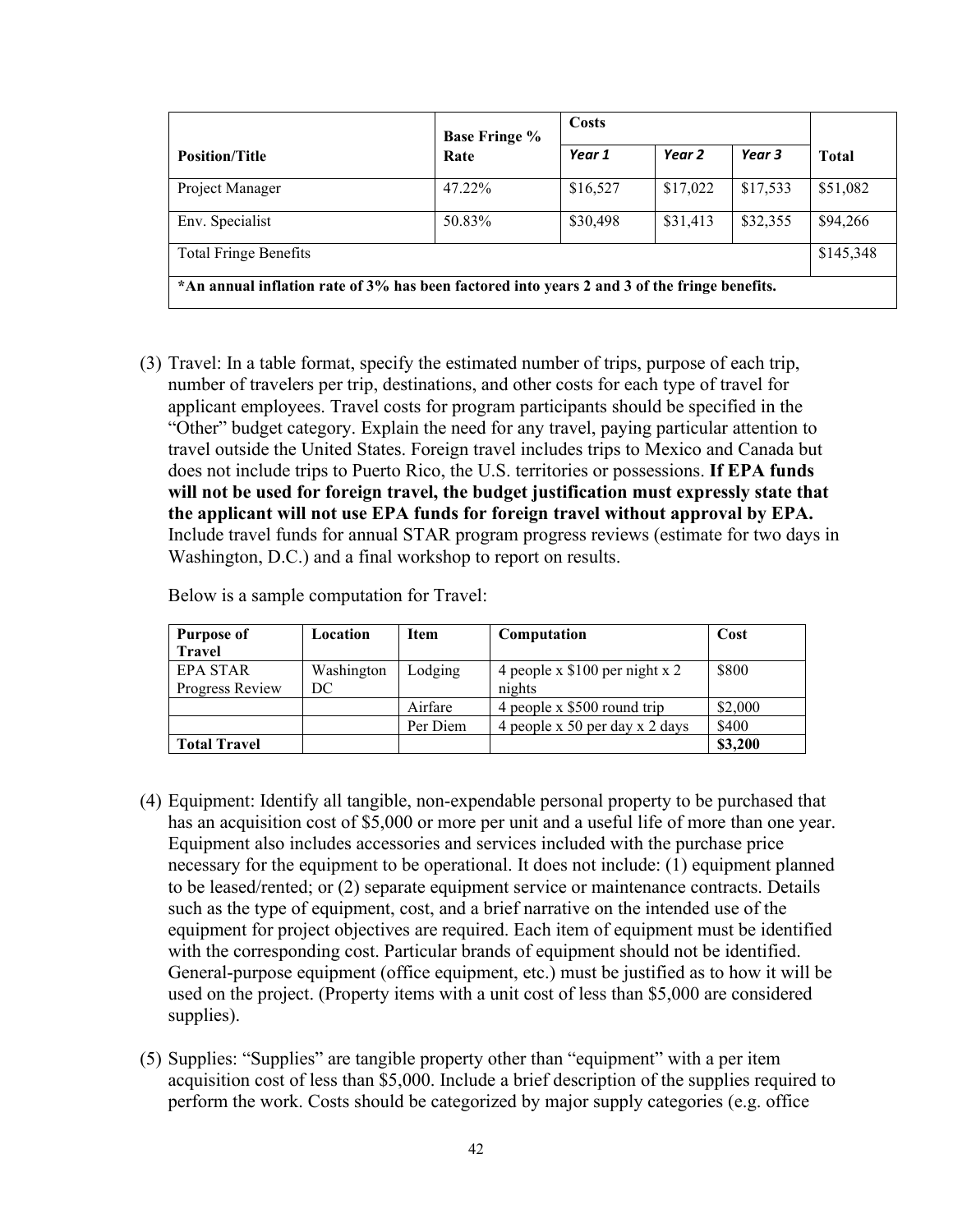supplies, computing devices, monitoring equipment) and include the estimated costs by category.

(6) Contractual: List the proposed contractual activities along with a brief description of the scope of work or services to be provided, the proposed duration of the contract/procurement, the estimated cost, and the proposed procurement method (competitive or non-competitive). **Any procurement of services from individual consultants or commercial firms (including space for workshops) must comply with the competitive procurement requirements of 2 CFR Part 200.317-200.326. Please see https://www2.epa.gov/grants/epa-solicitation-clauses#Contracts and Subawards for more details.** EPA provides detailed guidance on procurement requirements in the Agency's [Best Practice Guide for Procuring Services, Supplies, and Equipment Under](https://www.epa.gov/grants/best-practice-guide-procuring-services-supplies-and-equipment-under-epa-assistance-agreements)  [EPA Assistance Agreements.](https://www.epa.gov/grants/best-practice-guide-procuring-services-supplies-and-equipment-under-epa-assistance-agreements)

Examples of Contractual costs include:

i. Consultants – Consultants are individuals with specialized skills who are paid at a daily or hourly rate. EPA's participation in the salary rate (excluding overhead) paid to individual consultants retained by recipients or by a recipient's contractors or subcontractors is limited to the maximum daily rate for a Level IV of the Executive Schedule (formerly GS-18), to be adjusted annually. ii. Speaker/Trainer Fees – Information on speakers should include the fee and a description of the services they are providing.

- (7) Other: List each item in sufficient detail for the EPA to determine the reasonableness of its cost relative to the research to be undertaken. "Other" items may include equipment rental, telephone service and utilities and photocopying costs. Note that subawards, such as those with other universities or nonprofit research institutions for members of the research team, are included in this category. **Provide the total costs proposed for subawards as a separate line item in the budget justification and brief description of the activities to be supported for each subaward or types of subawards if the subrecipients have not been identified.** Subawards may not be used to acquire services from consultants or commercial firms. Please see https://www2.epa.gov/grants/epasolicitation-clauses#Contracts and Subawards for more details. The "Other" budget category also includes participant support costs such as stipends or travel assistance for trainees (e.g. interns or fellows). **Provide the total costs proposed for participant support costs as a separate line item in the budget justification and brief description of the costs. If EPA funds will not be used for foreign travel by program participants, the budget justification must expressly state that the applicant will not use EPA funds for foreign travel without approval by EPA.**
- (8) Indirect Costs: For additional information pertaining to indirect costs, please see the IDC Competition Clause at [Additional Provisions for Applicants Incorporated into the](https://www2.epa.gov/grants/epa-solicitation-clauses)  [Solicitation.](https://www2.epa.gov/grants/epa-solicitation-clauses)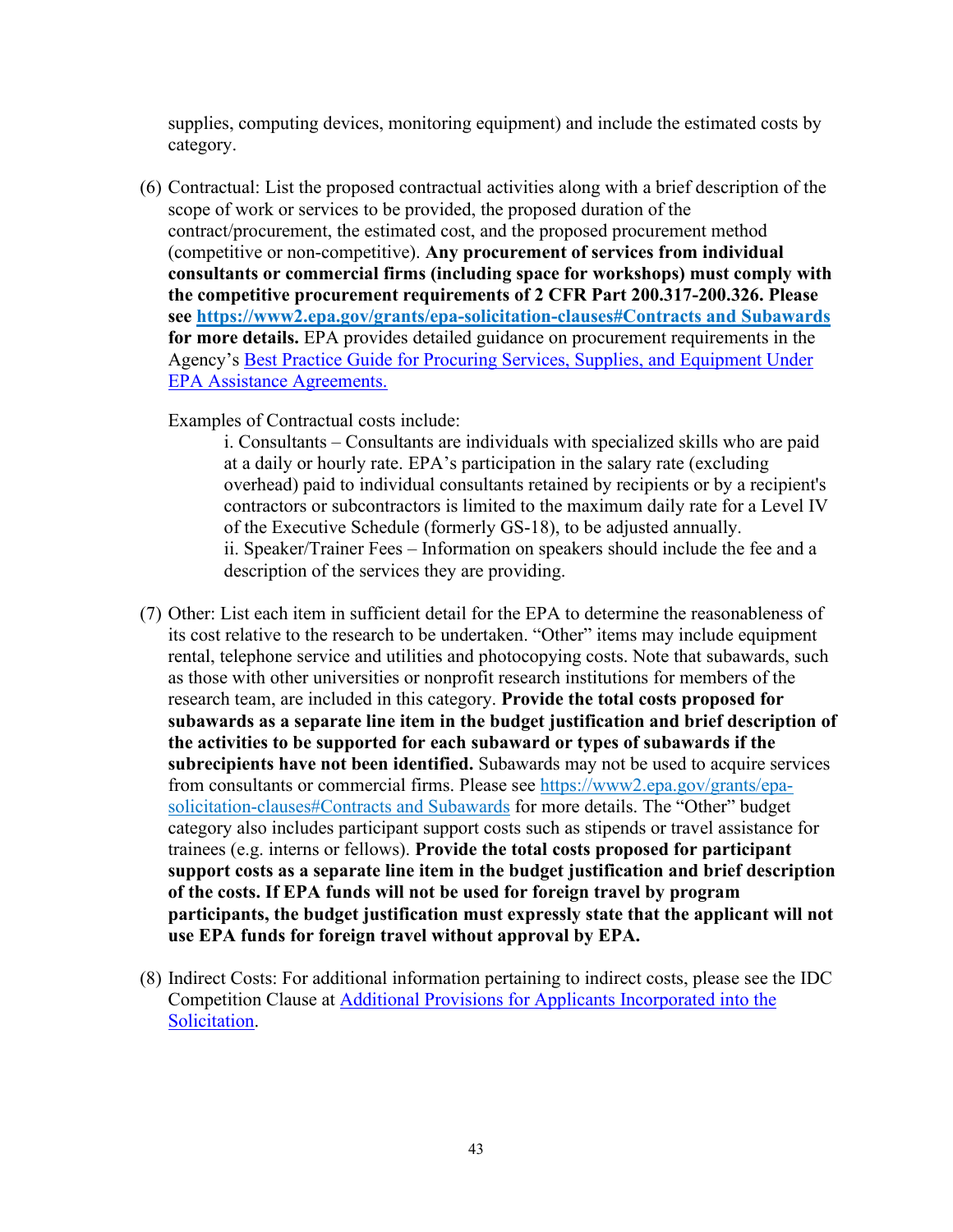#### **8. Resumes**

Provide resumes for each investigator and important co-worker. You may include resumes from staff of subawardees such as universities. Do not include resumes of consultants or other contractors. The resume is not limited to traditional materials but should provide materials to clearly and appropriately demonstrate that the investigator has the knowledge needed to perform their component of the proposed research. The resume for each individual must not exceed two consecutively numbered (bottom center), 8.5x11-inch pages of single-spaced, standard 12-point type with 1-inch margins.

Alternative to a standard resume, you may use a profile such as an NIH BioSketch that can be generated in SciENcv (see https://grants.nih.gov/grants/forms/biosketch.htm for information on the BioSketch; also see [https://www.nlm.nih.gov/pubs/techbull/so13/so13\\_sciencv.html](http://www.nlm.nih.gov/pubs/techbull/so13/so13_sciencv.html) for information on SciENcv). These materials should generally conform to the requirements for a resume (e.g., content and page number).

## **9. Current and Pending Support**

Complete a current and pending support form (provided at [https://www.epa.gov/research](https://www.epa.gov/research-grants/research-funding-opportunities-how-apply-and-required-forms)[grants/research-funding-opportunities-how-apply-and-required-forms\)](https://www.epa.gov/research-grants/research-funding-opportunities-how-apply-and-required-forms) for each investigator and important co-worker. Do not include current and pending support for consultants or other contractors. Include all current and pending research regardless of source.

*Note to all prospective applicants requiring multiple Current and Pending Support Form pages:* Due to a limitation in Adobe Acrobat's forms functionality, additional pages cannot be directly inserted into the original PDF form and preserve the form data on the subsequent pages. Multiple page form submissions can be created in Acrobat 8 and later using the "PDF Package" option in the "Create PDF from Multiple Files" function. If you have an earlier version of Adobe Standard or Professional, applicants will need to convert each PDF page of the form to an EPS (Encapsulated Post Script) file before creating the PDF for submission. The following steps will allow applicants with earlier versions of Adobe Standard or Professional to create a PDF package:

- 1. Populate the first page of the PDF and save it as an EPS (Encapsulated Post Script) file.
- 2. Reopen the form and populate it with the data for page 2. Save this page as a different EPS file. Repeat for as many pages as necessary.
- 3. Use Acrobat Distiller to convert the EPS files back to PDF.
- 4. Open Acrobat Professional and combine the individual pages into a combined PDF file.

#### **10. Guidelines, Limitations, and Additional Requirements**

a. Letters of Intent/Letters of Support

*Letters of intent* to provide resources for the proposed research or to document intended interactions are limited to one brief paragraph committing the availability of a resource (e.g., use of a person's time or equipment) or intended interaction (e.g., sharing of data, as-needed consultation) that is described in the Research Plan. Letters of intent are to be included as an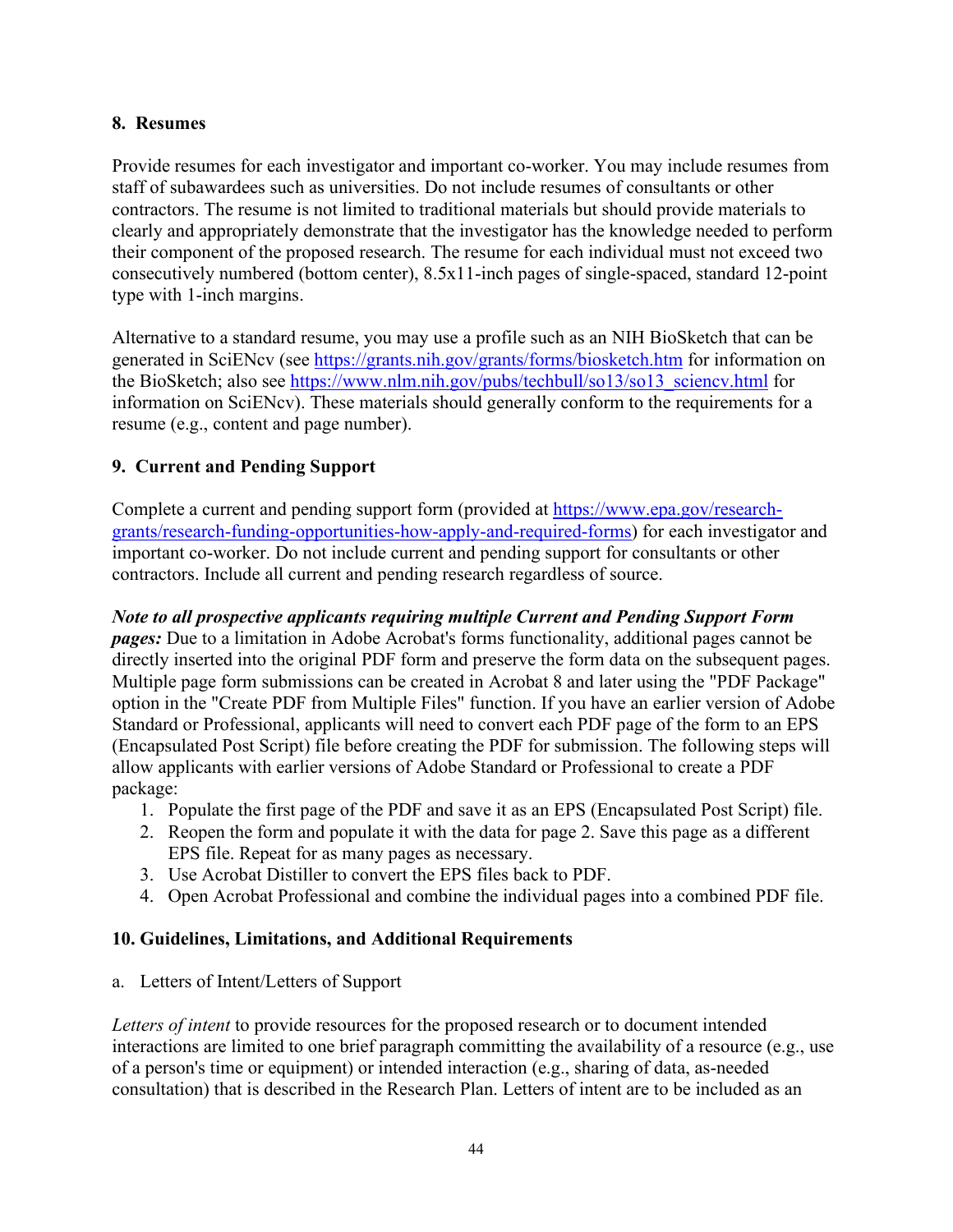addition to the budget justification documents. EPA employees are not permitted to provide letters of intent for any application.

*Letters of support* do not commit a resource vital to the success of the application. A letter of support is written by businesses, organizations, or community members stating their support of the applicant's proposed project. EPA employees are not permitted to provide letters of support for any application.

Note: Letters of intent or support must be part of the application; letters submitted separately will not be accepted. Any letter of intent or support that exceeds one brief paragraph (excluding letterhead and salutations), is considered part of the Research Plan and is included in the 15-page Research Plan limit. Any transactions between the successful applicant and parties providing letters of intent or support financed with EPA grant funds are subject to the contract and subaward requirements described here https://www2.epa.gov/grants/epa-solicitationclauses#Contracts and Subawards.

b. Funding Opportunity Number(s) (FON)

At various places in the application, applicants are asked to identify the FON.

Applicants must select the FON corresponding to either the regular award or the early career award. It is the responsibility of the applicant to identify the proper FON. Failure to do so could result in an inappropriate peer review assignment. **Each application must be submitted using a single FON.**

# **The Funding Opportunity Numbers for this RFA are:**

EPA-G2022-STAR-F1, Drivers and Environmental Impacts of Energy Transitions in Underserved Communities EPA-G2022-STAR-F2, Early Career: Drivers and Environmental Impacts of Energy Transitions in Underserved Communities

c. Confidentiality

By submitting an application in response to this solicitation, the applicant grants the EPA permission to make limited disclosures of the application to technical reviewers both within and outside the Agency for the express purpose of assisting the Agency with evaluating the application. Information from a pending or unsuccessful application will be kept confidential to the fullest extent allowed under law; information from a successful application may be publicly disclosed to the extent permitted by law.

#### <span id="page-44-0"></span>**D. Submission Dates and Times**

Applications **must be transferred to Grants.gov no later than 11:59:59 pm Eastern Time** on the solicitation closing date. Applications transferred after the closing date and time will be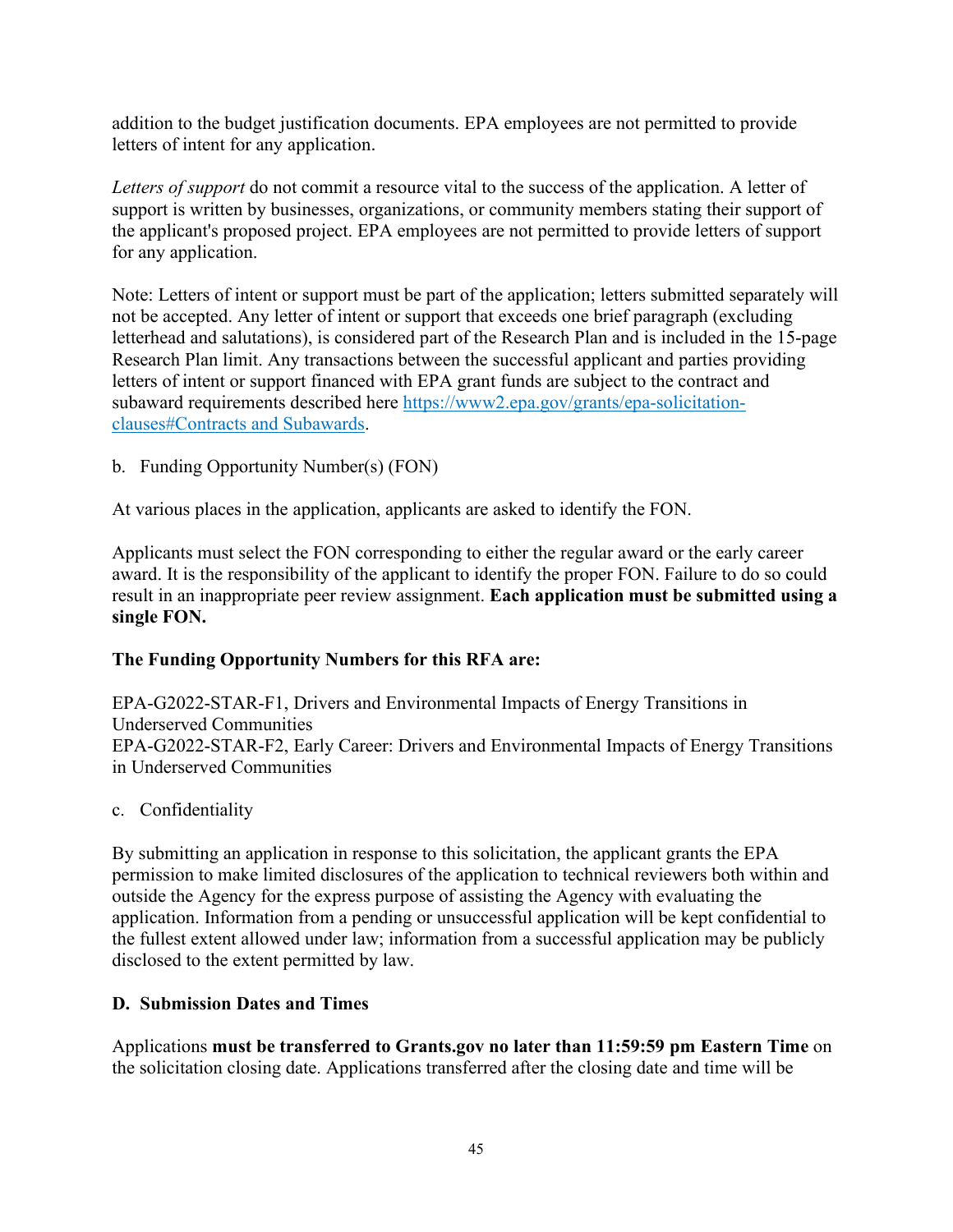returned to the sender without further consideration. EPA will not accept any changes to applications after the closing date.

It should be noted that this schedule may be changed without prior notification because of factors not anticipated at the time of announcement. In the case of a change in the solicitation closing date, a new date will be posted on EPA's Research Grants website [\(https://www.epa.gov/research-grants\)](https://www.epa.gov/research-grants) and a modification posted on [Grants.gov.](https://www.grants.gov/)

Solicitation Closing Date: **April 28, 2022** 11:59:59 pm Eastern Time (applications *must* be submitted to Grants.gov by this time, see Section IV.F "Submission Instructions and Other Submission Requirements" for further information).

NOTE: Customarily, applicants are notified about evaluation decisions within six months of the solicitation closing date. Awards are generally made 9-12 months after the solicitation closing date.

## <span id="page-45-0"></span>**E. Funding Restrictions**

The funding mechanism for all awards issued under STAR solicitations will consist of assistance agreements from the EPA. All award decisions are subject to the availability of funds. In accordance with the Federal Grant and Cooperative Agreement Act, 31 U.S.C. 6301 et seq., the primary purpose of an assistance agreement is to accomplish a public purpose of support or stimulation authorized by federal statute, rather than acquisition for the direct benefit or use of the Agency. In issuing a grant, the EPA anticipates that there will be no substantial EPA involvement in the design, implementation, or conduct of the research. However, the EPA will monitor research progress through annual reports provided by grantees and other contacts, including site visits (as needed), with the Principal Investigator(s).

EPA award recipients may incur allowable project costs 90 calendar days before the Federal awarding agency makes the Federal award. Expenses more than 90 calendar days pre-award require prior approval of EPA. All costs incurred before EPA makes the award are at the recipient's risk. EPA is under no obligation to reimburse such costs if for any reason the recipient does not receive a Federal award or if the Federal award is less than anticipated and inadequate to cover such costs.

If you wish to submit applications for more than one STAR funding opportunity you must ensure that the research proposed in each application is significantly different from any other that has been submitted to the EPA or from any other financial assistance you are currently receiving from the EPA or other federal government agency.

Collaborative applications involving more than one institution must be submitted as a single administrative package from one of the institutions involved.

Each proposed project must be able to be completed within the project period and with the initial award of funds. Applicants should request the entire amount of money needed to complete the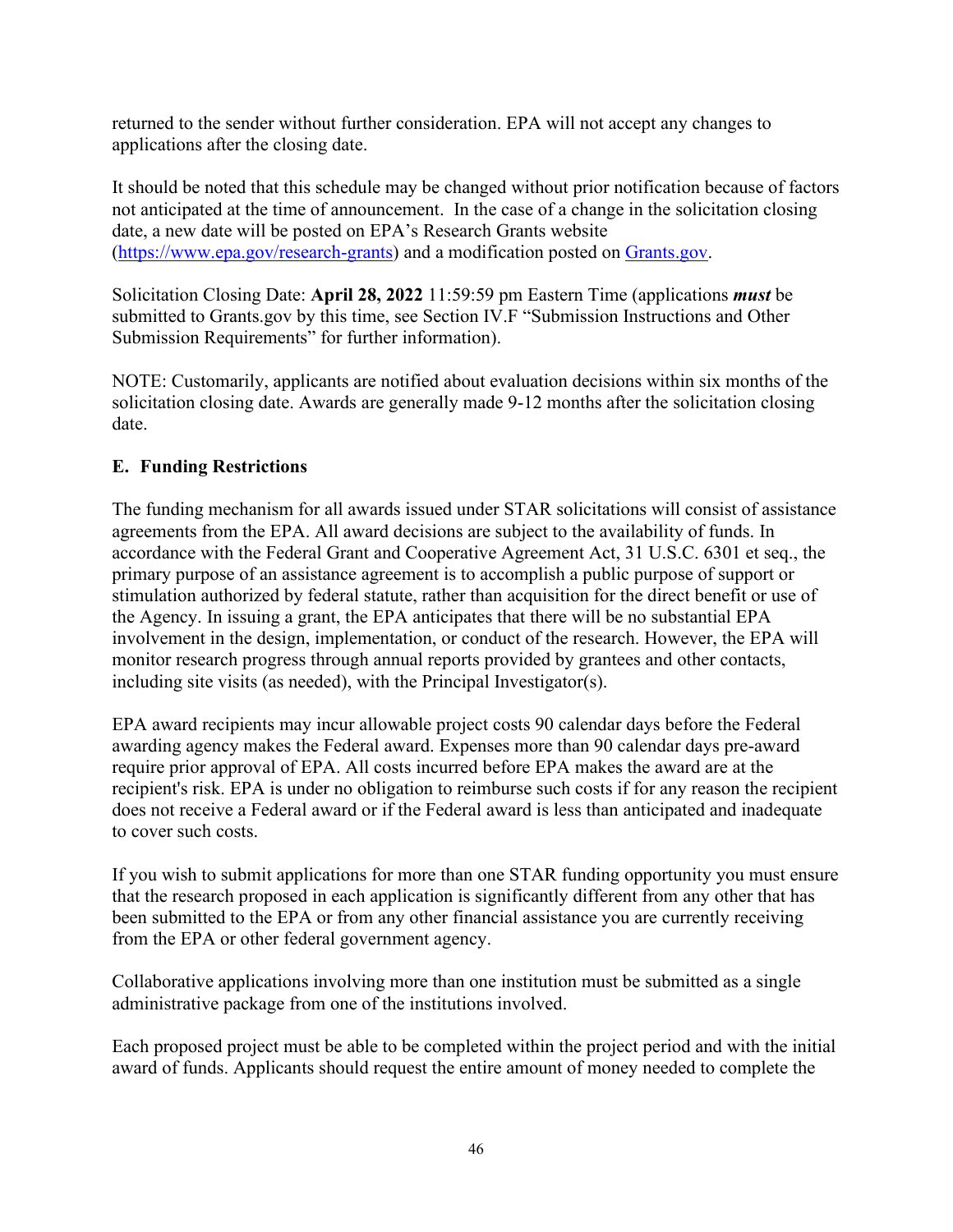project. Recipients should not anticipate additional funding beyond the initial award of funds for a specific project.

#### <span id="page-46-0"></span>**F. Submission Instructions and Other Submission Requirements**

*Please read this entire section before attempting an electronic submission through Grants.gov.* 

*If you do not have the appropriate internet access to utilize the Grants.gov application submission process for this solicitation, see Section IV.A above for additional guidance and instructions.*

*Note: Grants.gov submission instructions are updated on an as-needed basis. Please provide your Authorized Organizational Representative (AOR) with a copy of the following instructions to avoid submission delays that may occur from the use of outdated instructions.*

1. Preparing for Submission: The electronic submission of your application must be made by an official representative of your institution who is registered with Grants.gov and is authorized to sign applications for Federal assistance. For more information on the registration requirements that must be completed in order to submit an application through Grants.gov, go to [Grants.gov](https://www.grants.gov/) and click on "Applicants" on the top of the page and then go to the "Organization Registration" link listed under the "Get Registered" section and follow the instructions. Please note, this process can take a month or more for new registrants. Applicants must ensure that all registration requirements are met in order to apply for this opportunity through Grants.gov and should ensure that all such requirements have been met well in advance of the submission deadline. Registration on Grants.gov, SAM.gov, and obtaining a DUNS number assignment is FREE.

Existing and new SAM.gov registrants are also assigned a free SAM-issued Unique Entity Identifier (UEI). Applicants must use their UEI, not their DUNS number, when filling out forms in the package for this funding opportunity. Please see [RAIN-2021-G01](https://www.epa.gov/grants/rain-2021-g01) for information about EPA's implementation of the upcoming Government-wide transition from DUNS to UEI. Please note that until April 4, 2022, applicant organizations registering for the first time in SAM.gov will need a DUNS number.

Applicants need to ensure that the AOR who submits the application through Grants.gov and whose UEI is listed on the application is an AOR for the applicant listed on the application. Additionally, the UEI listed on the application must be registered to the applicant organization's SAM account. If not, the application may be deemed ineligible.

To begin the application process under this grant announcement, go to <https://www.grants.gov/> and click on "Applicants" on the top of the page and then "How to Apply for Grants" from the drop-down menu and then follow the instructions accordingly. Please note: To apply through Grants.gov, you must use Adobe Reader software and download the compatible Adobe Reader version. For more information about Adobe Reader, to verify compatibility, or to download the free software, please visit [https://www.grants.gov/web/grants/applicants/adobe-software-compatibility.html.](https://www.grants.gov/web/grants/applicants/adobe-software-compatibility.html)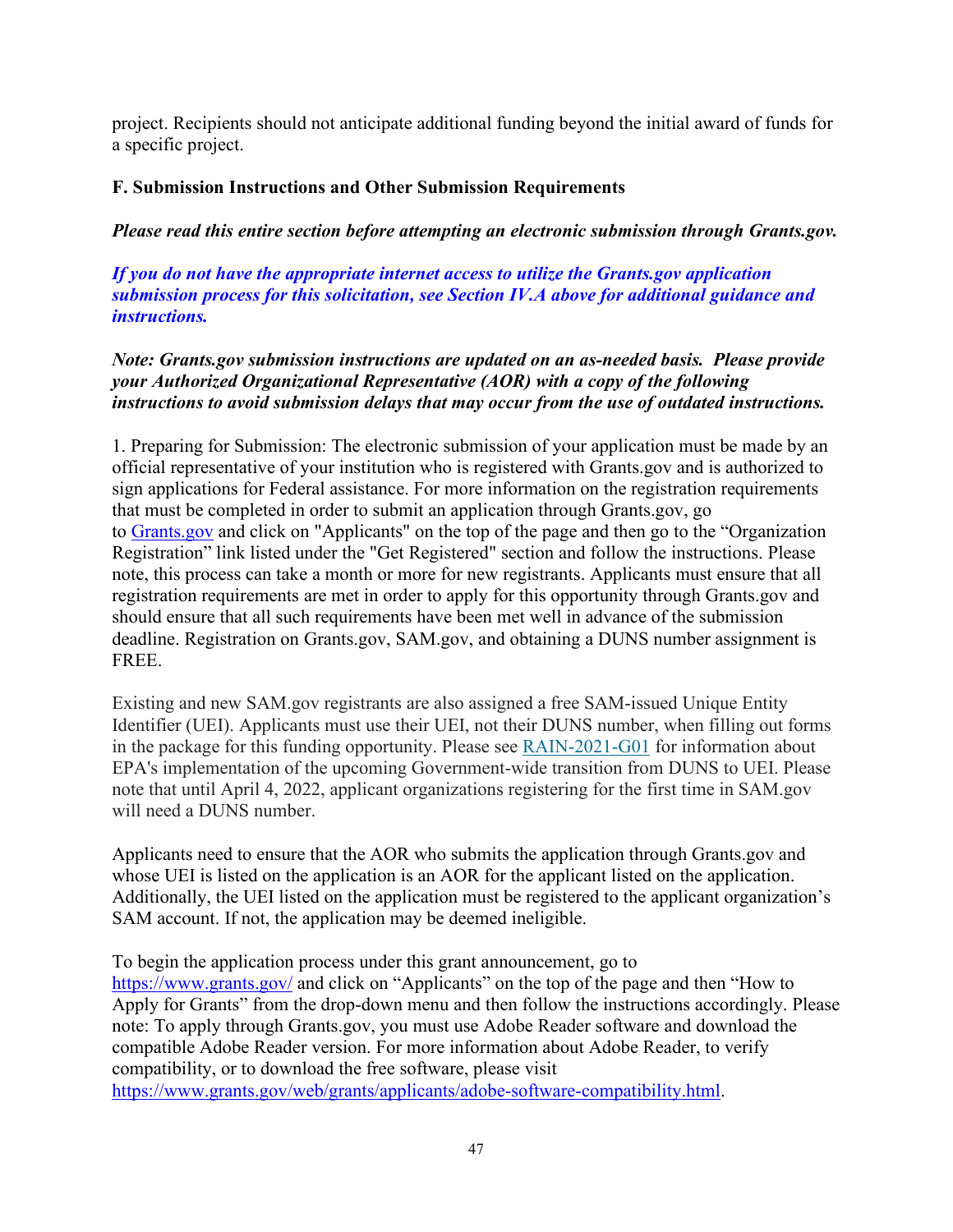You may also be able to access the application package for this announcement by searching for the opportunity on [https://www.grants.gov/.](https://www.grants.gov/) Go to<https://www.grants.gov/> and click "Search Grants" at the top of the page and enter the Funding Opportunity Number, EPA-G2022-STAR-F1 or EPA-G2022-STAR-F2, or the CFDA number that applies to the announcement (66.509), in the appropriate field under "Basic Search Criteria" and click the Search button.

Note: All applications must now be submitted through [Grants.gov](https://www.grants.gov/) using the "Workspace" feature. Information on the Workspace feature can be found at the [Grants.gov Workspace](https://www.grants.gov/web/grants/applicants/workspace-overview.html)  [Overview Page.](https://www.grants.gov/web/grants/applicants/workspace-overview.html)

2. Acknowledgement of Receipt: The complete application must be transferred to Grants.gov no later than 11:59:59 pm Eastern Time on the solicitation closing date (see "Submission Dates and Times"). Applications submitted through Grants.gov will be time and date stamped electronically. Grants.gov provides an on-screen notification of successful initial transfer as well as an email notification of successful transfer from Grants.gov to EPA. While it is advisable to retain copies of these Grants.gov acknowledgements to document submission, *the only official documentation that the application has been received by ORD is the email acknowledgement sent by ORD to the Lead/Contact PI and the Administrative Contact.* This email will be sent from receipt.application@epa.gov; emails to this address will not be accepted. *If an email acknowledgment from* receipt.application@epa.gov *has not been received within 10 calendar days of the solicitation closing date, immediately inform the Electronic Submissions Contact shown in this solicitation. Failure to do so may result in your application not being reviewed.*

3. Application Package Preparation: Your organization's AOR must submit your complete application package electronically to EPA through Grants.gov [\(https://www.grants.gov/\)](https://www.grants.gov/) no later than **April 28, 2022**, 11:59:59 pm Eastern Time. Please allow for enough time to successfully submit your application and allow for unexpected errors that may require you to resubmit.

Please submit all of the application materials described below using the Grants.gov application package accessed using the instructions above.

The application package consists of the following mandatory documents.

(a) Application for Federal Assistance (SF 424): Complete the form except for the "competition ID" field.

(b) EPA Key Contacts Form 5700-54: Complete the form. If additional pages are needed, see (e) below.

(c) EPA Form 4700-4, Preaward Compliance Review Report for All Applicants and Recipients Requesting EPA Financial Assistance: Complete the form.

(d) SF-424A, Budget Information for Non-Construction Programs: Only complete "Section B-Budget Categories". Provide the object class budget category (a. - k.) amounts for each budget year under the "Grant Program, Function or Activity" heading. Each column reflects a separate budget year.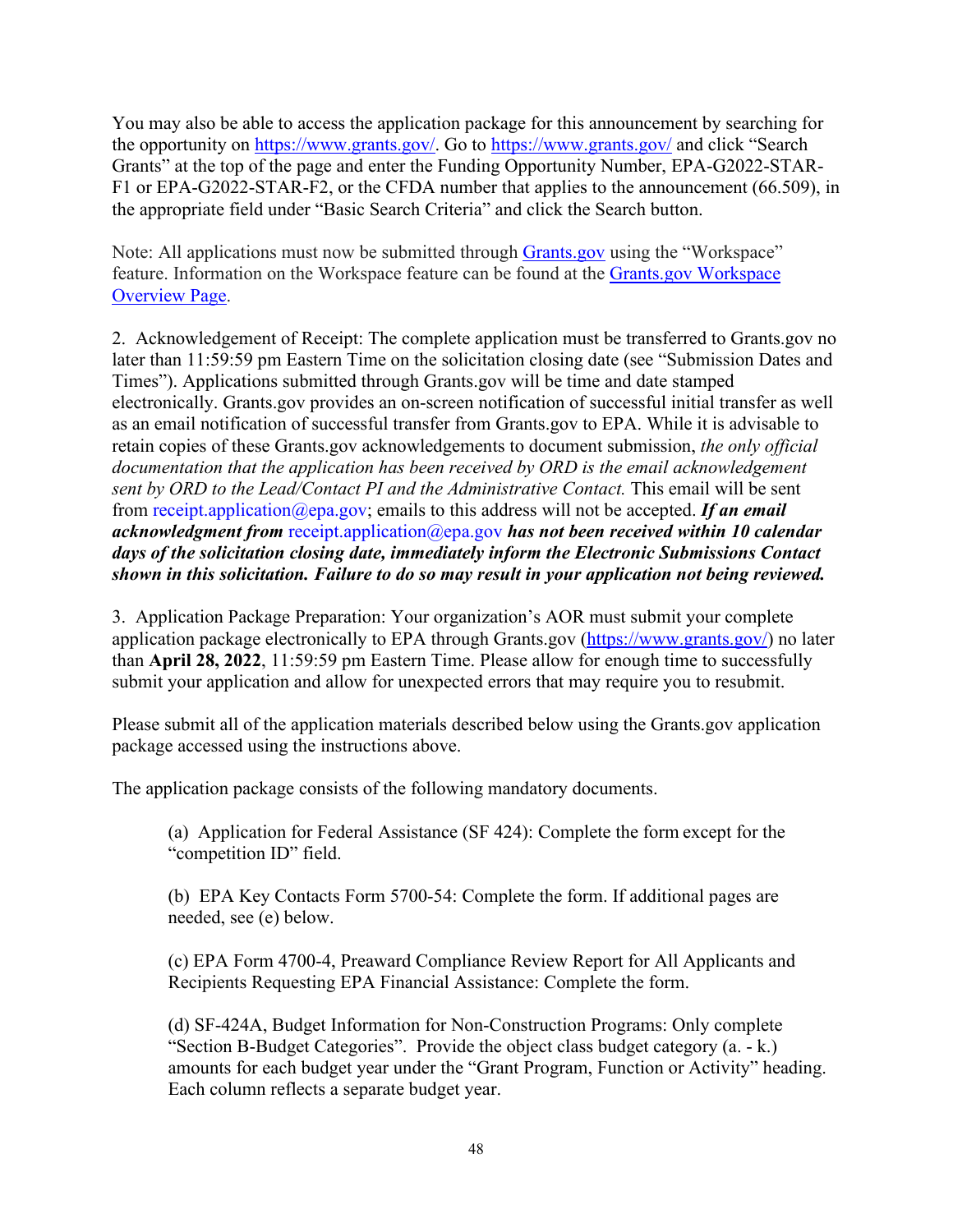(e) Project Narrative Attachment Form (click on "Add Mandatory Project Narrative"): Attach a single electronic PDF file labeled "Application" that contains the items described in Section IV.C.4. through IV.C.10.a [Table of Contents, Abstract, Research Plan, Quality Assurance Statement, Human Subjects Research Statement, Scientific Data Management Plan, Community Engagement Plan, Early Career Verification (for early career awards), References, Budget Justification, Resumes, Current and Pending Support, and Letters of Intent/Support] of this solicitation. *In order to maintain format integrity*, *this file must be submitted in Adobe Acrobat PDF.* Please review the PDF file for conversion errors prior to including it in the electronic application package; requests to rectify conversion errors will not be accepted if made after the solicitation closing date and time. If Key Contacts Continuation pages (see [https://www.epa.gov/research](https://www.epa.gov/research-grants/research-funding-opportunities-how-apply-and-required-forms)[grants/research-funding-opportunities-how-apply-and-required-forms\)](https://www.epa.gov/research-grants/research-funding-opportunities-how-apply-and-required-forms) are needed, place them before the EPA Form 4700-4, Preaward Compliance Review Report for All Applicants and Recipients Requesting EPA Financial Assistance (Section IV.C.3.).

Once the application package has been completed, the "Submit" button should be enabled. If the "Submit" button is not active, please call Grants.gov for assistance at 1-800-518-4726. Applicants who are outside the U.S. at the time of submittal and are not able to access the tollfree number may reach a Grants.gov representative by calling 606-545-5035. Investigators should save the completed application package with two different file names before providing it to the AOR to avoid having to re-create the package should submission problems happen, or a revised application needs to be submitted. Note: Revised applications must be submitted before the solicitation closing date and time.

4. Submitting the application: The application package must be transferred to Grants.gov by an AOR. The AOR should close all other software before attempting to submit the application package. Click the "submit" button of the application package. Your Internet browser will launch and a sign-in page will appear. *Note: Minor problems are not uncommon with transfers to Grants.gov. It is essential to allow sufficient time to ensure that your application is submitted to Grants.gov BEFORE 11:59:59 pm Eastern Time on the solicitation closing date (See*  **Section IV.D).** The Grants.gov support desk operates 24 hours a day, seven days a week, except Federal Holidays.

A successful transfer will end with an on-screen acknowledgement. For documentation purposes, print or screen capture this acknowledgement. If a submission problem occurs, reboot the computer – turning the power off may be necessary – and re-attempt the submission.

Note: Grants.gov issues a "case number" upon a request for assistance.

5. Transmission Difficulties: If transmission difficulties that result in a late transmission, no transmission or rejection of the transmitted application are experienced and following the above instructions do not resolve the problem so that the application is submitted to Grants.gov by the deadline date and time, follow the guidance below. The Agency will make a decision concerning each late submission on a case-by-case basis as to whether it should be forwarded for peer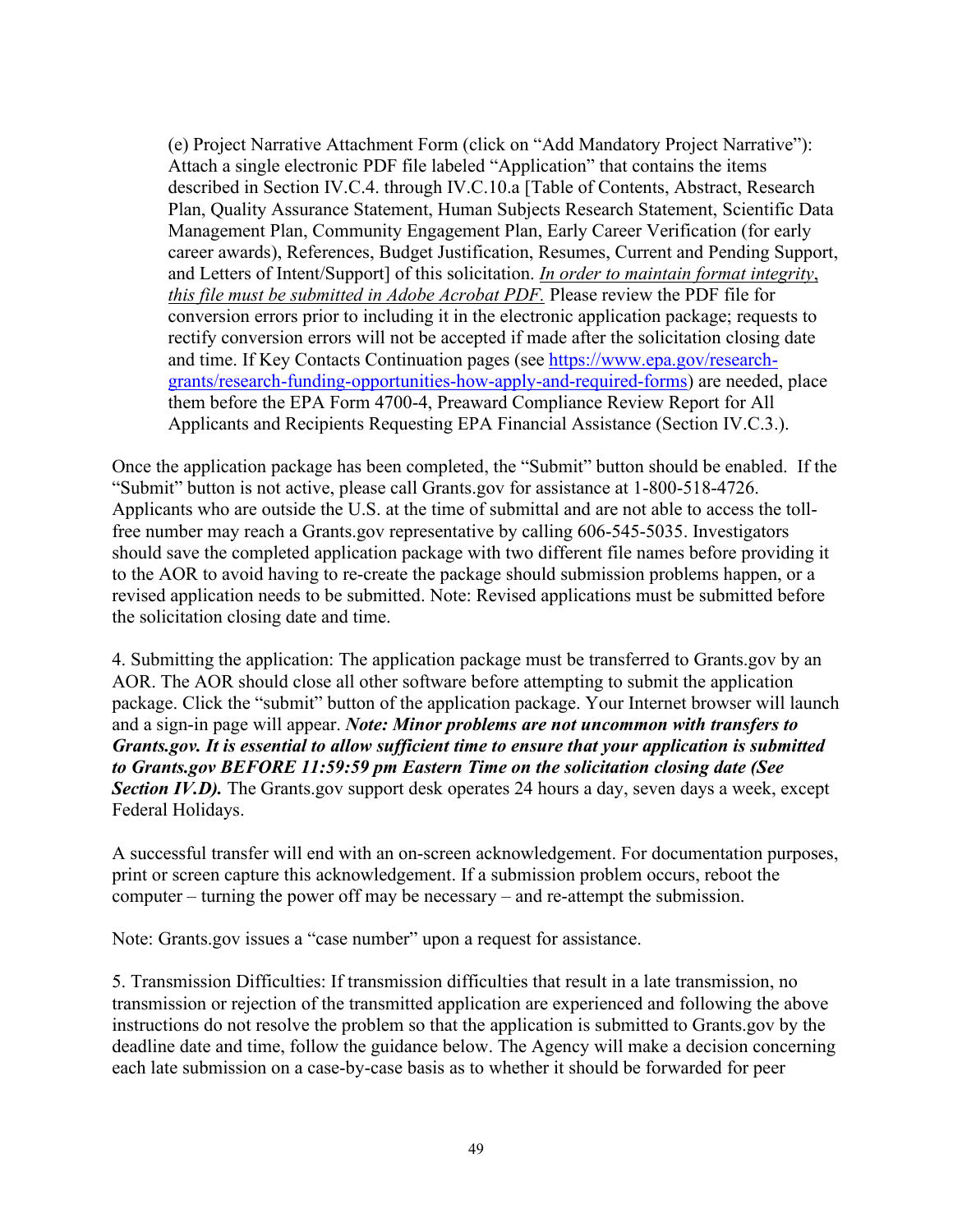review. All emails, as described below, are to be sent to  $\frac{\text{jones}.debram@epa.gov}{\text{pora}.gov}$  with the FON in the subject line.

Be aware that EPA will only consider accepting applications that were unable to transmit due to Grants.gov or relevant [www.Sam.gov](https://www.sam.gov/portal/SAM/#1) system issues or for unforeseen exigent circumstances, such as extreme weather interfering with internet access. Failure of an applicant to submit timely because they did not properly or timely register in SAM.gov or Grants.gov is not an acceptable reason to justify acceptance of a late submittal.

Please note that if the application you are submitting is greater than 70 MB in size, please call or send an email message to the Electronic Submissions Contact listed for this RFA. The Agency may experience technical difficulty downloading files of this size from Grants.gov. Therefore, it is important that the Agency verify that the file can be downloaded. The Agency will provide alternate submission instructions if the file cannot be downloaded.

(a) If you are experiencing problems resulting in an inability to upload the application to Grants.gov, it is essential to call Grants.gov for assistance at 1-800-518-4726 before the application deadline. Applicants who are outside the U.S. at the time of submittal and are not able to access the toll-free number may reach a Grants.gov representative by calling 606-545- 5035. Be *sure* to obtain a case number from Grants.gov. If the problems stem from unforeseen exigent circumstances unrelated to Grants.gov, such as extreme weather interfering with internet access, contact Debra M. Jones (jones.debram $(\partial \rho_{\text{epa.gov}})$ ).

(b) Unsuccessful transfer of the application package: If a successful transfer of the application cannot be accomplished even with assistance from Grants.gov due to electronic submission issues or unforeseen exigent circumstances, send an email message to Debra M. Jones [\(jones.debram@epa.gov\)](mailto:jones.debram@epa.gov) by 11:59:59 pm Eastern Time on the solicitation closing date. The email message must document the problem and include the Grants.gov case number as well as the entire application in PDF format as an attachment.

 (c) Grants.gov rejection of the application package: If a notification is received from Grants.gov stating that the application has been rejected for reasons other than late submittal, promptly send an email to Debra M. Jones (jones.debram $(\partial \rho p a.g. o v)$  with the FON in the subject line within one business day of the closing date of this solicitation. The email should include any materials provided by Grants.gov and attach the entire application in PDF format.

Please note that successful submission through Grants.gov or via email does not necessarily mean your application is eligible for award.

#### <span id="page-49-0"></span>**V. APPLICATION REVIEW INFORMATION**

Note: Additional provisions that apply to this section can be found at [EPA Solicitation Clauses.](https://www.epa.gov/grants/epa-solicitation-clauses)

#### <span id="page-49-1"></span>**A. Peer Review**

All eligible grant applications are reviewed by appropriate external technical peer reviewers based on the criteria and process described below. This review is designed to evaluate each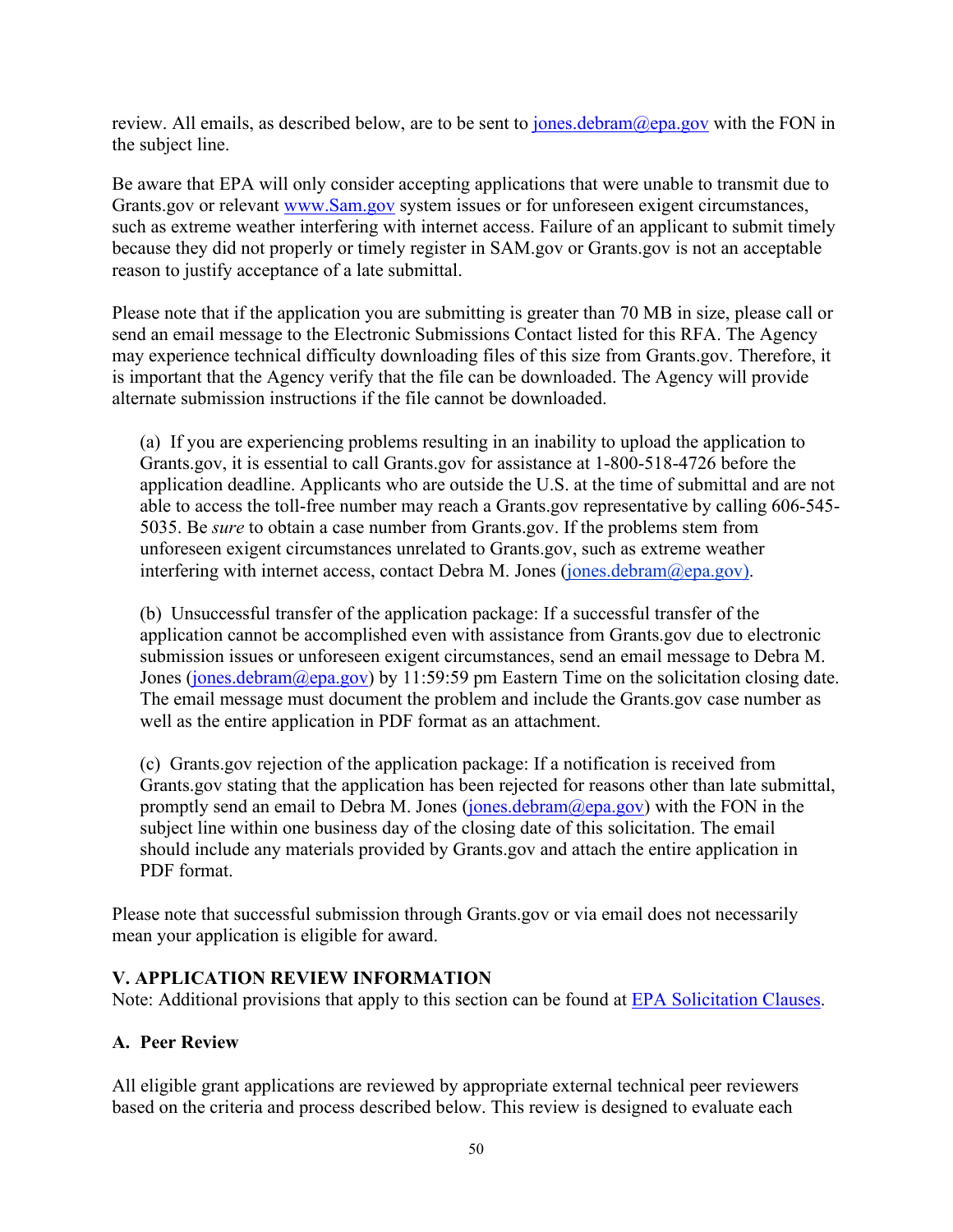application according to its scientific merit. The individual external peer reviewers include non-EPA scientists, engineers, social scientists, and/or economists who are accomplished in their respective disciplines and proficient in the technical subjects they are reviewing.

Prior to the external technical peer review panel meeting, all reviewers will receive access to electronic copies of all applications. Each application will be assigned to a minimum of three primary peer reviewers, one of whom will be assigned the role of Rapporteur. Each reviewer will be assigned up to approximately 10 applications on which to serve as a primary reviewer. During the review period leading up to the panel meeting, primary reviewers read the entire application package for each application they are assigned. The primary reviewers will also prepare a written individual evaluation for each assigned application that addresses the peer review criteria described below and rate the application with a score of excellent, very good, good, fair, or poor. To promote a better panel discussion, all reviewers must, at a minimum, read the abstracts of all applications.

At the beginning of the panel meeting, each primary reviewer will report their ratings for the applications they reviewed. Those applications receiving at least two ratings of *Very Good* or one rating of *Excellent* from among the primary reviewers will then be further discussed by the entire panel in terms of the peer review criteria below. In addition, if there is one *Very Good* rating among the primary reviewers of an application, the primary reviewer, whose initial rating is the *Very Good*, may request discussion of the application by the peer review panel. All other applications will be declined for further consideration.

After the discussion of an application by the panel, the primary reviewers may revise their initial ratings and if they do so, this will also be documented. The final ratings of the primary reviewers will then be translated by EPA into the final peer review score (excellent, very good, good, fair or poor) for the application. This is reflected in a peer review results document developed by the Rapporteur which combines the individual initial and final evaluations of the primary reviewers and captures any substantive comments from the panel discussion. This score will be used to determine which applications undergo the internal relevancy and past performance review discussed below. A peer review results document is also developed for applications that are not discussed. However, this document is a consolidation of the individual primary reviewer initial evaluations, with an average of the scores assigned by the primary reviewers.

As noted in this RFA, EPA is soliciting both regular applications and early career applications. There will be separate ranking lists for regular and early career applications. As explained further below, selections will be made based on both lists.

Peer reviewers consider an application's merit based on the extent to which the application demonstrates the criteria below. Criteria are listed in descending order of importance (i.e., Criteria 1 has the heaviest weight).

- 1. Research Merits (subcriteria are in descending order of importance):
	- a. The degree to which the application demonstrates that the research is original and contributes to the scientific knowledge in the topic area. And the degree to which the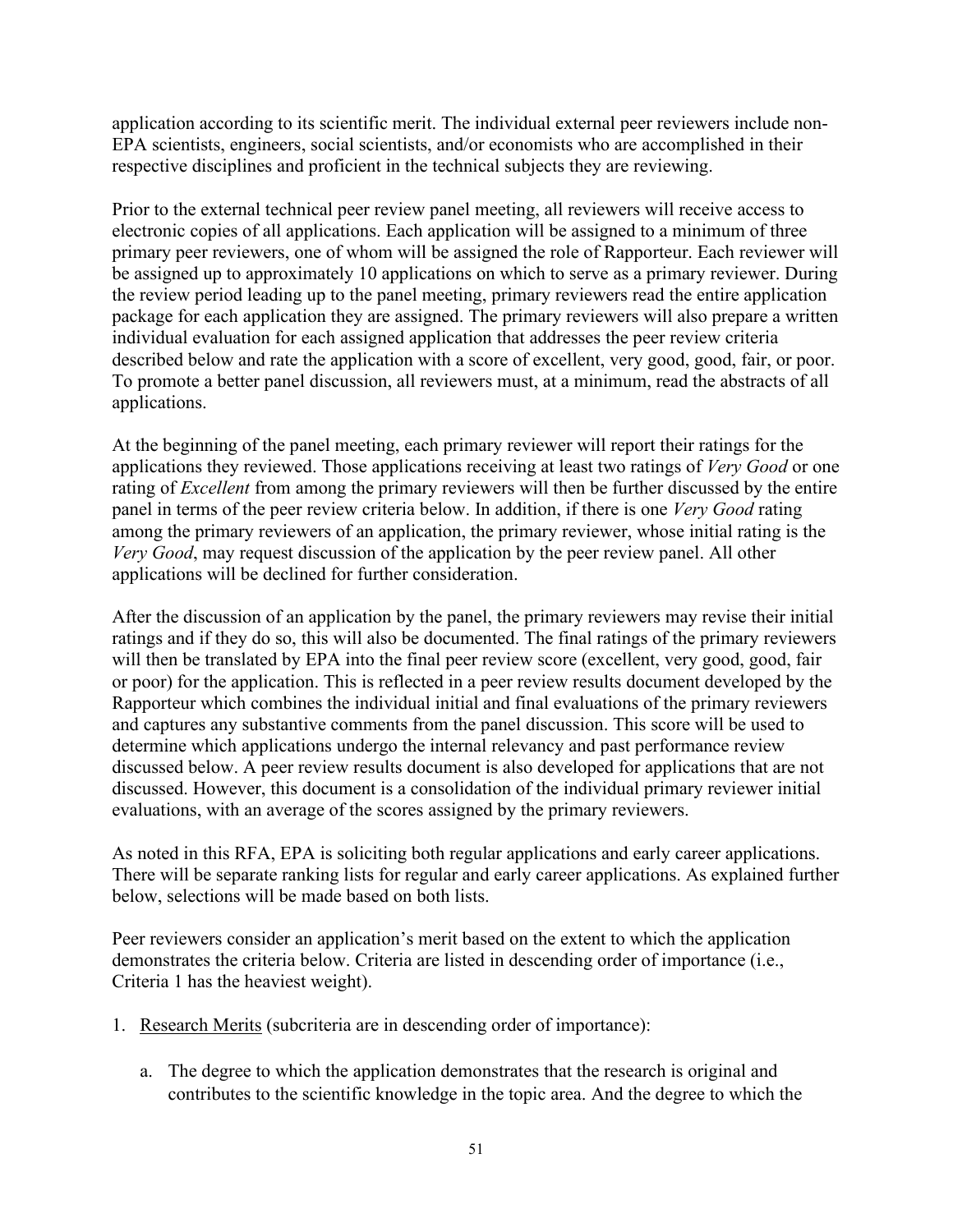application demonstrates that the project (and its approach) is defensible and technically feasible, and uses appropriate and adequate research methods.

- b. The degree to which the application demonstrates that the project results will produce benefits to the public (such as improvements to the environment or human health) and will be disseminated to enhance scientific and technological understanding.
- 2. Responsiveness: The degree to which the application demonstrates that the research is responsive to the objectives and research areas of interest specified by the RFA, including whether regular applications address at least two of the research areas described in Section I.D and whether early career applications address at least one of the research areas described in Section I.D.
- 3. Project Management (subcriteria are equally weighted):
	- a. Investigators: The degree to which the application demonstrates that the Principal Investigator(s) and other key personnel have the appropriate qualifications to effectively perform the project (including research training, demonstrated knowledge of pertinent literature, experience and publication records).
	- b. Management: The degree to which the application demonstrates that the project will be adequately managed to ensure the timely and successful achievement of objectives using appropriate project schedules and milestones. And the degree to which the application demonstrates the applicant will adequately track and measure progress toward achieving expected results (outputs and outcomes).
	- c. Quality Assurance (QA): The degree to which the application includes an appropriate and adequate QA Statement.
	- d. Resources and Cost Controls: The degree to which the application demonstrates that the facilities, equipment and budget are appropriate, adequate, and available. And the degree to which the application demonstrates that well-defined and acceptable approaches, procedures and controls are used to ensure timely and efficient expenditure of awarded grant funds.
- 4. Environmental Justice: The degree to which the application demonstrates how the project will address the disproportionate and adverse human health, environmental, climate-related, and other cumulative impacts described in Section I of the solicitation, as well as the accompanying economic challenges of such impacts, resulting from industrial, governmental, commercial, and/or other actions that have affected and/or currently affect the underserved communities described in the Synopsis of the solicitation. As part of this evaluation, applications will be evaluated based on how the project benefits the underserved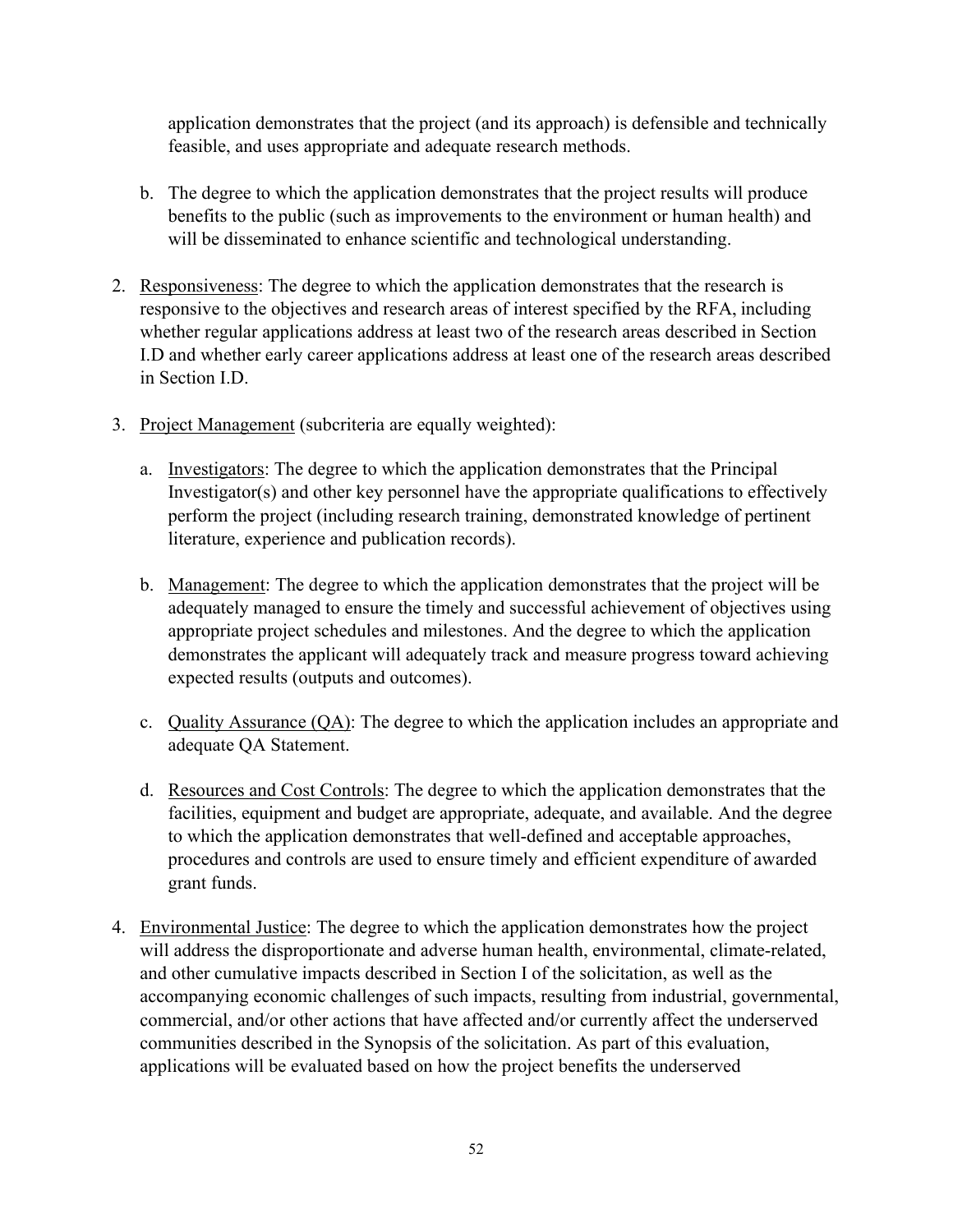communities including those that have experienced a lack of resources or other impediments to addressing the impacts identified above that affect their community.

- 5. Community Engagement Plan (subcriteria are equally weighted):
	- a. The degree to which the Plan clearly describes the type of collaboration/engagement proposed, and what role it will play in the overall project including the degree of partner and/or community input or engagement in the conceptualization, hypothesis/question development, design, methods, analyses, and implementation of the research. This includes the degree to which the Plan addresses engagement with underserved communities, especially local residents in these communities who will be affected by the project, to ensure their meaningful participation with respect to the design, project planning, and performance of the project. If an applicant does not plan on collaborating/engaging with other groups in project performance, the degree to which the Plan clearly describes how the applicant will be able to effectively perform and complete the project without such collaboration/engagement will be evaluated.
	- b. The degree to which the Plan clearly describes how the collaboration/engagement will: 1) enhance the overall impact of the project such that project results are useable by state/local/tribal agencies, utilities, and impacted communities; 2) translate scientific results into easily understandable outreach and education materials; and 3) help build capacity for impacted communities and/or community-based organizations to address their needs and concerns related to the research areas described in Section I.D (Specific Research Areas of Interest/Expected Outputs and Outcomes) beyond the lifetime of the project. If an applicant does not plan on collaborating/engaging with other groups in project performance, the degree to which the Plan clearly describes how the aforementioned activities will be effectively performed and completed without such collaboration/engagement will be evaluated.
	- c. The degree to which the Plan clearly describes how project activities will be coordinated with related or complementary projects and studies.
	- d. The degree to which the Plan clearly describes how the proposed collaboration/engagement will materialize during the project along with evidence of the partner(s)' intent to participate. If an applicant does not intend to collaborate/engage with respect to the project, then the applicant will be evaluated based on how well it demonstrates that it can effectively perform and complete the project without such collaboration/encouragement.
- 6. Other Factors (subcriteria are equally weighted):
	- (a) Innovation: The degree to which the application demonstrates that the research will challenge and seek to shift current research or engineering paradigms by using innovative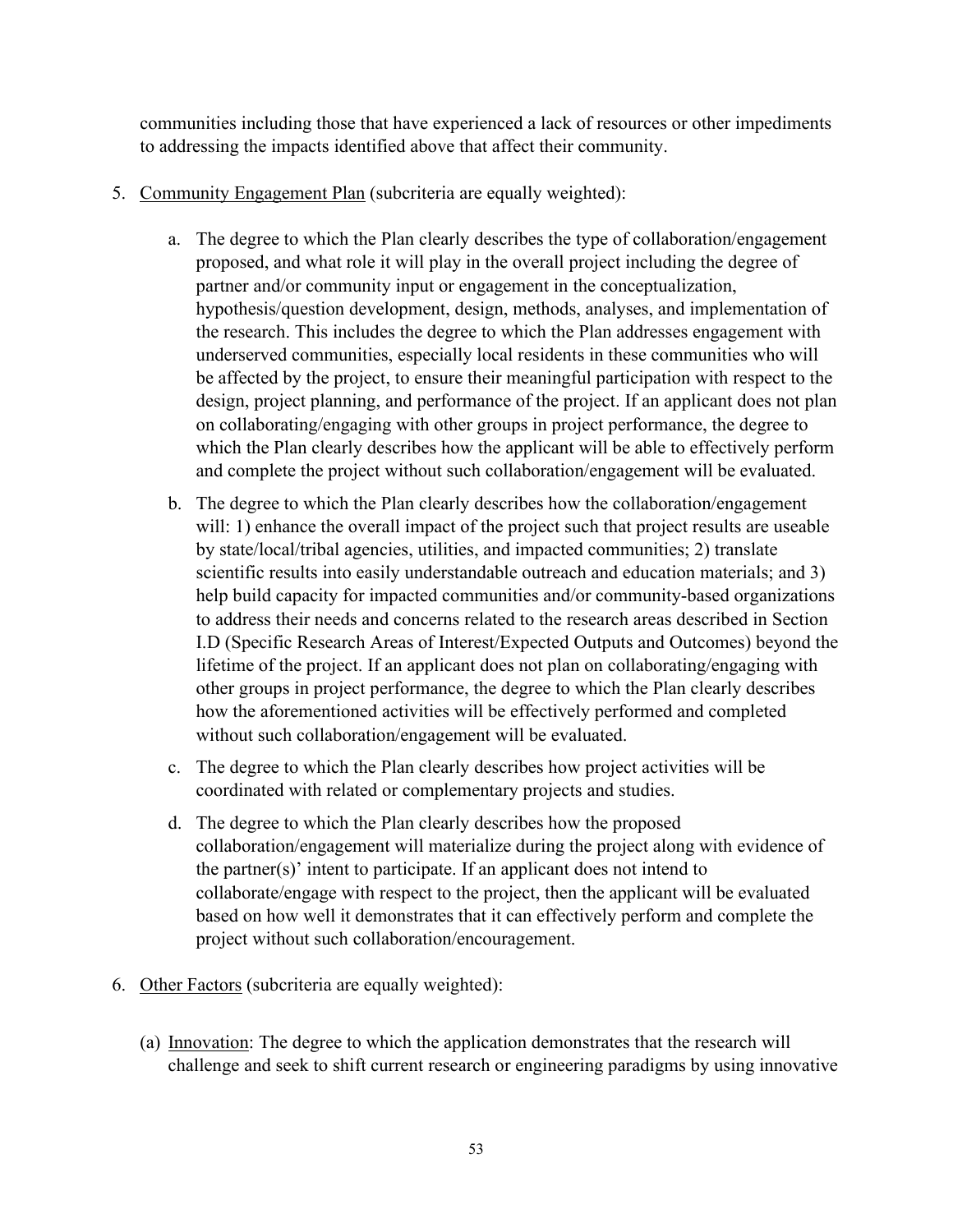theoretical concepts, approaches or methodologies, instrumentation or interventions applicable to one or more fields of research.

(b) Sustainability: The degree to which the application demonstrates that the research will embody the principles of sustainability and seek sustainable solutions that protect the environment and strengthen our communities. The sustainability primer (see link) provides examples of research activities that promote and incorporate sustainability principles [\(https://www.epa.gov/sites/production/files/2015-](https://www.epa.gov/sites/production/files/2015-05/documents/sustainability_primer_v9.pdf) [05/documents/sustainability\\_primer\\_v9.pdf\)](https://www.epa.gov/sites/production/files/2015-05/documents/sustainability_primer_v9.pdf).

#### <span id="page-53-0"></span>**B. Relevancy Review**

Applications receiving final peer review scores of excellent or very good will then undergo an internal relevancy review, as described below, conducted by experts from the EPA, including individuals from the Office of Research and Development (ORD) and program and regional offices involved with the science or engineering proposed. All other applications are automatically declined. The purpose of the relevancy review is to ensure an integrated research portfolio for the Agency and help determine which applications to recommend for award.

Prior to the relevancy review panel meeting, all relevancy reviewers will receive electronic copies of all applications that passed peer review as well as a full set of abstracts for the applications. Each application will be assigned to a minimum of three primary relevancy reviewers, one of whom will be assigned the role of Rapporteur. Each reviewer will be assigned up to approximately 10 applications on which to serve as a primary relevancy reviewer. During the review period leading up to the relevancy review panel meeting, all reviewers will be instructed to read the full set of abstracts and the entire application package for each application they are assigned. They will also prepare a written individual evaluation for each assigned application that addresses the relevancy review criteria described below and rate the application with a score of A, high relevance to EPA mission; B, relevant to EPA mission; C, moderately relevant to EPA mission; D, possibly relevant to EPA mission; or E, not relevant to EPA mission.

All applications that pass peer review will be discussed by the relevancy review panel with the Rapporteur initiating the discussion. If the primary relevancy reviewers revise their initial scores after the discussion by the panel they will document the reasons for the revisions. After the discussion, the primary relevancy reviewers will provide their final score for the applications they are assigned. The final ratings of the primary reviewers will then be translated by EPA into the final relevancy review score  $(A, B, C, D, or E)$  for the application.

The final relevancy review score (A, B, C, D, or E) and final peer review score (Excellent or Very Good) will be used to place each application in one of 6 ranking tiers: Tier  $1 = A/Excell$ . Tier  $2 = A/V$ ery Good or B/Excellent; Tier  $3 = B/V$ ery Good or C/Excellent; Tier  $4 = C/V$ ery Good or D/Excellent; Tier  $5 = D/V$ ery Good; Tier  $6 = E/E$ xcellent or E/Very Good.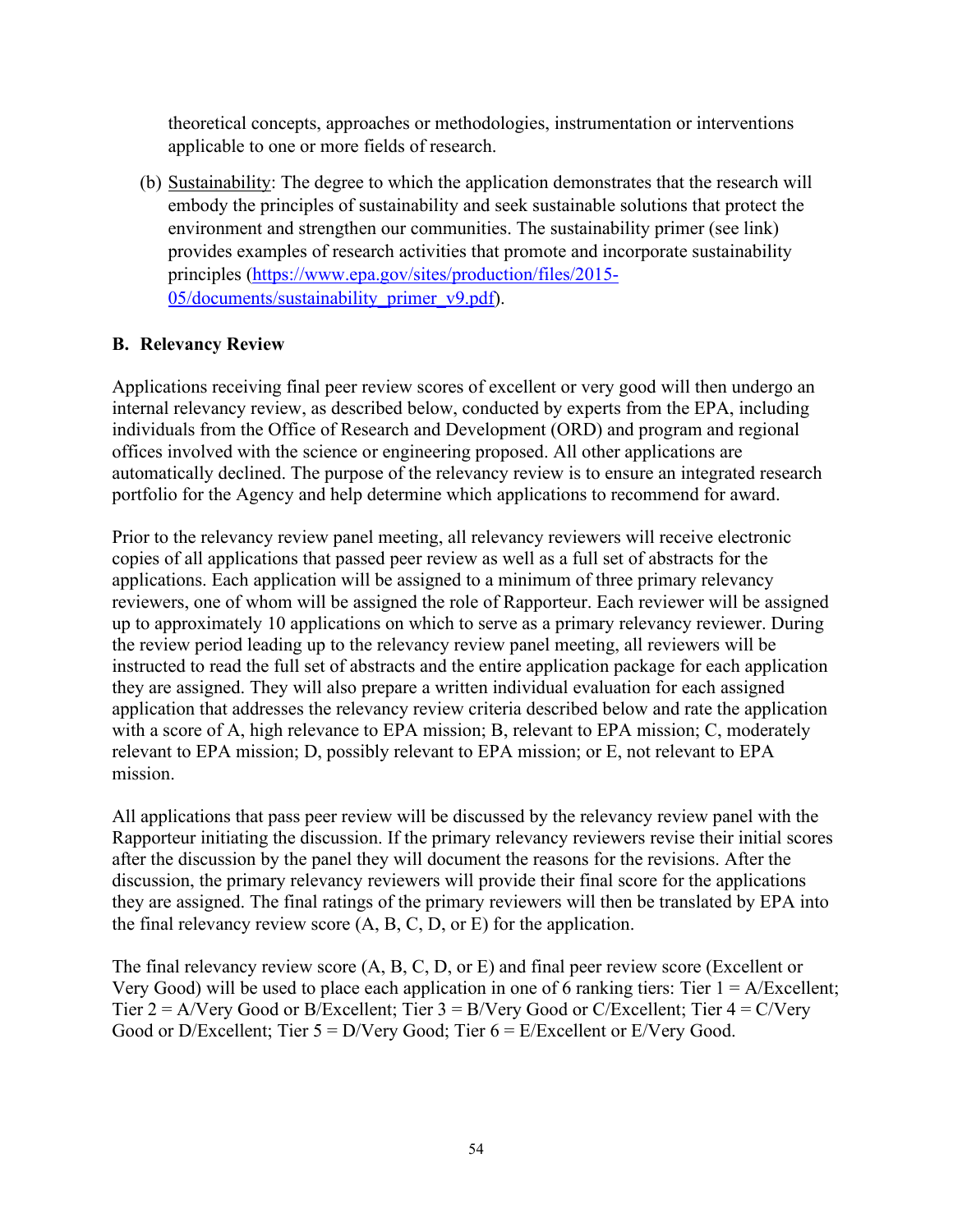The internal relevancy review panel will assess the relevancy of the proposed research to the EPA's mission and priorities based on the following criteria that are listed in descending order of importance (i.e., Criteria 1 has the heaviest weight):

- 1. The degree to which the proposed science/research is relevant to EPA's priorities as described in this solicitation and the following goals and objectives: Goal 1: Tackle the Climate Crisis, Objective 1.1: Reduce Emissions that Cause Climate Change and Objective 1.2: Accelerate Resilience and Adaptation to Climate Change Impacts; and Goal 4: Ensure Clean and Healthy Air for All Communities, Objective 4.1: Improve Air Quality and Reduce Localized Pollution and Health Impacts and Objective 4.2: Reduce Exposure to Radiation and Improve Indoor Air, of EPA's Draft [FY2022-2026 Strategic Plan.](https://www.epa.gov/planandbudget/strategicplan)
- 2. The degree to which results (i.e., outputs/outcomes) of the research have broad application or affect large segments of society.
- 3. The degree to which the research is designed to produce data and methods that can immediately and/or with little to no translation be utilized by the public, states, and tribes to better assess or manage environmental problems.

## <span id="page-54-0"></span>**C. Past Performance History Review**

Those applicants who received final scores of excellent or very good as a result of the peer review process will also be asked to provide additional information for the past performance history review pertaining to the proposed Lead PI's (in the case of Multiple-PI applications, the Contact PI's) "Past Performance and Reporting History." The applicant must provide the EPA with information on the proposed Lead/Contact PI's past performance and reporting history under prior Federal agency assistance agreements (assistance agreements include grants and cooperative agreements but not contracts) in terms of: (i) the level of success in managing and completing each agreement, (ii) history of meeting the reporting requirements and documenting progress towards achieving the expected results (outputs/outcomes) under each agreement, and (iii) whether journal publications or author manuscripts associated with the journal publications, and the associated underlying scientific research data and metadata, resulting from those agreements were made publicly accessible.

This information is required only for the proposed Lead/Contact PI's performance under Federal assistance agreements performed within the last five years.

Past performance history review scores are satisfactory (S), nothing to report (NTR) or unsatisfactory (U). For purposes of consideration of an award, scores of S will be considered favorable, NTR will be considered neither favorable nor unfavorable and scores of U will be considered unfavorable and unlikely to result in an award recommendation. Scores of S and U must be justified by the reviewer, with scores of U clearly documented to explain why past performance history cannot be considered satisfactory.

The specific information required for each agreement is shown below and must be provided within one week of EPA's request. A maximum of three pages will be permitted for the response; excess pages will not be reviewed. **Note: If no prior past performance information and/or reporting history exists, you will be asked to so state.**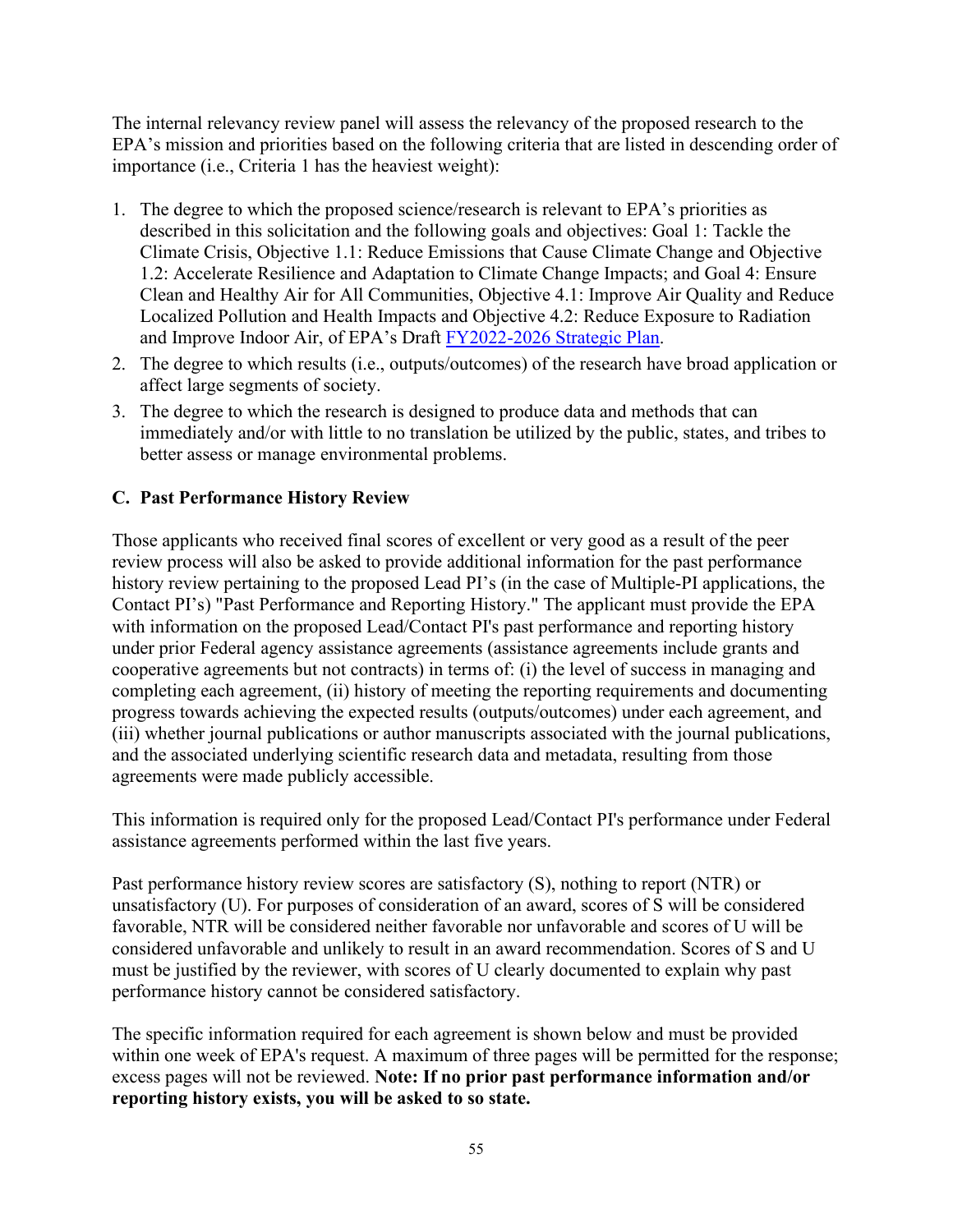- 1. Name of Granting Agency
- 2. Grant/Cooperative agreement number
- 3. Grant/Cooperative agreement title
- 4. Grantee Institution
- 5. Brief description of the grant/cooperative agreement

6. A discussion on whether the agreement was successfully managed and completed; if not successfully managed and completed, provide an explanation

7. Information relating to the proposed Lead/Contact PI's past performance in reporting on progress towards achieving the expected results (outputs/outcomes) under the agreement and meeting reporting requirements under the agreement. Include the history of submitting acceptable and timely progress/final technical reports, describe how progress towards achieving the expected results was reported/documented and if such progress was not being made, provide an explanation of whether and how this was reported

8. Information relating to whether journal publications or author manuscripts associated with the journal publications, and the associated underlying scientific research data and metadata, resulting from those agreements were made publicly accessible (and if not, explain why not; or explain why this requirement does not apply) to the extent permissible under applicable laws and regulations

- 9. Total (all years) grant/cooperative agreement dollar value
- 10. Project period

11. Technical contact (project officer), telephone number and Email address (if available)

In evaluating applicants under the past performance history factor, EPA will consider the information provided by the applicant and may also consider relevant information from other sources, including information from EPA files and from current/prior grantors (e.g., to verify and/or supplement the information provided by the applicant). **If you do not have any relevant or available past performance or past reporting information, please indicate this in your response and you will receive a nothing to report (NTR) score for these factors assuming EPA does not have any information in its files or from other sources that can be considered. If you do not provide any response for these items, you may receive an unsatisfactory (U) score for these factors.**

The past performance history review will be conducted by the EPA and will assess the following criteria which are of equal weight:

1. History of successfully managing and completing these prior Federal assistance agreements, including whether there is a satisfactory explanation for any lack of success.

2. History in meeting reporting requirements under the prior agreements and reporting progress toward achieving results (outputs/outcomes) under these agreements, including the proposed Lead/Contact PI's history of submitting acceptable and timely progress/final technical reports that adequately describe the progress toward achieving the expected results under the agreements. Any explanation of why progress toward achieving the results was not made will also be considered.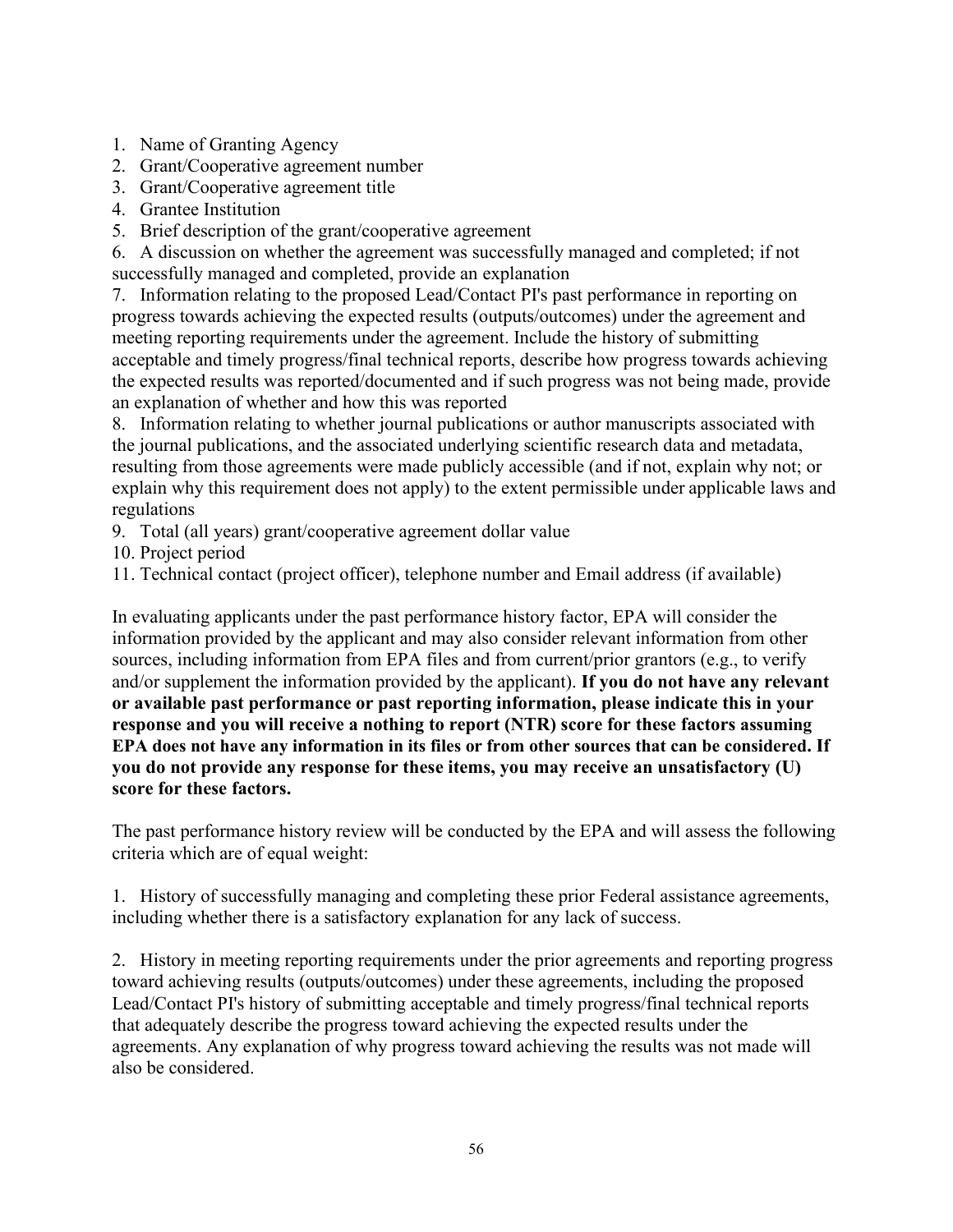3. History of whether journal publications or author manuscripts associated with the journal publications, and the associated underlying scientific research data and metadata, resulting from these prior assistance agreements were made publicly accessible, and if not whether the Lead/Contact PI adequately explained why not, or the Lead/Contact PI explained why the requirement does not apply.

#### <span id="page-56-0"></span>**D. Human Subjects Research Statement (HSRS) Review**

Applications being considered for funding after the Relevancy and Past Performance Review that involve human subjects research studies will have their HSRS reviewed prior to award. The local EPA Human Subjects Officer (HSO) will review the information provided in the HSRS and the Research Plan to determine if the ethical treatment of human subjects is described in a manner appropriate for the project to move forward. The HSO may consult with the EPA Human Subjects Research Review Official (HSRRO) as appropriate. The HSRRO may determine that an application cannot be funded if it is inconsistent with EPA's regulations at 40 CFR Part 26.

## <span id="page-56-1"></span>**E. Evaluation of the Scientific Data Management Plan**

EPA will evaluate the merits of the SDMPs for those applications recommended for award. The SDMPs for those applications not recommended for award will not be reviewed. The SDMPs of all applications recommended for award will be evaluated to ensure they are appropriate and adequate (e.g., describe the types of scientific research data and metadata to be collected and/or generated under the proposed research award and include plans for providing long-term preservation of, and public access to, the scientific research data and metadata). SDMPs that indicate the proposed research will not result in the generation and/or collection of scientific research data will also be evaluated to ensure the proposed research will not result in the generation and/or collection of scientific research data and therefore not require a more comprehensive SDMP. Applicants may be contacted regarding their SDMP if additional information is needed or if revisions are required prior to award. If upon review of the SDMP, EPA identifies any issues with the plan, EPA will raise these issues to the applicant, so they may be addressed. Applicants with an unsatisfactory SDMP will not receive an award.

#### <span id="page-56-2"></span>**F. Funding Decisions**

EPA intends to select 6 regular applications and 5 early career applications (as defined in Section III.A) for award. This is an estimate only and is subject to change based on funding levels, the quality of applications received, and other applicable considerations. EPA reserves the right to change the ratio of regular and early career awards based on the results of the competition and Agency priorities. For selection purposes, EPA's Office of Research and Development will prepare two ranked lists of applications: one list will be comprised of regular applications and the other of early career applications. Selections will be made based on the rankings in both lists.

Final funding decisions are made by the ORD selection official based on the ranking tier, the past-performance history review, the evaluation of the SDMP, and, where applicable, the assessment of the applicant's human subjects research (see Section IV.C.6.c). In addition, in making the final funding decisions, the ORD selection official may also consider program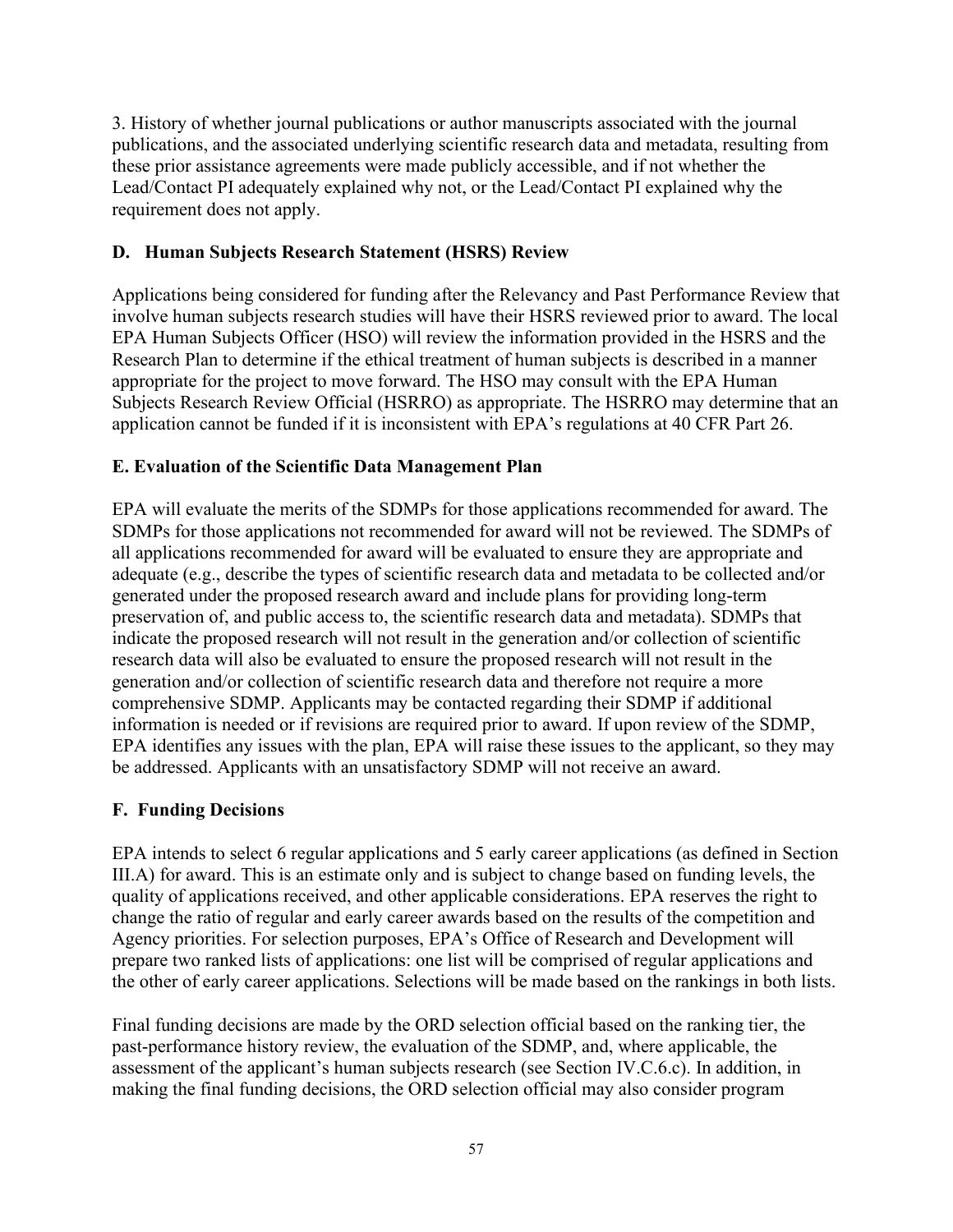balance, the ratio of awards for regular applications and early career applications, and available funds. Applicants selected for funding will be required to provide additional information listed below under "Award Notices." The application will then be forwarded to EPA's Grants and Interagency Agreement Management Division for award in accordance with the EPA's procedures.

## <span id="page-57-0"></span>**VI. AWARD ADMINISTRATION INFORMATION**

Note: Additional provisions that apply to this section can be found at [EPA Solicitation Clauses.](https://www.epa.gov/grants/epa-solicitation-clauses)

## <span id="page-57-1"></span>**A. Award Notices**

Customarily, applicants are notified about evaluation decisions within six months of the solicitation closing date. Applicants to be recommended for funding will be required to submit additional certifications and an electronic version of the revised project abstract. They may also be asked to provide responses to comments or suggestions offered by the peer reviewers and/or submit a revised budget. EPA Project Officers will contact the Lead PI/Contact PI to obtain these materials. Before or after an award, applicants may be required to provide additional quality assurance documentation.

The official notification of an award will be made by the Agency's Grants and Interagency Agreement Management Division. Applicants are cautioned that only a grants officer is authorized to bind the Government to the expenditure of funds; preliminary selection by the ORD selection official does not guarantee an award will be made. For example, statutory authorization, funding or other issues discovered during the award process may affect the ability of EPA to make an award to an applicant. The award notice, signed by an EPA grants officer, is the authorizing document and will be provided through electronic or postal mail.

#### <span id="page-57-2"></span>**B. Disputes**

Assistance agreement competition-related disputes will be resolved in accordance with the dispute resolution procedures published in 70 FR (Federal Register) 3629, 3630 (January 26, 2005) which can be found at [Grant Competition Dispute Resolution Procedures.](https://www.epa.gov/grants/grant-competition-dispute-resolution-procedures) Copies of these procedures may also be requested by contacting the person listed in Section VII of the announcement. Note, the FR notice references regulations at 40 CFR Parts 30 and 31 that have been superseded by regulations in 2 CFR parts 200 and 1500. Notwithstanding the regulatory changes, the procedures for competition-related disputes remains unchanged from the procedures described at 70 FR 3629, 3630, as indicated in 2 CFR Part 1500, Subpart E.

#### <span id="page-57-3"></span>**C. Administrative and National Policy Requirements**

Expectations and responsibilities of ORD grantees and cooperative agreement recipients are summarized in this section, although the terms grants and cooperative agreements are used interchangeably.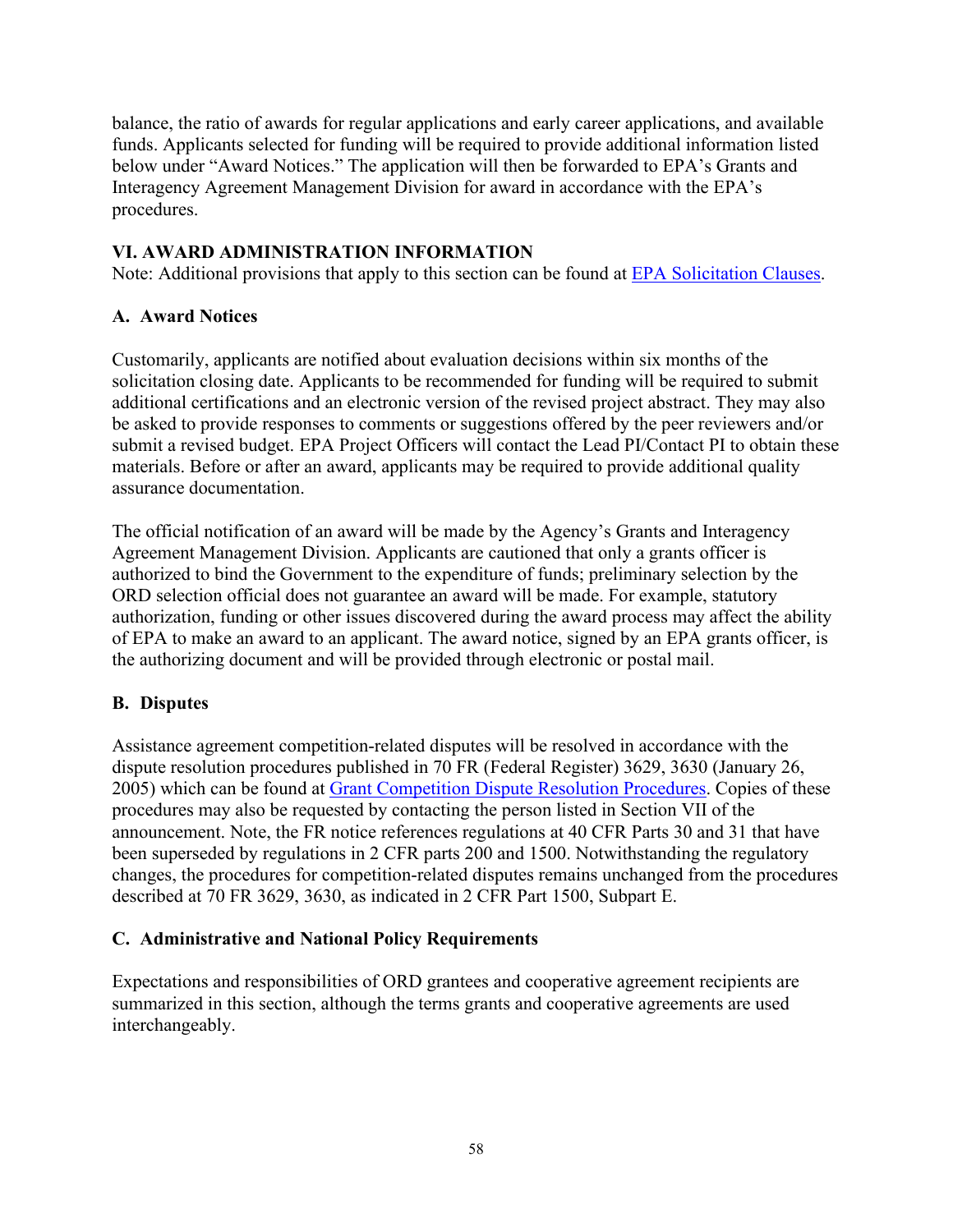**1. Meetings:** Principal Investigators will be expected to budget for, and participate in, All-Investigators Meetings (also known as progress reviews) approximately once per year with EPA scientists and other grantees to report on research activities and discuss issues of mutual interest.

**2. Approval of Changes after Award:** Prior written approval of changes may be required from EPA. Examples of these changes are contained in 2 CFR 200.308. Note: prior written approval is also required from the EPA Award Official for incurring costs more than 90 calendar days prior to award.

**3. Human Subjects:** A grant applicant must agree to comply with all applicable provisions of EPA Regulation 40 CFR Part 26 (Protection of Human Subjects). In addition, grant applicants must agree to comply with EPA's procedures for oversight of the recipient's compliance with 40 CFR Part 26, as given in EPA Order 1000.17A (Policy and Procedures on Protection of Human Research Subjects in EPA Conducted or Supported Research). As per this Order, no human subject may be involved in any research conducted under this assistance agreement, including recruitment, until the research has been approved or determined to be exempt by the EPA Human Subjects Research Review Official (HSRRO) after review of the approval or exemption determination of the Institutional Review Board(s) (IRB(s)) with jurisdiction over the research under 40 CFR Part 26. Following the initial approvals indicated above, the recipient must, as part of the annual report(s), provide evidence of continuing review and approval of the research by the IRB(s) with jurisdiction, as required by 40 CFR 26.109(e).

Guidance for investigators conducting EPA-funded research involving human subjects may be obtained here:

<https://www.epa.gov/osa/basic-information-about-human-subjects-research-0> [https://www.ecfr.gov/cgi-bin/text-idx?tpl=/ecfrbrowse/Title40/40cfr26\\_main\\_02.tpl](https://www.ecfr.gov/cgi-bin/text-idx?tpl=/ecfrbrowse/Title40/40cfr26_main_02.tpl)

**4. Data Access and Information Release:** EPA's requirements associated with data access and information release as well as copyrights, may be accessed here: [https://www.epa.gov/grants/epa-solicitation-clauses.](https://www.epa.gov/grants/epa-solicitation-clauses)

Congress, through OMB, has instructed each federal agency to implement Information Quality Guidelines designed to "provide policy and procedural guidance...for ensuring and maximizing the quality, objectivity, utility, and integrity of information, including statistical information, disseminated by Federal agencies." The EPA's implementation may be found at [https://www.epa.gov/quality/guidelines-ensuring-and-maximizing-quality-objectivity-utility-and](https://www.epa.gov/quality/guidelines-ensuring-and-maximizing-quality-objectivity-utility-and-integrity-information)[integrity-information.](https://www.epa.gov/quality/guidelines-ensuring-and-maximizing-quality-objectivity-utility-and-integrity-information) These procedures may apply to data generated by grant recipients if those data are disseminated as described in the Guidelines.

**5. Reporting:** A grant recipient must agree to provide annual performance progress reports, with associated summaries, and a final report with an executive summary. The summaries will be posted on EPA's Research Grants website. The reports and summaries should be submitted electronically to the Technical Contact named in Section VII of this announcement.

A grant recipient must agree to provide copies of, or acceptable alternate access to (e.g., web link), any peer reviewed journal article(s) resulting from the research during the project period.